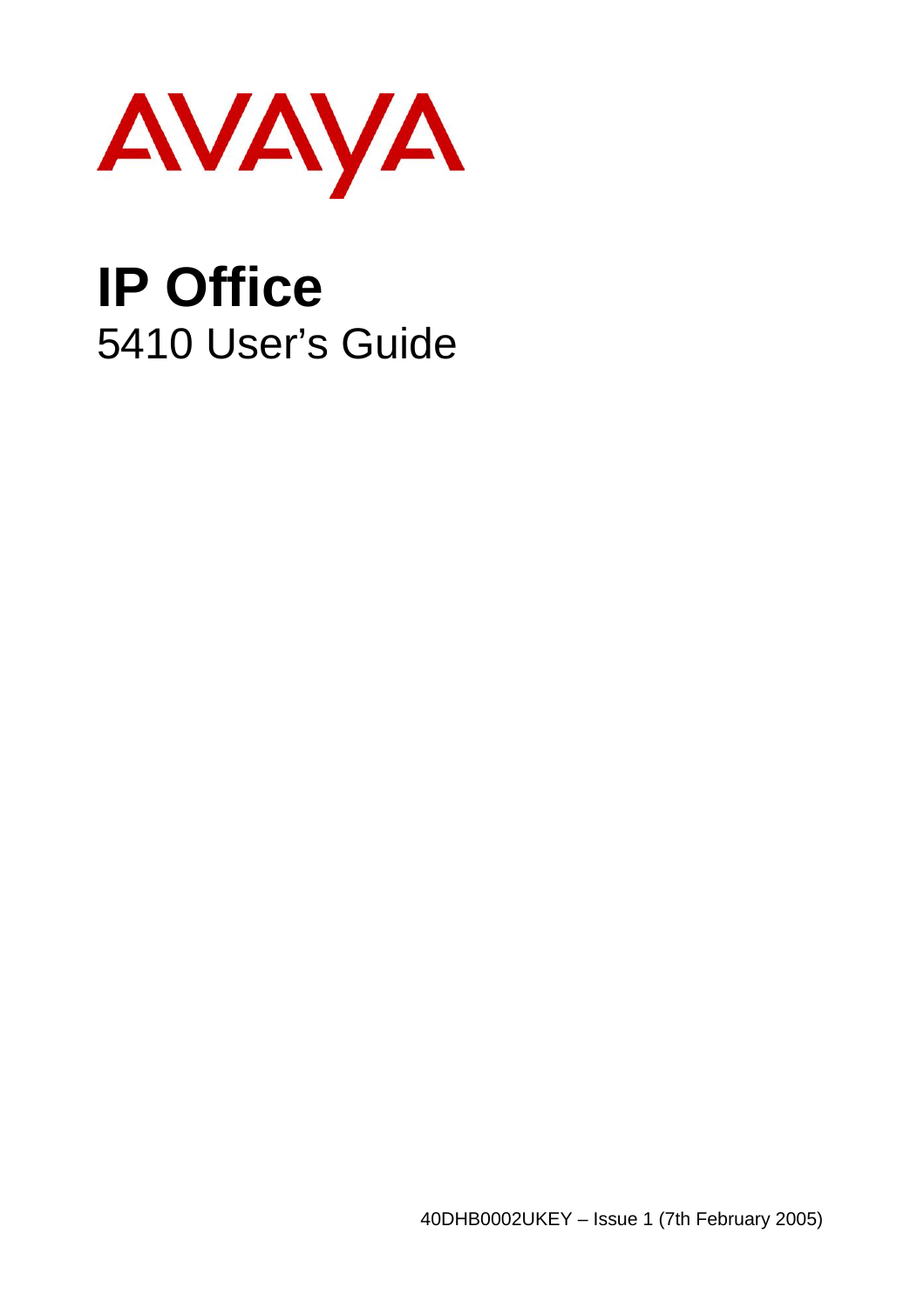# **Contents**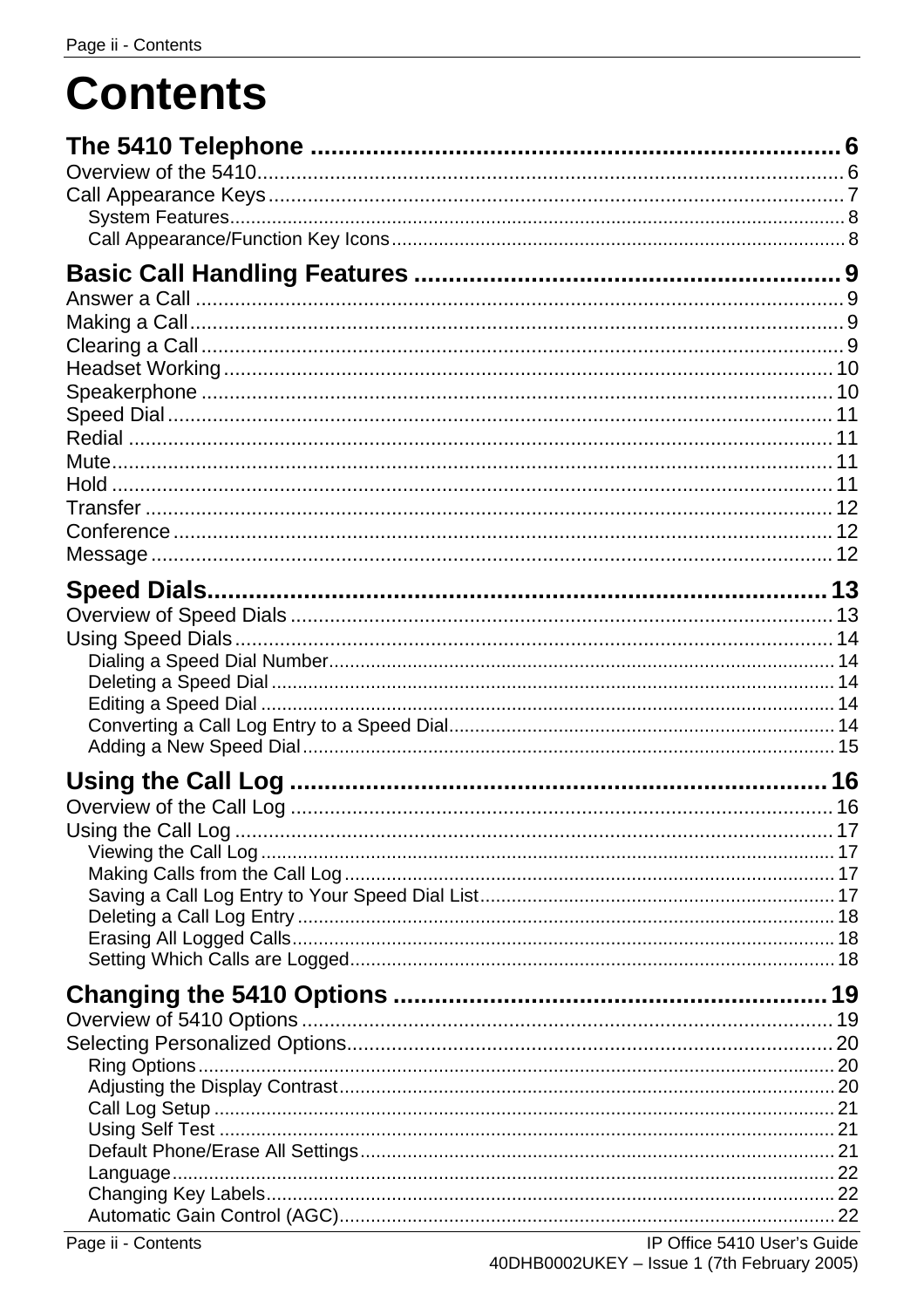| 23    |
|-------|
|       |
|       |
|       |
|       |
|       |
|       |
|       |
|       |
|       |
|       |
|       |
|       |
|       |
|       |
|       |
|       |
|       |
|       |
|       |
|       |
|       |
|       |
|       |
|       |
|       |
|       |
|       |
|       |
|       |
|       |
|       |
|       |
| . 36. |
|       |
|       |
|       |
|       |
|       |
|       |
|       |
|       |
|       |
|       |
|       |
|       |
|       |
|       |
|       |
|       |
|       |
|       |
|       |
|       |
|       |
|       |
|       |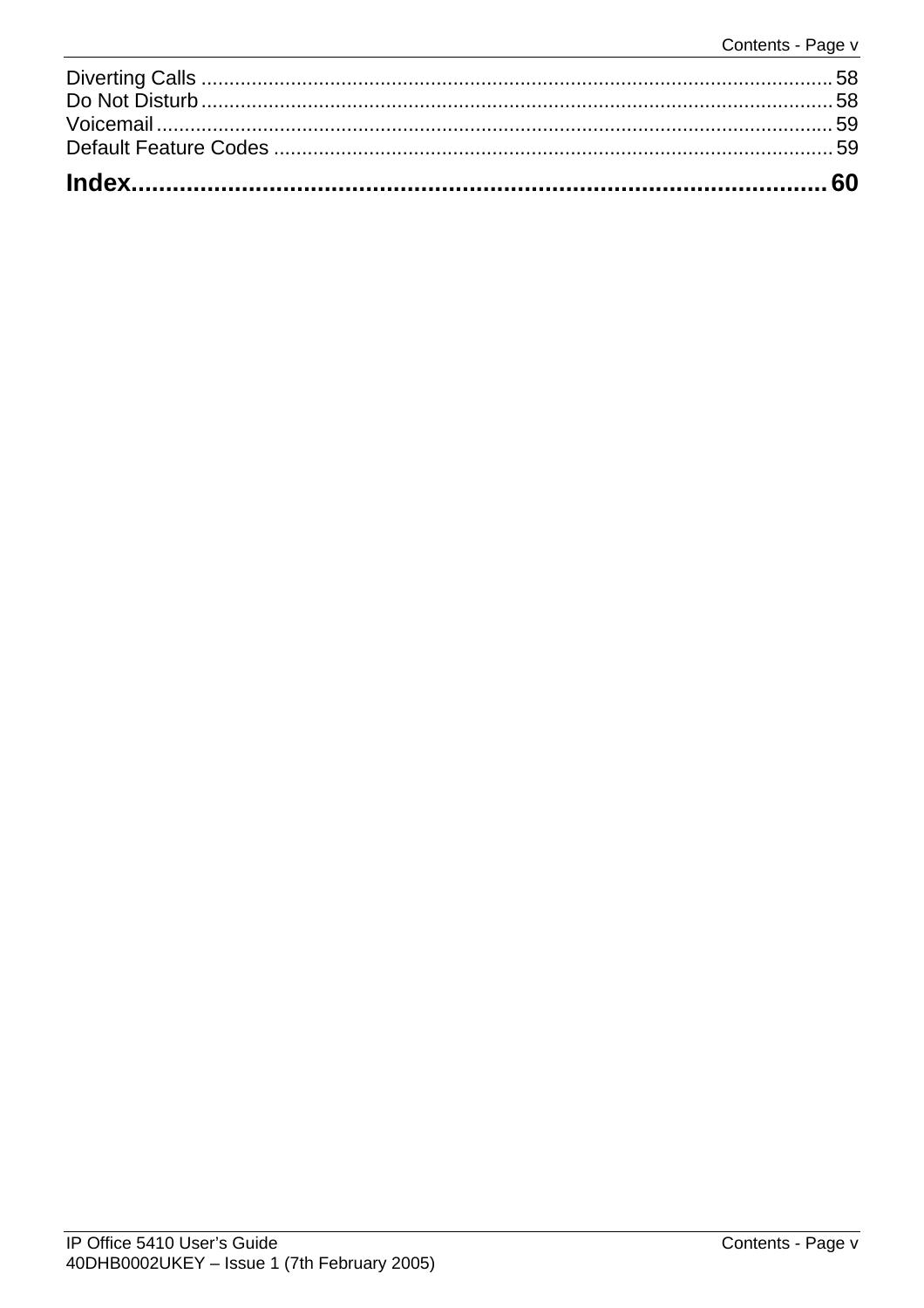# <span id="page-5-0"></span>**The 5410 Telephone**

# <span id="page-5-1"></span>**Overview of the 5410**

This guide covers the use of the Avaya 5410 telephone, running in Key and Lamp mode, on Avaya IP Office telephone systems operating with Level 3.0 software and the 5410 telephone's software running at REL:2.00 or higher (see [Using Self Test](#page-20-1) on page [21\)](#page-20-1) The diagram below shows the main 5410 telephone features.



- **1. Display, Call Appearance and Function keys:** Call Appearance Keys allow the user to handle multiple calls and the display shows call information. System functions (allocated by your System Administrator) can also be displayed. See [Call](#page-6-0)  [Appearance Keys o](#page-6-0)n page [7](#page-6-0) and [Function Keys](#page-22-0) on page [23.](#page-22-0)
- **2. Message lamp**  Lit when the user has voicemail messages. Can also be set to flash when the phone is ringing.
- **3. Previous/Next Page Move through the different pages of the call** handling, speed dials and call log screens. Also used to move the cursor during data entry.
- **4. Messages:** Access the user's mailbox.
- **5. Call Handling Buttons:** See [Basic Call Handling Features](#page-8-0) on page [9.](#page-8-0)
	- **Hold**: Place call on hold.
	- **Transfer:** Transfer call.
	- **Conference**: Conference held calls.
	- **Drop:** Drop call.
	- **Redial**: Redial last number dialed.
- **6. Dial pad:** Standard 12-button pad for dialing telephone numbers.
- **7.** Volume Controls: Adjust the speaker, handset, headset, or ringer volume depending on which is currently in use.
- **8. Handset and Headset Sockets:** The sockets for both the headset and handset cables can be found on the side of the telephone.
- **9. Mute:** Turns the microphone on/off. When in use, the associated light is on and the caller cannot hear you.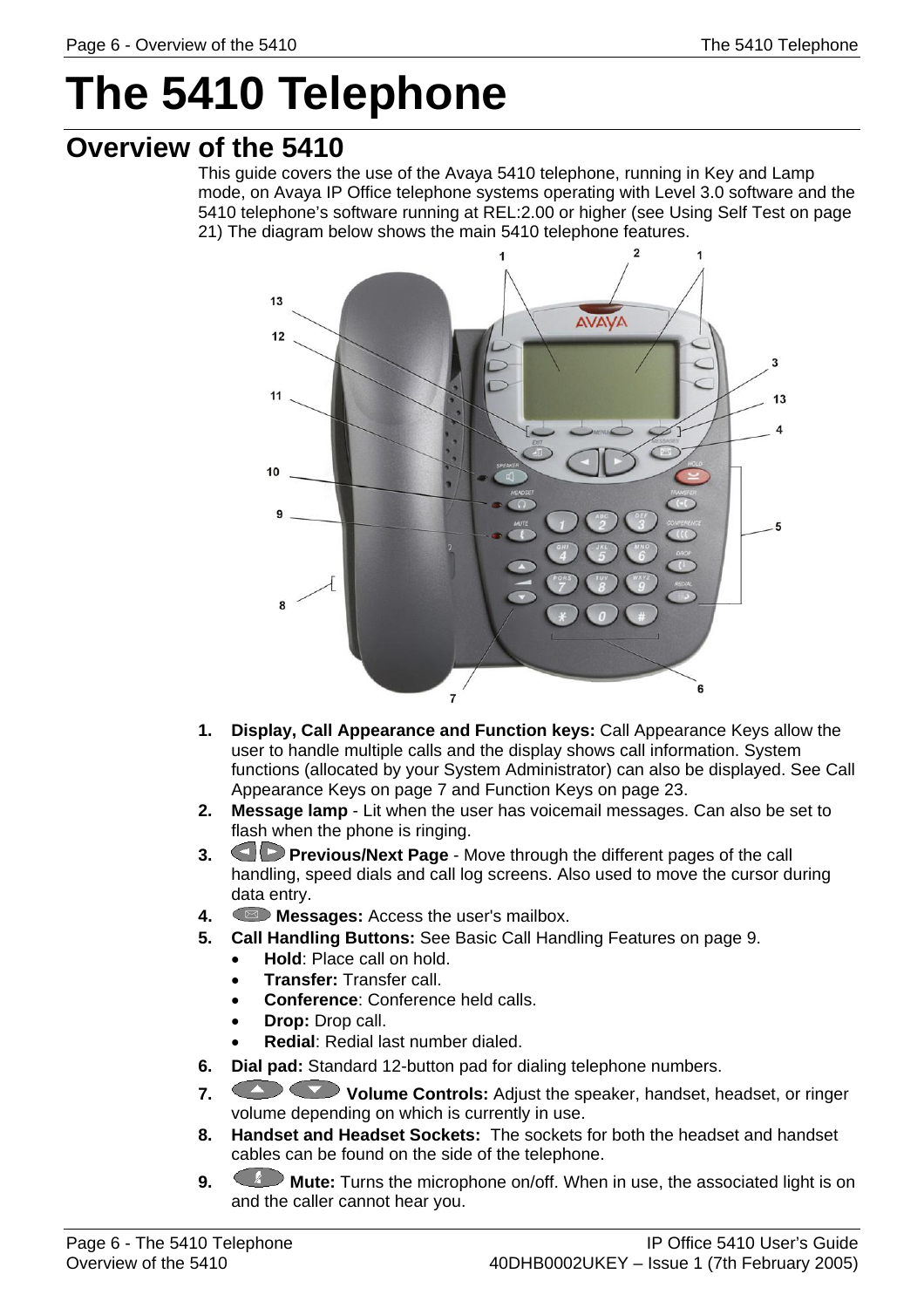- **10. Headset:** Switches from handset to headset. The light associated with this button turns on when the headset is active.
- **11.** Speaker: Access the speakerphone. The light associated with this button turns on when the speakerphone is active.
- **12.**  $\leftarrow$  **Exit:** Returns you to the main call handling screen.
- **13. Softkeys:** Used to navigate to or initiate certain features, such as Speed Dial or Call Log, as well as control certain actions within the features. These keys correspond to the text prompts in the display screen immediately above them. See [Speed Dials](#page-12-0) on page [13,](#page-12-0) **[Error! Reference source not found.](#page-15-0)** on page [16,](#page-15-0) [Changing the 5410 Options](#page-18-0) on page [19a](#page-18-0)nd **[Error! Reference source not found.](#page-22-0)** on page **[Error! Bookmark not defined.](#page-22-0)**.

## <span id="page-6-0"></span>**Call Appearance Keys**

Normally, the first page of the main call handling screen contains three keys set as 'call appearance' keys. These are allocated to you by your System Administrator and are indicated as **a=**, **b=** and **c=**.



Your System Administrator can change a call appearance key with:

#### • **A Bridged Appearance**

A bridged appearance key matches the status and operation of the Call Appearance Key on a pre-defined colleague's telephone. Hence, you can pick-up, make and receive calls on behalf of your colleague.

#### • **A Line Appearance**

An IP Office exchange line (but not IP lines) can be allocated to you such that the status of that line is displayed and you can use the line appearance key to make and receive calls.

#### • **Call Coverage Appearance**

A call coverage appearance key alerts you when a pre-defined colleague is receiving a call. The covered user does not need to be using call appearance keys. Hence, you can pick-up calls on behalf of your colleague.

#### **All of the above can only be allocated to you by your System Administrator**.

For details of Bridged, Line and Call Coverage Appearance Keys set-up and their operation, refer the IP Office Key and Lamp Operation manual.

#### **CAUTIONS:**

- 1. Having **more than two** Call Appearance keys is very useful. When holding a call you can answer/make another call and then switch between calls or transfer or conference. If you are set to receive call waiting indication, the waiting call is shown against the next call appearance key.
- 2. Although the System Administrator can replace the Call Appearance Keys with:
	- A Bridged Appearance
	- A Line Appearance
	- Call Coverage Appearance
	- System Features

This would severely restrict the use of features such as conference and transfer.

It is for these reasons that it is **strongly recommended** that all Call Appearance keys **remain at their default settings.**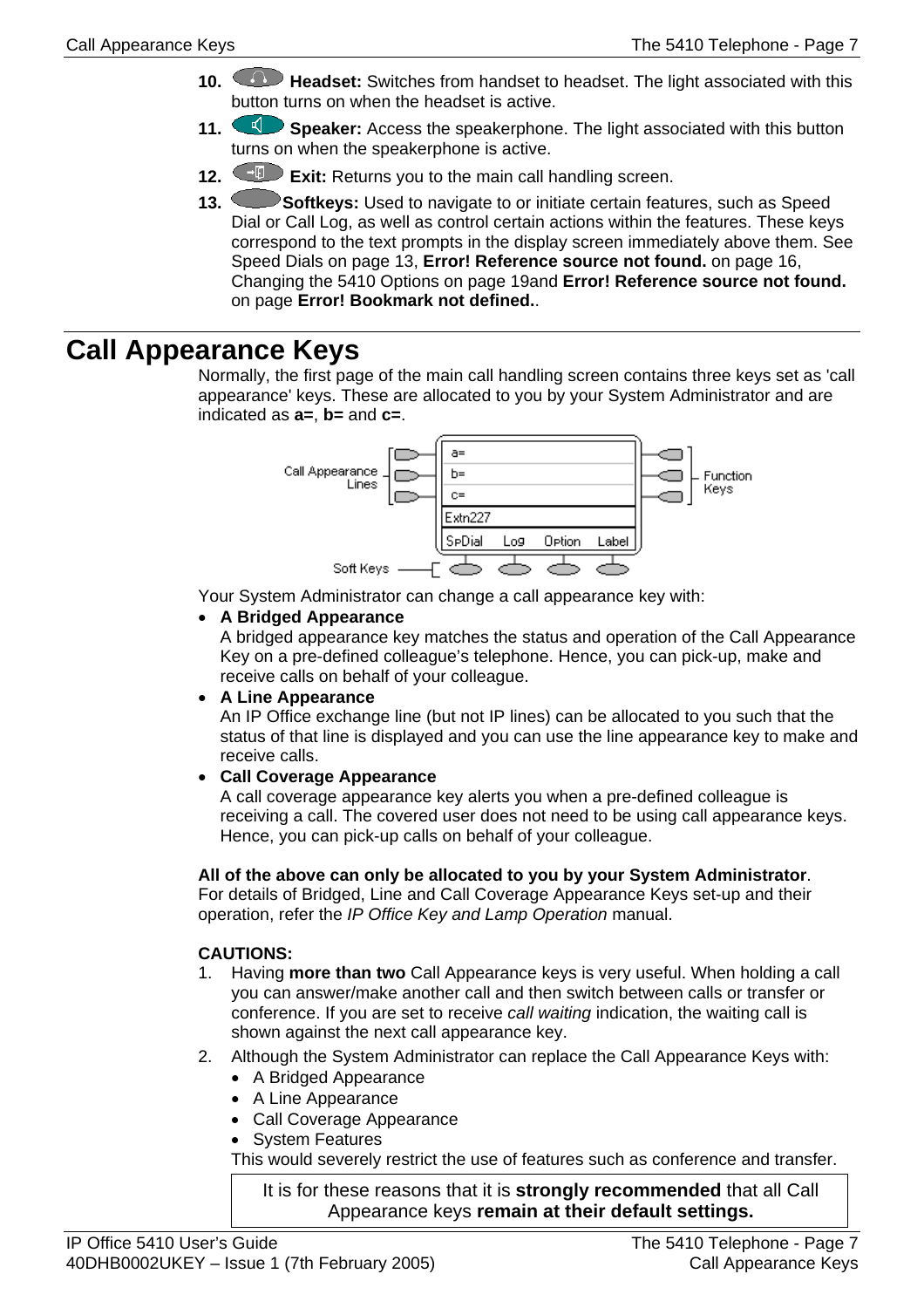### <span id="page-7-0"></span>**System Features**

System Features **can only be** set against soft Function Keys by your System Administrator. However, your System Administrator may allocate you two 'self administrator' features that will enable you to add System Features to your soft Function Keys. Refer to [Function Keys](#page-22-0) on page [23](#page-22-0) for details of the System Feature that **can only be allocated to you** by your System Administrator.

In addition, there are a number of System Features that you can always access **yourself** by the use of short codes. Refer to [System Features](#page-56-0) on page [57](#page-56-0) for details of System Features that **you can always access** yourself by dialing short codes, e.g. \*17 to listen to your VoiceMail messages.

#### <span id="page-7-1"></span>**Call Appearance/Function Key Icons**

The icons displayed against the Call Appearance/Feature Keys allow you to determine the status (for example, on Hold) of each call. Icons also indicate whether a feature has been activated for a particular button.

#### • **Incoming Call:**

A **t** symbol next to a call appearance key indicates an incoming call. Pressing the adjacent  $\Box$  **L** key answers the call and puts any other current call on hold.

#### • **Connected:**

 $\overline{A}$  symbol next to a call appearance key indicates that it is the currently connected call. The caller's telephone number (if available) is also shown. Pressing the adjacent  $\Box$  **F** key puts the call on hold. An **H** is also shown on the display.

• **On Hold:** 

 $\overline{A}$  **x** symbol next to a call appearance key indicate a call on hold. Pressing the adjacent  $\Box$  **E** key takes the call off hold and puts any other current call on hold.

#### • Function Active: < or  $\blacktriangleright$

The button to the left or right of the function key is active.

•  $\Box$  **key takes the call off hold and puts any other current call on hold.**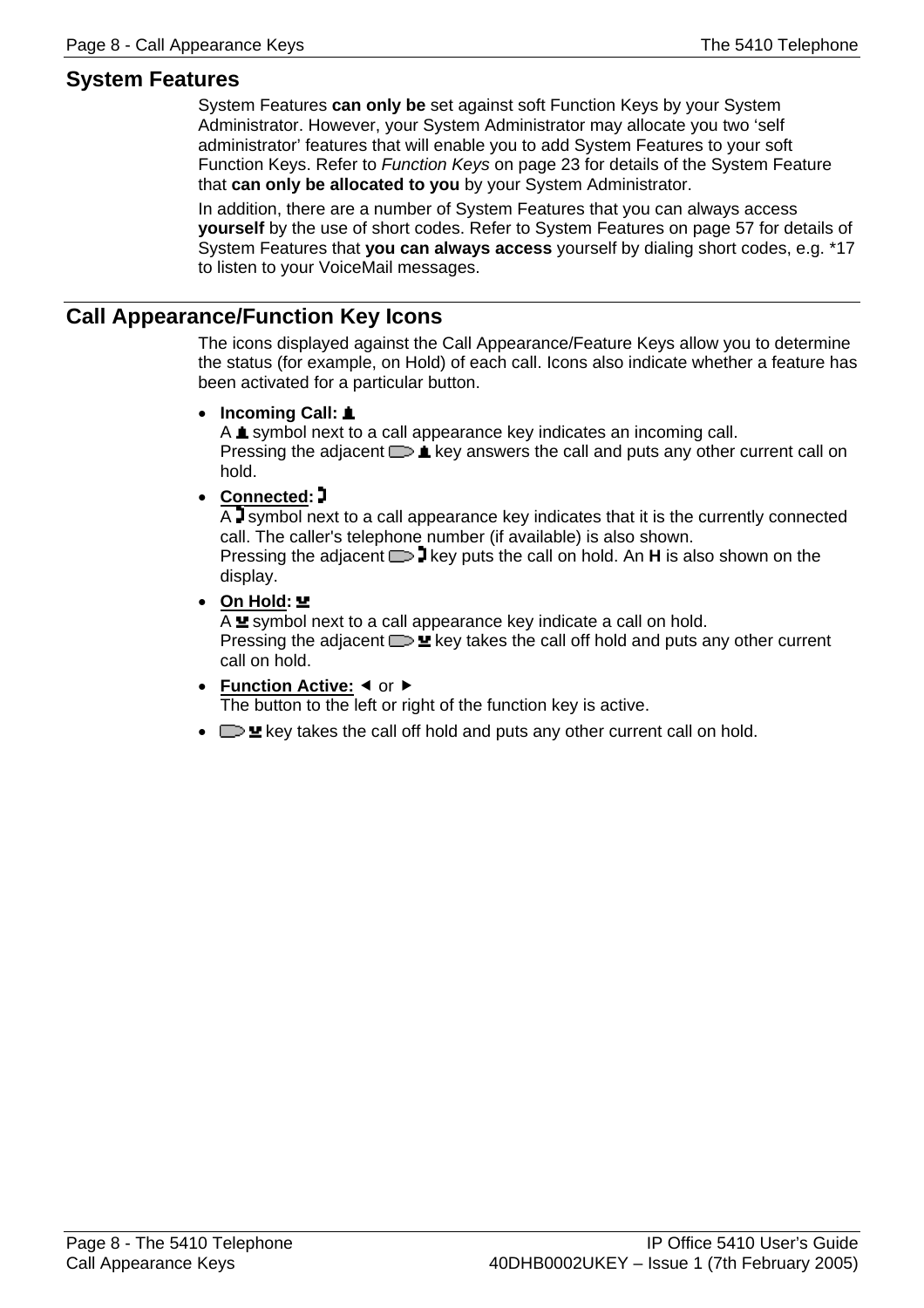# <span id="page-8-0"></span>**Basic Call Handling Features**

# <span id="page-8-1"></span>**Answer a Call**

When a call arrives at your 5410 telephone, you hear a ringing tone and a blinking bell  $(\triangle)$  icon appears against the associated call appearance key.

#### **To answer an incoming call:**

Do one of the following:

- If you are not active on another call, answer the call using your handset, headset, or speakerphone (see [Speakerphone](#page-9-1) on page [10\)](#page-9-1).
- If you are active on a call already, place the active call on hold (see [Hold](#page-10-3) on page [11\)](#page-10-3), and then answer the incoming call by selecting the call appearance key.
- If the call appearance for the ringing call is not displayed on the current screen page, use  $\overline{p}$  to return to the first page of the Home screen. When you locate the call appearance for the ringing call, press the corresponding call appearance button.

# <span id="page-8-2"></span>**Making a Call**

You can make calls from the 5410 telephone using a variety of methods as follows:

#### **To manually make a call:**

- 1. Dial the required number on the key pad (remember to include the required access code (for example, 9) for an outside line) and listen to the progress of the call.
- 2. Adjust speakerphone volume as necessary.
	- To change the volume use the  $\bullet$  and  $\bullet$  buttons. The display shows the volume level. (There are eight volume levels.)
- 3. If the call is not answered, you can clear the call by pressing **Speaker** or **CID** Drop

**or**

4. When the call is answered, either speak or pick up the handset and speak to the called party.

### **To automatically make a call:**

Do any of the following:

1. Press **Redial** and select from (up to) one of the last ten numbers that you dialed by pressing the associated a call appearance key  $\Box$ . The call is made automatically for you. **or**

 Access the Call Log and initiate a call to a specific entry. See [Using the Call Log](#page-16-0) on page [17.](#page-16-0)

**or**

 Access the Speed Dial List in your personal directory and initiate a call to a specific entry. See [Speed Dials](#page-12-0) on page [13.](#page-12-0)

2. When the call is answered, either speak or pick up the handset and speak to the called party.

# <span id="page-8-3"></span>**Clearing a Call**

#### **To clear an established call either:**

1. Replace the handset

**or**

2. Press **U** Drop. You will hear dial tone.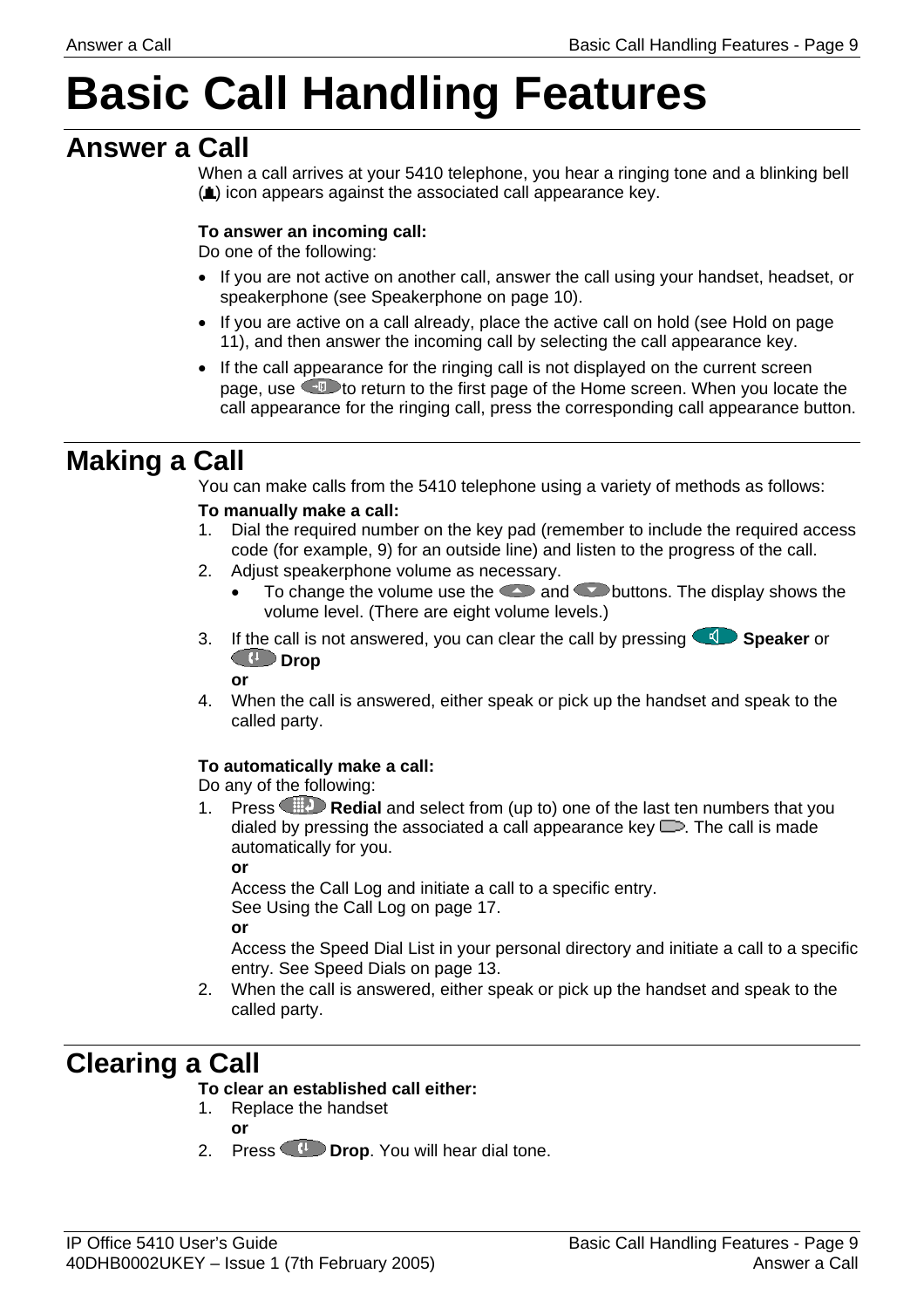# <span id="page-9-0"></span>**Headset Working**

When a headset is to be used on your 5410, it must be plugged in to the headset socket on the side of your 5410 telephone. To activate the headset and switch off the handset, press **A. Headset**. The lamp beside the button is illuminated when headset working is activated.

#### **To answer an incoming call:**

1. Press the call appearance key next to the flashing bell icon (**1**):

#### **To clear a headset call:**

1. Press **Drop**.

#### **To manually make a call:**

1. Dial the number (remember to include the required access code (for example, **9**) for an outside line) and listen to the progress of the call.

#### **To automatically make a call:**

Do any of the following:

1. Press **Redial** and select from (up to) one of the last ten numbers that you dialed by pressing the associated a call appearance key  $\Box$ .

The call is made automatically for you.

**or**

 Access the Call Log and initiate a call to a specific entry. See [Using the Call Log](#page-16-0) on page [17.](#page-16-0)

**or**

 Access the Speed Dial List in your personal directory and initiate a call to a specific entry. See [Speed Dials](#page-12-0) on page [13.](#page-12-0)

2. When the call is answered, speak to the called party.

## <span id="page-9-1"></span>**Speakerphone**

The two-way built-in speakerphone allows you to make and answer calls without lifting your handset. Keep in mind that two-way speakerphones may not operate satisfactorily in every environment (such as in very noisy locations) and that they operate best when you speak directly too them.

#### **To make or answer a call without lifting the handset, or to use the speakerphone with any feature:**

- 1. Press **Speaker**. The LED beside the button illuminates.
- 2. Make or answer the call, or access the selected feature.
- 3. Adjust speakerphone volume if necessary.
	- To change the volume use the  $\bigodot$  and buttons. The display shows the volume level. (There are eight volume levels.)

#### **To change from the speakerphone to handset (or headset if fitted)**

1. Pick up the handset (or press **Headset)** and talk.

#### **To change from the handset to the speakerphone**

- 1. Press **Speaker**. The LED beside the button illuminates.
- 2. Hang up the handset.

#### **To end a speakerphone call**

1. Press **Speaker** again. The LED beside the button goes out.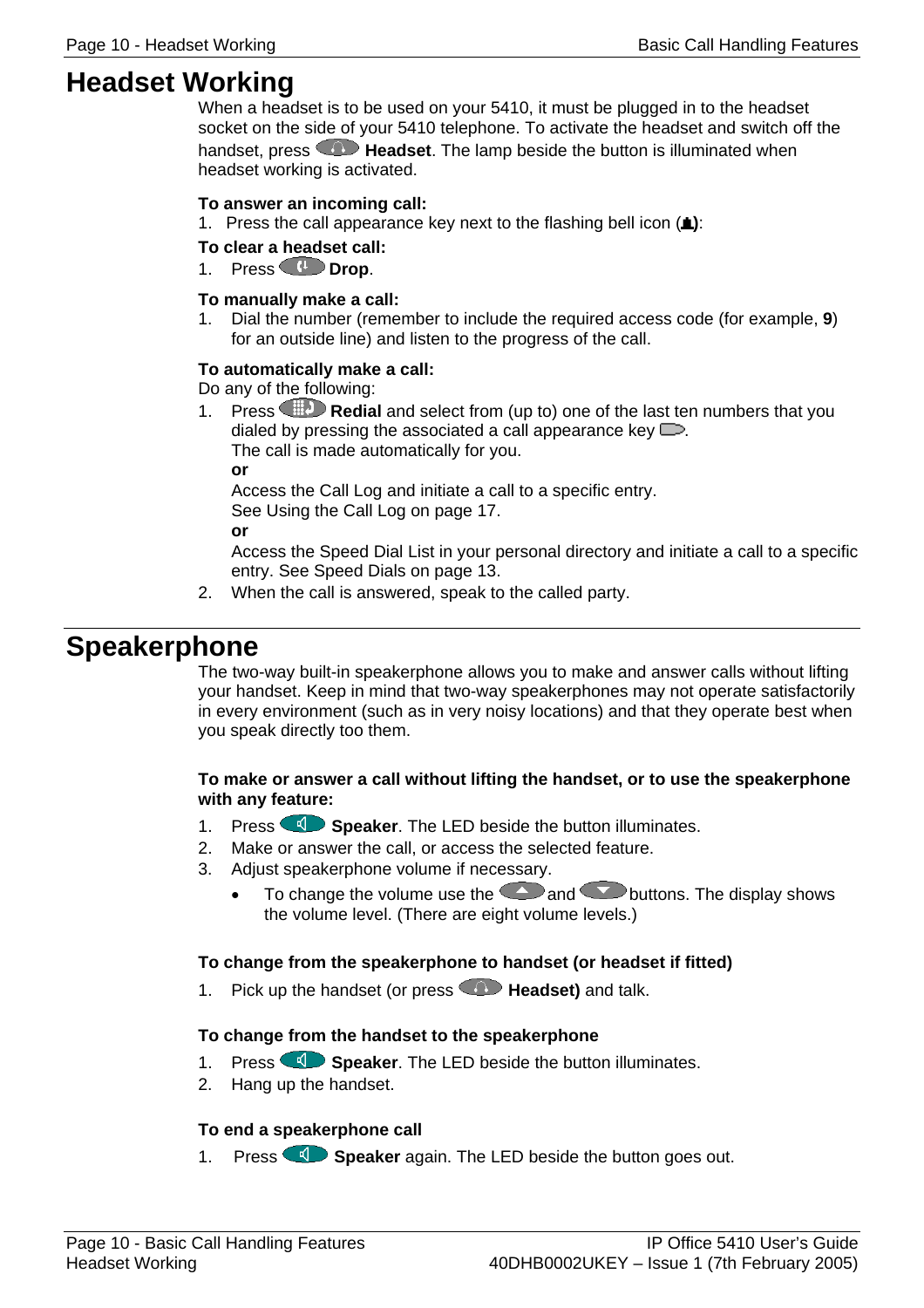# <span id="page-10-0"></span>**Speed Dial**

The Speed Dial feature allows you to have the 5410 telephone automatically dial calls to telephone numbers stored in your personal directory (maximum of 48). See [Speed](#page-12-0)  [Dials](#page-12-0) on page [13.](#page-12-0)

#### **To make a call to a personal directory entry using the Speed Dial feature:**

- 1. Press the **SpDial** softkey. The Speed Dial screen is displayed.
- 2. Press the button next to the entry you want to call.
- 3. If the entry you want is not displayed, use  $\Box$  and  $\Box$  to cycle through the entries **or** key the first letter of the required name to jump to the page with a matching entry.
- 4. The 5410 telephone dials the number for you.

# <span id="page-10-1"></span>**Redial**

The Redial (or Last Number Dialed) feature automatically redials a previously dialed extension or outside number (up to 24 digits). Your 5410 will store the up to ten of the last numbers dialed.

**Note:** If you have dialed the same number twice in succession, it will only have one appearance in the redial list.

#### **To redial previously dialed number:**

1. Press **B** Redial. Use and b to step through the entries. When you have located the required number, press the associated key.

## <span id="page-10-2"></span>**Mute**

During an active call, the Mute feature prevents the party with whom you are speaking from hearing you. This feature is most commonly used in conjunction with the Speakerphone, but can be used to hold an off-line conversation at any time during a call.

#### **Preventing the other person on the line from hearing you:**

- 1. Press **Mute**. The other party cannot hear you. The indicator next to the **Mute** button lights when **Mute** is active.
- 2. To reinstate two-way conversation, press **CO** Mute again.

# <span id="page-10-3"></span>**Hold**

If, with a call in progress, a second call arrives and is shown against a Call Appearance key, you can then Hold the first call and answer the second call.

#### **To put an existing call on hold:**

- 1. Press **Hold** or the Call Appearance button with the symbol against it. The symbol changes to  $\blacktriangle$ ; showing that the line is on hold.
- 2. Answer the second call by pressing the Call Appearance button with the  $\blacksquare$  symbol against it. The symbol changes to  $\mathbf{I}$ ; showing that the line is connected.

#### **To return to the held call:**

- 1. If you have a call in progress, then first put that call on hold as above.
- 2. To retrieve a held call, simply press the Call Appearance button with the  $\blacksquare$  against it.
- **Notes:** 1. After a pre-set time (defined by your System Administrator), you are reminded that you have a call on hold by the  $\blacksquare$  hold icon changing for a few moments to  $\triangle$  and the phone ringing.
	- 2. If the system feature AutoHold is on (consult your System Administrator) then you can hold an active call  $\left(\frac{1}{2}\right)$  by pressing the second call's Call Appearance button (**L**). If AutoHold is off, then pressing the second call's Call Appearance button ( $\triangle$ ) will drop the first call.
	- 3. To transfer a held call see [Transfer](#page-11-0) on page [12.](#page-11-0)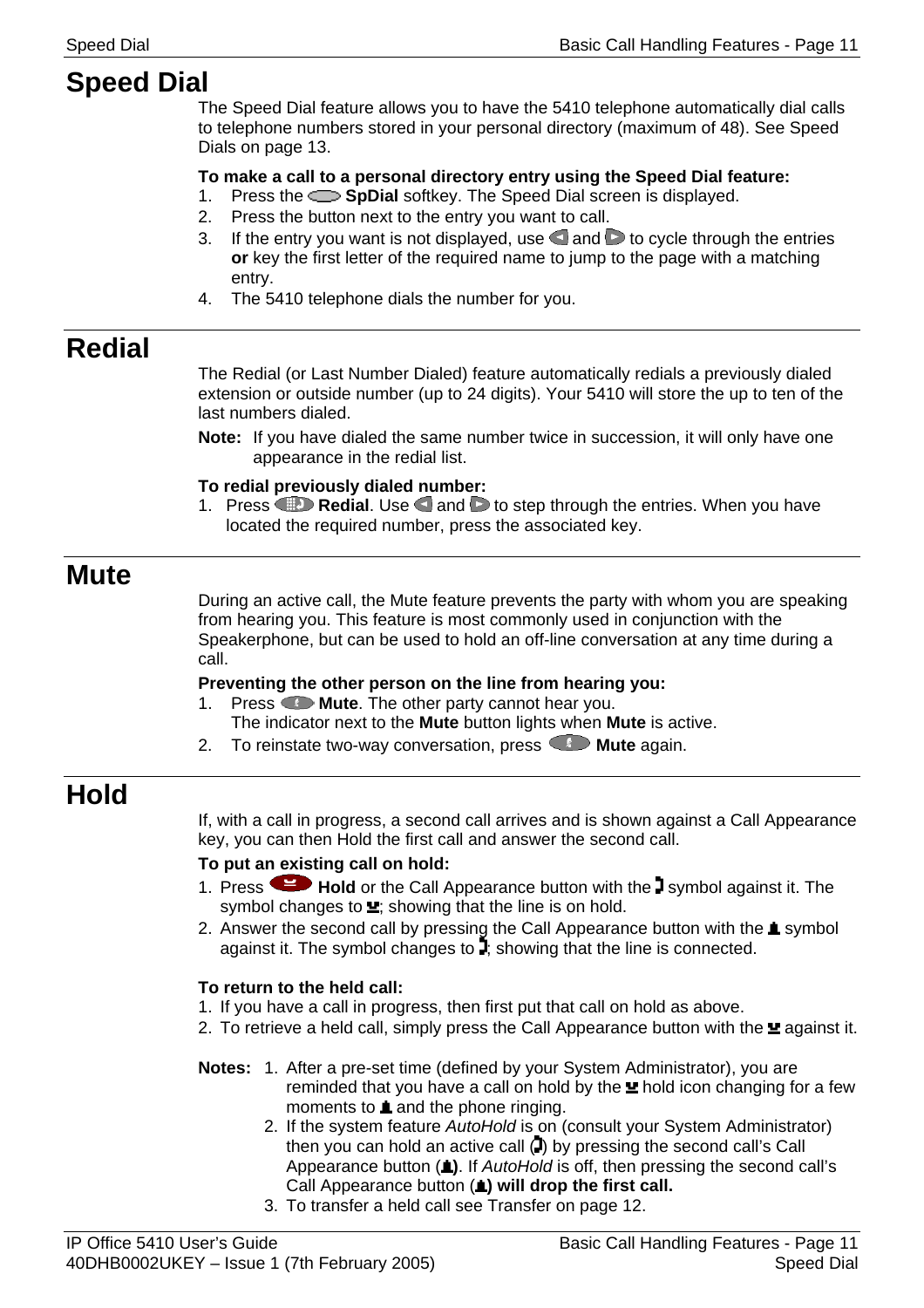## <span id="page-11-0"></span>**Transfer**

The Transfer feature allows you to transfer a call from your telephone to another extension or outside number.

#### **To transfer the current call to another extension**

- 1. With a call in progress, press **TH** Transfer
- 2. When you hear dial tone, dial the number to which the call is to be transferred.
- 3. Do one of the following:
	- To transfer the call without announcing it, either hang up or press **Transfer** again. The transfer is complete. If the transferred call is not answered within a preset time, it is returned to you.
	- To announce the call before transferring it, wait for the called party to answer. If the called party is willing to accept the call, press **The Transfer** again to complete the transfer.

If the called party does not wish to accept the call, press **CD** Drop. You can return to the held call by pressing its call appearance button.

• If the line is busy or if there is no answer, press **CD** Drop. You can return to the held call by pressing its call appearance button.

#### **To transfer a new call to a held call using Conference:**

- 1. With a call in progress and you wish to make an enquiry call or another call arrives, press **Hold**. Make or answer the second call. The second call requires to be transferred to the first held call.
- 2. To transfer the new call to the held call, press **CCC Conference** and then **Drop**. The transfer is complete.

## <span id="page-11-1"></span>**Conference**

The Conference feature allows you to conference other parties (including yourself) into a call.

- **Notes:** 1. The number of parties allowed in a conference is controlled by your telephone system.
	- 2. Two Call Appearance keys are required for the conference feature.

#### **To add another party to a call:**

- 1. With a call in progress press **Conference**. The existing call is put on hold.
- 2. Dial the number of the person you want to add to the call.
- 3. Wait for an answer.

If the called party does not answer or does not want to join the conference, press **CUD** Drop. You can return to the held call by pressing its call appearance button.

- 4. To add the person to the call, press **Conference** again.
- 5. Repeat steps 1 through 4 for additional conference connections.

#### **To add a held call(s) to an active call:**

- 1. Press **Conference**.
- 2. All held calls are added to the conference.

#### **To leave a conference call:**

1. To leave a conference, press **(1)** Drop.

## <span id="page-11-2"></span>**Message**

Your Message lamp turns on when a caller has left a message for you.

Press the **Message** button to retrieve your messages and follow the prompts.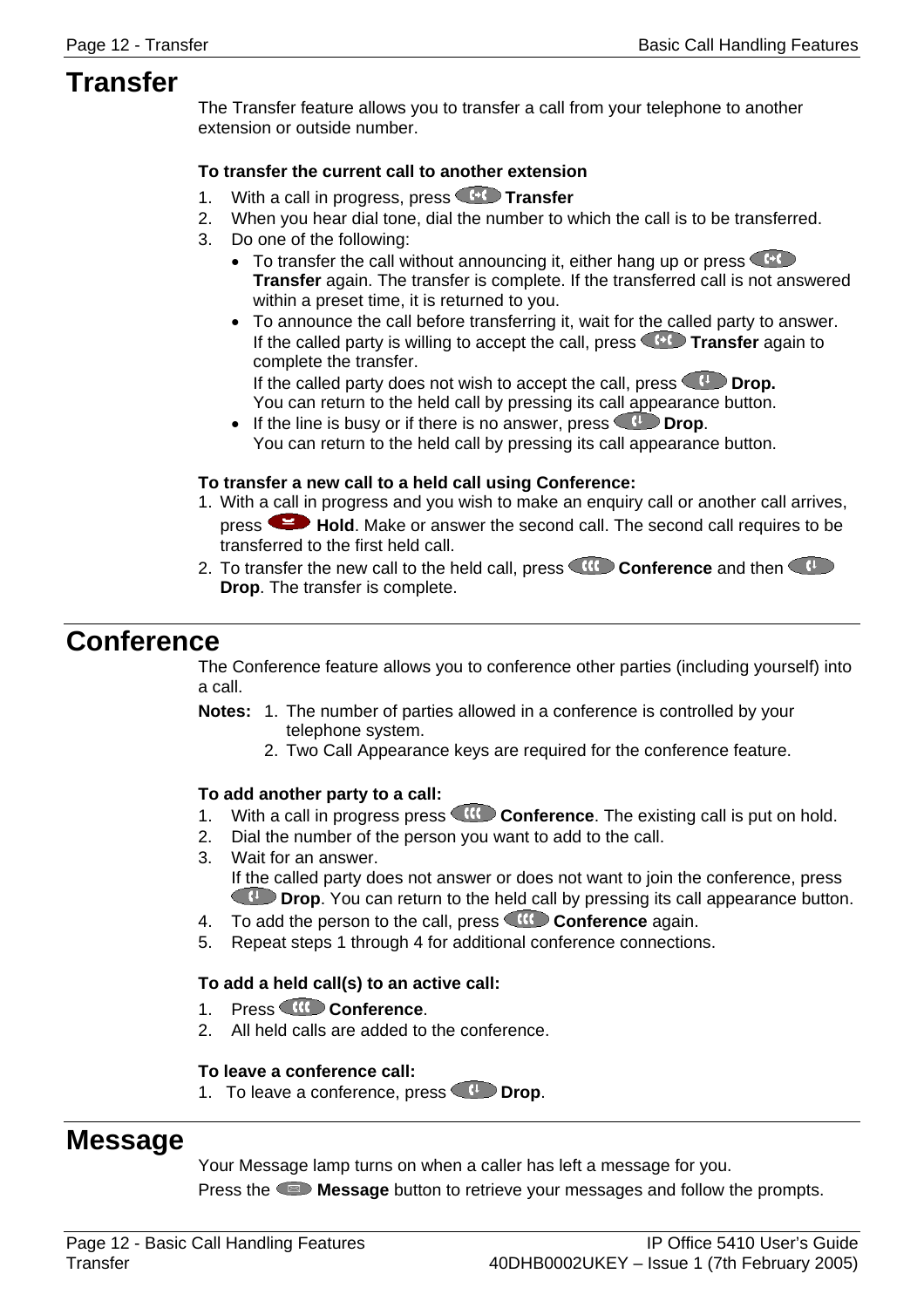# <span id="page-12-0"></span>**Speed Dials**

# <span id="page-12-1"></span>**Overview of Speed Dials**

The 5410 can store up to 48 personal speed dials. The list of these speed dials is accessed by pressing **SpDial**. If **SpDial** is not shown, press any **Soft Key**.



- The speed dial list is sorted alphabetically.
- Press and **b** to move between pages or key the first letter of the required name to jump to the page with a matching entry.
- Press the  $\Box$  or  $\Box$  next to an entry to call the associated number.
- Use the  $\leq$  key options to perform other actions.

Pressing **Add** or **Edit** gives access to the details of a particular speed dial.



**Note**: Speed dials can be used for any numbers that can be manually dialed from the extension. Where a dialing prefix is required (for example a an external line access digit; usually 9) then that prefix must be part of the speed dial number.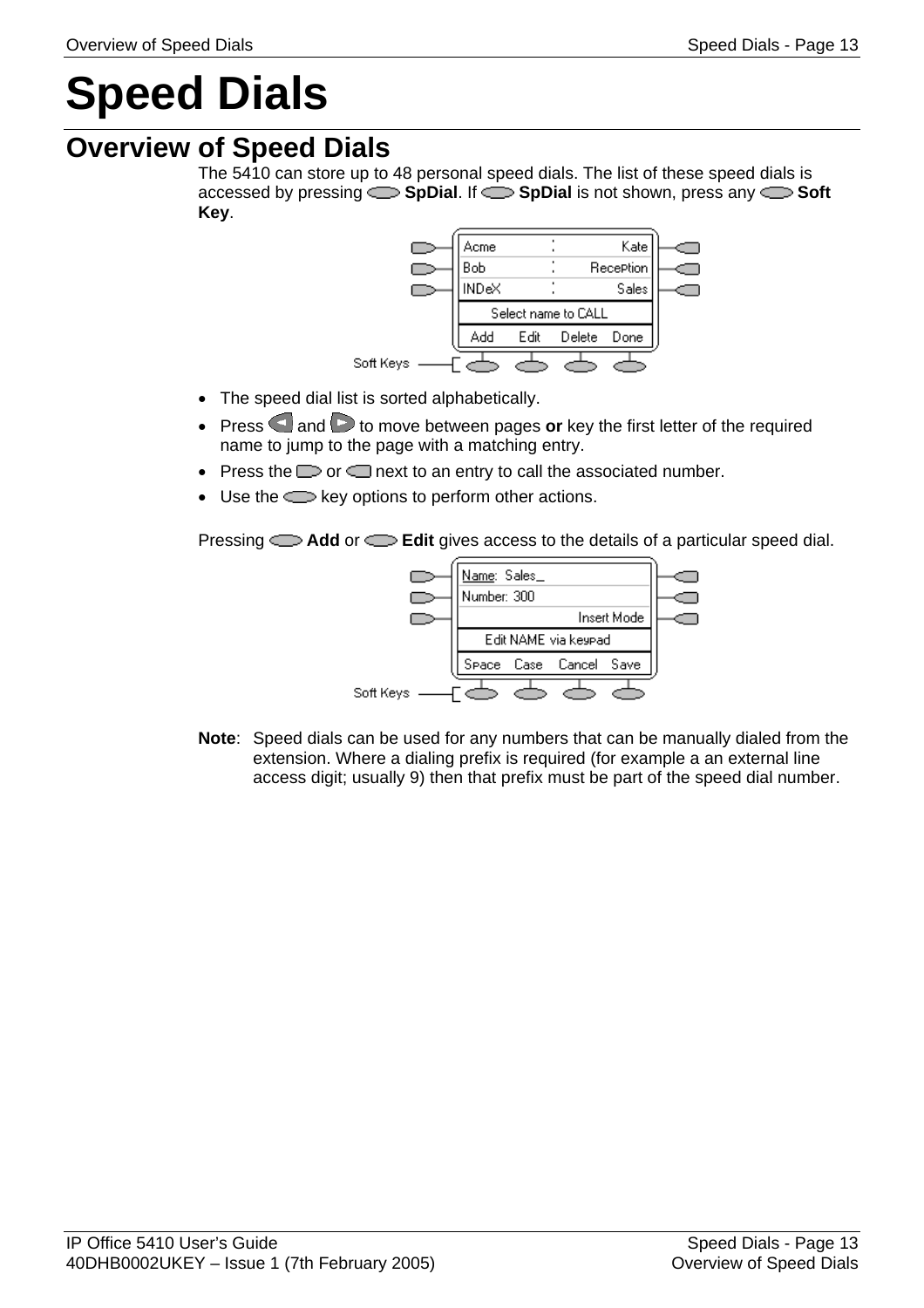# <span id="page-13-0"></span>**Using Speed Dials**

### <span id="page-13-1"></span>**Dialing a Speed Dial Number**

You can use the speed dial directory to make a call with the handset on hook or off hook.

- 1. Press **SpDial**. If **SpDial** is not shown, press any **Soft Key**.
- 2. Press **and D** to display different pages of speed dials **or** key the first letter of the required name to jump to the page with a matching entry.
- 3. When the required entry is displayed, press the adjacent  $\Box$  or  $\Box$  key. The number is automatically dialed for you.

## <span id="page-13-2"></span>**Deleting a Speed Dial**

- 1. Press **SpDial**. If **SpDial** is not shown, press any **Soft Key**.
- 2. Press **Delete**.
- 3. Select the speed dial entry you want to delete.
	- **Press and D** to display different pages of speed dials or key the first letter of the required name to jump to the page with a matching entry.
- 4. When the required entry is displayed, press the adjacent  $\Box$  or  $\Box$  key. A request for confirmation will appear.
- 5. Press **Yes** to delete the entry or **Cancel** to exit without deleting.
- 6. Select another entry to delete or press **Done** to return to the speed dial list.

## <span id="page-13-3"></span>**Editing a Speed Dial**

- 1. Press **SpDial**. If **SpDial** is not shown, press any **Soft Key**.
- 2. Press **Edit**.
- 3. Select the speed dial entry you want to edit. Press and b to display different pages of speed dials or key the first letter of the required name to jump to the page with a matching entry.
- 4. When the required entry is displayed, press the adjacent  $\Box$  or  $\Box$  key.
- 5. Edit the speed dial using the same methods as for adding a new speed dial. See [Adding a New Speed Dial](#page-14-0) on page [15.](#page-14-0)
- 6. After saving or canceling any changes you will be returned to the speed dial selection list. Select another speed dial to edit or press **Done** to return to the speed dial list.

## <span id="page-13-4"></span>**Converting a Call Log Entry to a Speed Dial**

You can create a new speed dial from a call log entry. See [Saving a Call Log Entry to](#page-16-3)  [Your Speed Dial List](#page-16-3) on page [17.](#page-16-3) This process will start the normal speed entry screen but pre-filled with the name and number from the call log entry.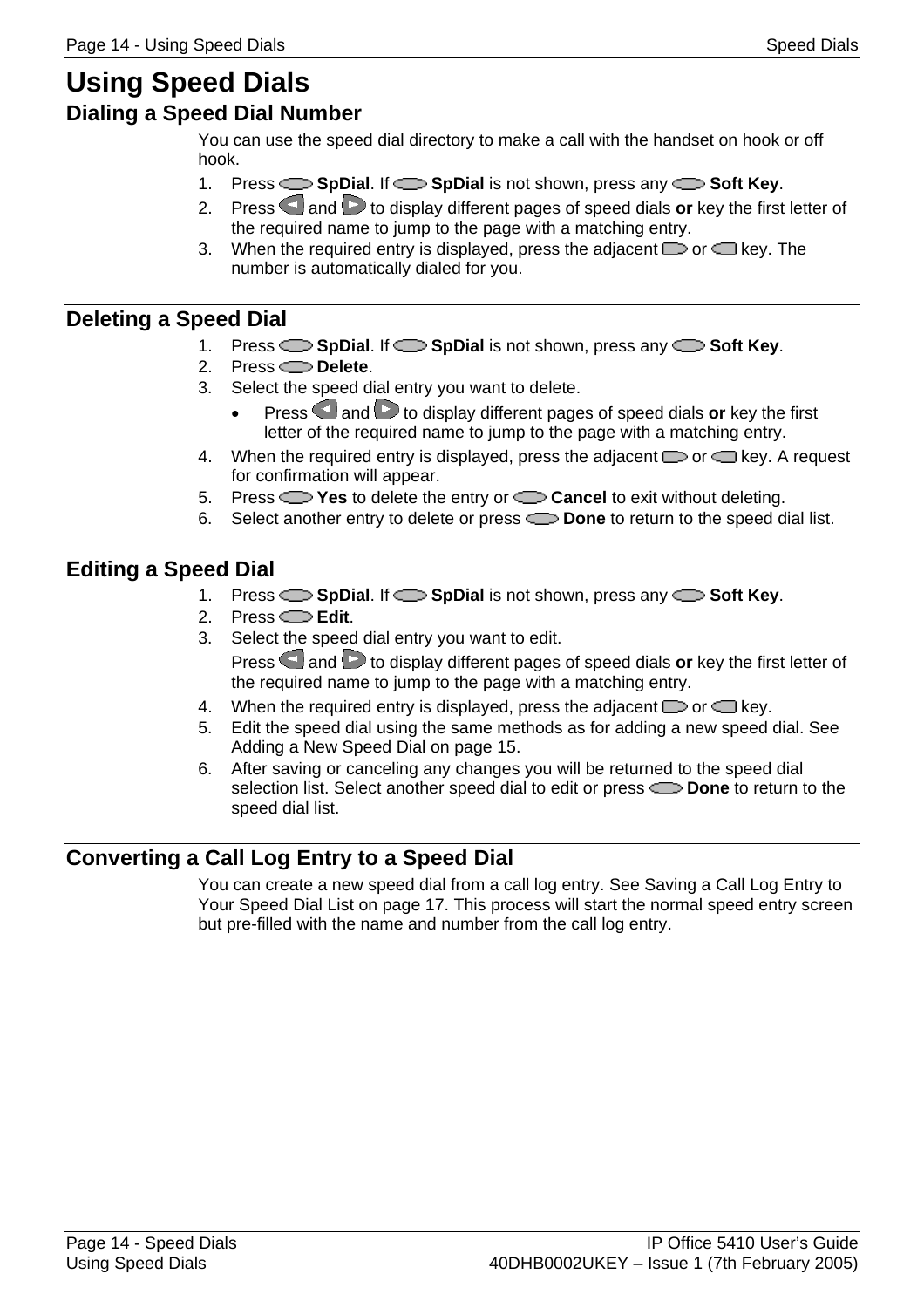## <span id="page-14-0"></span>**Adding a New Speed Dial**

- 1. Press **SpDial**. If **SpDial** is not shown press any **Soft Key**.
	- Press  $\sum$  **Add**. If a message stating that the speed dial list is full appears, you must first delete an existing entry before adding any new entry. See [Deleting a Speed Dial](#page-13-2) on page [14.](#page-13-2)



You can switch between **Name** and **Number** entry by pressing the  $\Box$ key next to the item you want to edit. The soft  $keys \implies$  options also change accordingly.

- 2. With **Name** selected, begin entering text using the telephone keypad. Each key is marked with the letters and number it provides. You may have to press the key more than once depending on the character you require.
	- For example, the key **2** is also marked as **A**, **B** and **C**. To enter a **C**, press **2** until a **C** is displayed.
	- If the next character you want to enter is on the same key, press  $\triangleright$  to move the cursor right and then enter the character.
	- By default the first letter is entered in upper-case and the phone then switches to lower-case entry mode. To change the case of the current character press **Case**.
	- To enter a space press **Space**.
	- $\bullet$  Use the  $\triangleright$  key to move the cursor one space right.
	- If you make a mistake, use **Backspace** to delete the character to the left of the cursor.
	- If you have made a mistake in the middle of a character string and do not wish to backspace and re-enter all the characters, use the  $\blacksquare$  key to step back to one character before the point where you wish to edit. Either insert the new character or press **Backspace** to delete the character to the left of the cursor.
	- Pressing the \* key once enters a . (period) or twice a \*. To enter more than one  $*$  or period, press  $\triangleright$  to move the cursor right and then enter the character.
	- Pressing the **#** key once enters a (dash) or twice a #. To enter more than one # or dash, press  $\triangleright$  to move the cursor right and then enter the character.
- 3. When the name is set as required, select **Number**.
- 4. Enter the number required using the dialing keypad. For external numbers remember to enter any external dialing prefix required (9 say).
	- To enter a hyphen, press **Hyphen**. This does not affect the number dialed but may help make numbers more readable.
	- To enter a 1.5 second pause, press **Pause**. This will appear as a , (comma) character in the telephone number.
	- Use the  $\blacksquare$  and  $\triangleright$  keys to move the cursor left or right.
	- If you make a mistake, use **Backspace** to delete the number to the left of the cursor.
- 5. Do one of the following:
	- To save the speed dial and return to the speed dial list, press **Save**.
	- To return to the speed dial list without saving the changes press **Cancel**.
	- To return to the call handling screen without saving the changes press **Exit**   $\bigoplus$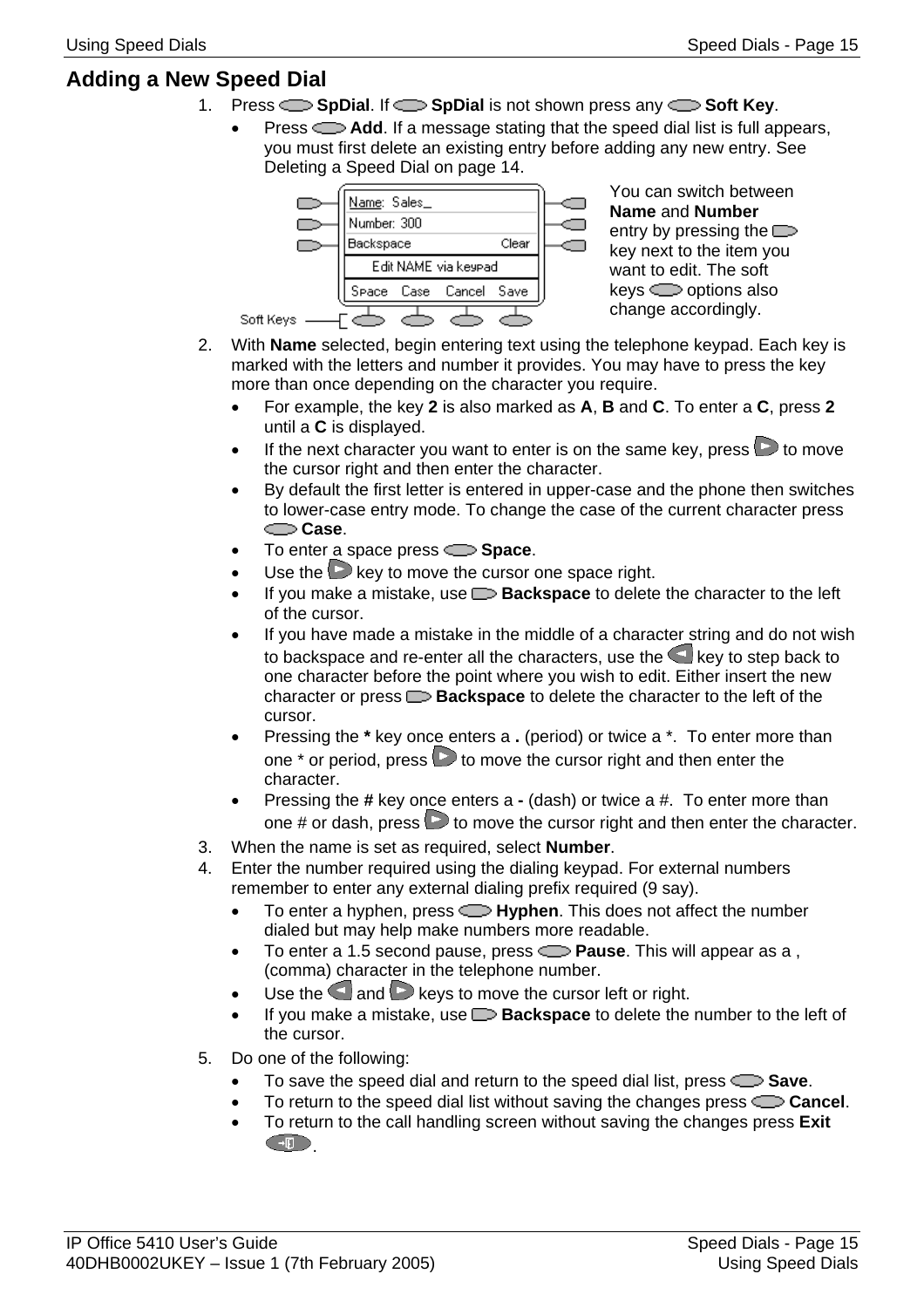# <span id="page-15-0"></span>**Using the Call Log**

# <span id="page-15-1"></span>**Overview of the Call Log**

The 5410 holds and maintains a call log, accessed by pressing **Log**.

This log can store up to 48 entries. These can be a mixture of incoming answered calls, incoming unanswered calls and outgoing calls. You can select which types of calls are included in the log. You can also use call log entries to make return calls or convert the entry into a speed dial for future use.



**WARNING**: Calls that are made using pin codes and other information will appear in the call log. Either Logging of outgoing calls should be switched off or those call logs removed manually. See [Setting Which Calls are Logged](#page-17-2) on page [18.](#page-17-2)

**Note:** Only outgoing calls made using the dial pad or a **SpDial** entry are logged.

1 INDeX  $\overline{\phantom{a}}$ 01707364416. **INDeX** 01707364416. 2 INDeX 01770364416. 2 INDeX 01770364416. 3 Extri208 208. 3 Extn208 208. C ⌒ ┌ Select entry to view details Select entry to view details When you press More **Missed InAns** Outdo More  $\Delta$ II Delete **Back** Done the menu becomes:

When  $\sum$  **Log** is pressed a screen similar to the following is displayed:

- **Missed** calls are displayed first. You can select from **InAns** or **Outgo**. Alternatively, press **More** and select **All** to display all three options.
- Logged calls are shown with the most recent first.
- The name of the called or calling party is shown if available.
- The number of the called or calling party is shown.
- Press either the  $\blacksquare$  or  $\blacksquare$  key to display further pages of entries.
- Pressing the  $\Box$  or  $\Box$  key next to a log entry display further details of that particular call.



- The number of the log entry.
- The type of log entry, i.e. **Answered**, **Un-answered** or **Outgoing**.
- The name of the called or calling party is shown (if available).
- The number of the called or calling party is shown.
- The date and time of the call. (And for InAns/Outgo, the duration of the call.)
- Press either the  $\blacksquare$  or  $\blacksquare$  key to display the previous or next logged call.
- The  $\sum$  keys provide a number of actions.

Also see [Making Calls from the Call Log](#page-16-2) on page [17,](#page-16-2) [Saving a Call Log Entry to Your](#page-16-3)  [Speed Dial List](#page-16-3) on page [17,](#page-16-3) [Viewing the Call Log](#page-16-1) on page [17](#page-16-1) and [Deleting a Call Log](#page-17-0)  [Entry](#page-17-0) on page [18.](#page-17-0)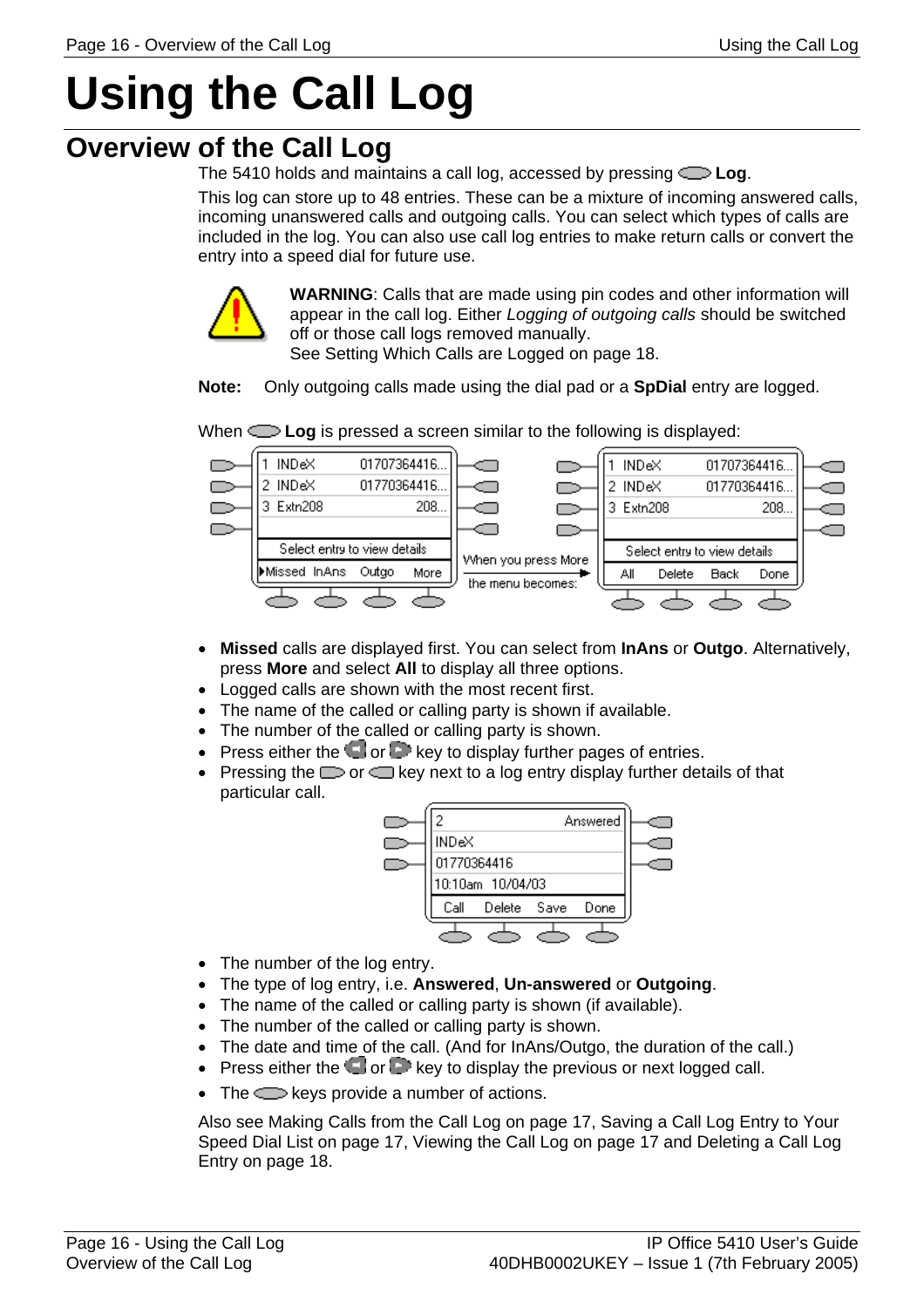# <span id="page-16-0"></span>**Using the Call Log**

You can make calls directly from the call log. Whilst in the call log you can still make a call by going off-hook, pressing **Speaker** and dialing a new call. Similarly, you can still receive calls and handle them using the dial pad key functions.

## <span id="page-16-1"></span>**Viewing the Call Log**

- 1. Press **Log**. If **Log** is not shown, press any **Soft Key**.
- 2. At default, **Missed** calls are displayed first. You can select from **InAns** or **Outgo**. Alternatively, press **More** and select **All** to display all three options. To return to **Missed** or **InAns** or **Outg**, press **Back** and make your selection.
- 3. Press and  $\triangleright$  to display different pages of log entries.
	- To exit the call log and return to the previous screen press **Done**.
	- To exit the call log and return to the call handling screen press **Exit.**
	- To view the details of a particular log entry, press the  $\Box$  or  $\Box$  key next to the entry.
- 3. Press **Done** to return to the previous screen.

## <span id="page-16-2"></span>**Making Calls from the Call Log**

- 1. Press **Log**. If **Log** is not shown, press any **Soft Key**.
- 2. At default, **Missed** calls are displayed first. You can select from **InAns** or **Outgo**. Alternatively, press **More** and select **All** to display all three options. To return to **Missed** or **InAns** or **Outg**, press **Back** and make your selection.
- 3. Press  $\blacksquare$  and  $\blacksquare$  to display different pages of log entries.
- 4. When you locate the entry you want to call, press the  $\Box$  or  $\Box$  key next to the entry.
- 5. Press **Call** make the call.
	- If the number shown is external but doesn't include the external dialing prefix used by your telephone system, go off-hook, dial the prefix and then press **Call**.

## <span id="page-16-3"></span>**Saving a Call Log Entry to Your Speed Dial List**

- 1. Press **Log**. If **Log** is not shown, press any **Soft Key**.
- 2. At default, **Missed** calls are displayed first. You can select from **InAns** or **Outgo**. Alternatively, press **More** and select **All** to display all three options. To return to **Missed** or **InAns** or **Outg**, press **Back** and make your selection.
- 3. Press and  $\triangleright$  to display different pages of log entries.
- 4. When you locate the entry you want to call, press the  $\Box$  or  $\Box$  key next to the entry.
- 5. Press **Save**. The speed dial editing screen appears, pre-filled with the details from the call log entry. See [Adding a New Speed Dial](#page-14-0) on page [15.](#page-14-0)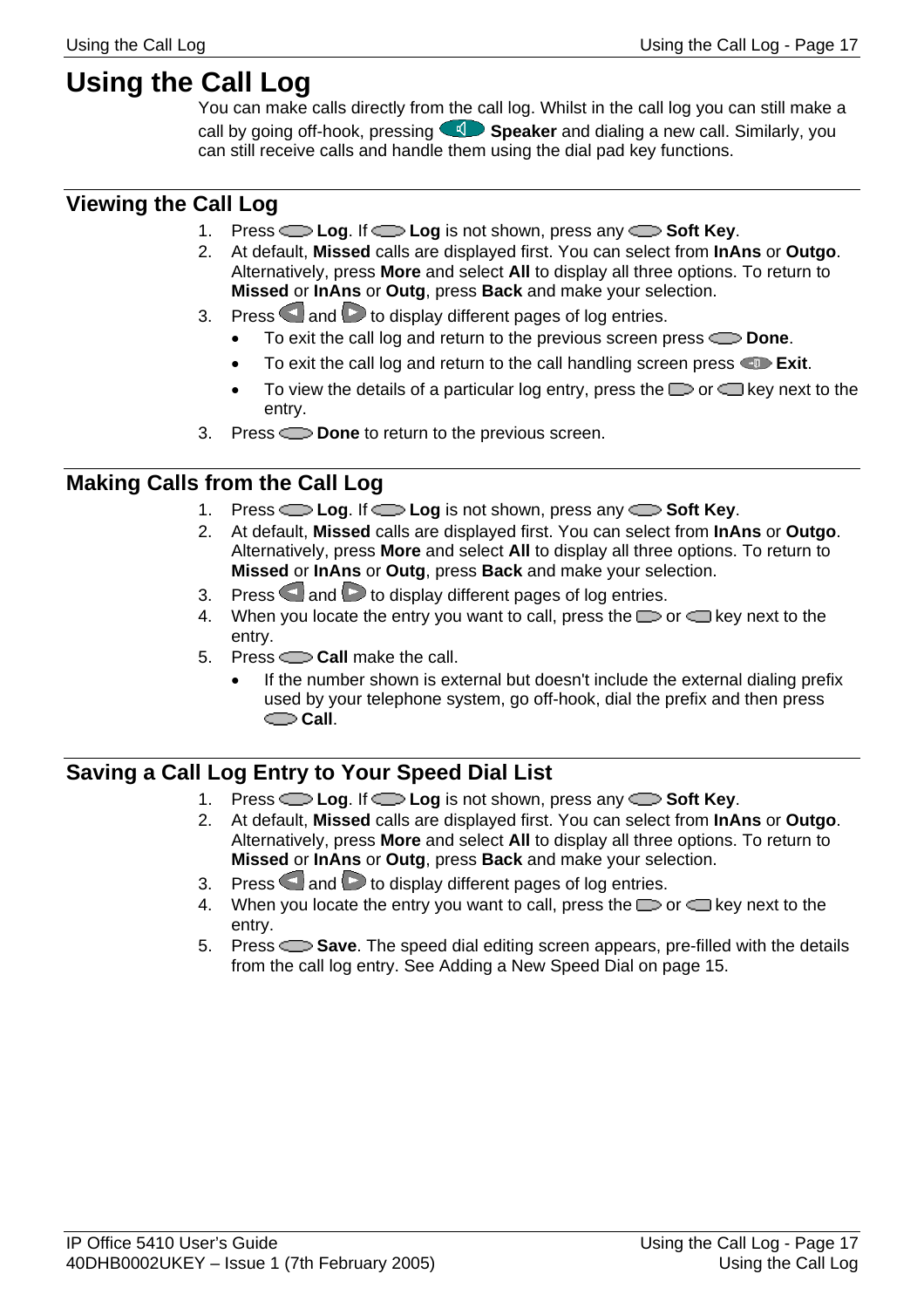## <span id="page-17-0"></span>**Deleting a Call Log Entry**

- 1. Press **Log**. If **Log** is not shown, press any **Soft Key**.
- 2. At default, **Missed** calls are displayed first. You can select from **InAns** or **Outgo**. Alternatively, press **More** and select **All** to display all three options. To return to **Missed** or **InAns** or **Outg**, press **Back** and make your selection.
- 3. Press and  $\triangleright$  to display different pages of log entries.
- 4. When you locate the entry you want to call, press the  $\Box$  or  $\Box$  key next to the entry.
- 5. Press **Delete** and **Done**. The entry is deleted from the Call Log and the details of the next call are shown.
- 6. To exit the call log and return to the call handling screen press  $\overline{f}$  **Exit.**

### <span id="page-17-1"></span>**Erasing All Logged Calls**

Loss of power to the 5410 phone will cause all call log entries to be deleted.

The Erase All option also deletes all logged calls.

**Caution:** This action also deletes all speed dial entries and phone personalization options.

See [Default Phone/Erase All Settings](#page-20-2) on page [21.](#page-20-2)

## <span id="page-17-2"></span>**Setting Which Calls are Logged**

**Caution:** If you change these settings, any call details already in the call log that no longer match the selection made are deleted.

- 1. Press **Option**. If **Option** is not shown, press any **Soft Key**.
- 2. Press **Log Setup**. A menu showing **Answered**, **Un-Answered** and **Outgoing**, with their current settings, is displayed.
- 3. To toggle a particular setting between **Yes** or **No**, press the key next to it.
	- Alternatively, press the  $\Box$  key next to a call type to underline its current setting and then press  $\sum$  **Yes/No** to change the value of the currently underlined setting.
- 4. Do one of the following:
	- **Note:** If you press **Save** after changing the settings, any existing call log entries that do not match the call types selected are deleted from the call log.
	- To save the settings and return to the options menu, press  $\sim$  **Save**. You will hear a confirmation tone.
	- To return to the **Options** menu without saving any changes, press **Cancel**.
	- To return to the call handling screen without saving any changes, press  $\Box$ **Exit**.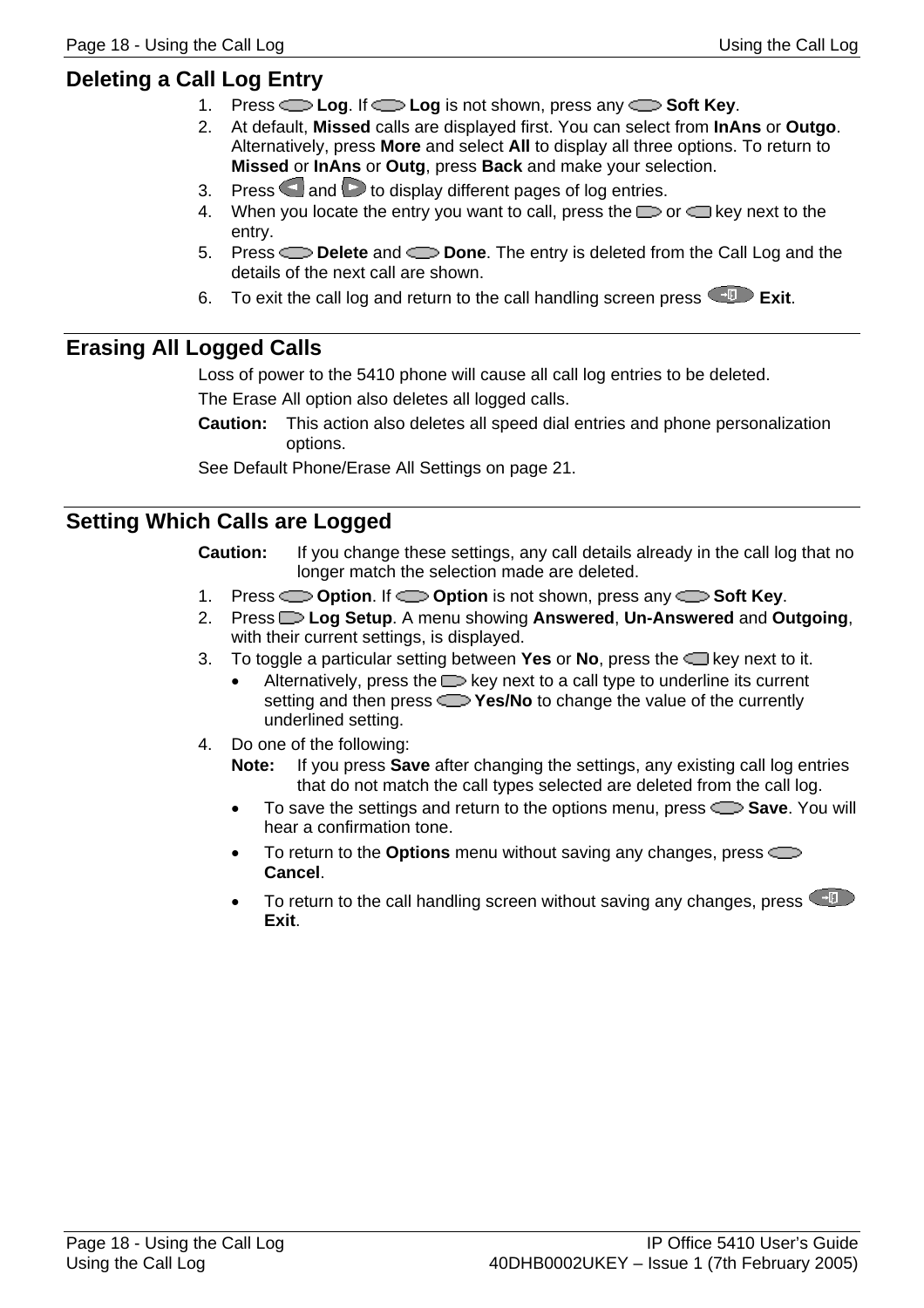# <span id="page-18-0"></span>**Changing the 5410 Options**

## <span id="page-18-1"></span>**Overview of 5410 Options**

The options menus are accessed by pressing **Option**. These menus allow you to adjust a number of 5410 features.



#### **To select an option:**

- 1. Press the  $\Box$  or  $\Box$  next to it
- 2. The  $\implies$  key actions change according to the current available actions.
- 3. To exit and return to the normal call handling screen press **EXIT**
- 4. Whilst in the options menus, you can still make and receive calls using the telephone keypad controls.

#### **The options are:**

- **Ring Options:**  Sets the:
	- The ringing used by your 5410.
	- Toggles the message lamp on/off to show when you have an incoming call.
	- Toggles the 'Show Phone Screen' option on or off. See [Ring Options](#page-19-1) on page [20.](#page-19-1)

#### • **Contrast:**

Adjust the display contrast. See [Adjusting the Display Contrast](#page-19-2) on page [20.](#page-19-1)

- **Log Setup:**  Configure which calls appear in the call log. See [Setting Which Calls are Logged](#page-17-2) on page [18.](#page-17-2)
- **Miscellaneous:**

Enables you to select to remain in your Speed Dial Menu during call handling.

- **Self Test:**  Test the phone. See [Using Self Test](#page-20-1) on page [21.](#page-20-1)
- **Language:**  Select the phone's display language. See [Language](#page-21-0) on page [22.](#page-21-0)

Press  $\triangleright$  to display:

• **Handset AGC/Headset AGC:**  Switch handset/headset automatic gain control on/off. See [Automatic Gain Control \(AGC\)](#page-21-2) on page [22.](#page-21-2)

Press  $\triangleright$  again to display:

• **Erase:** 

Reset the telephone to its default settings. See [Default Phone/Erase All Settings](#page-20-2)  on page [21.](#page-20-2)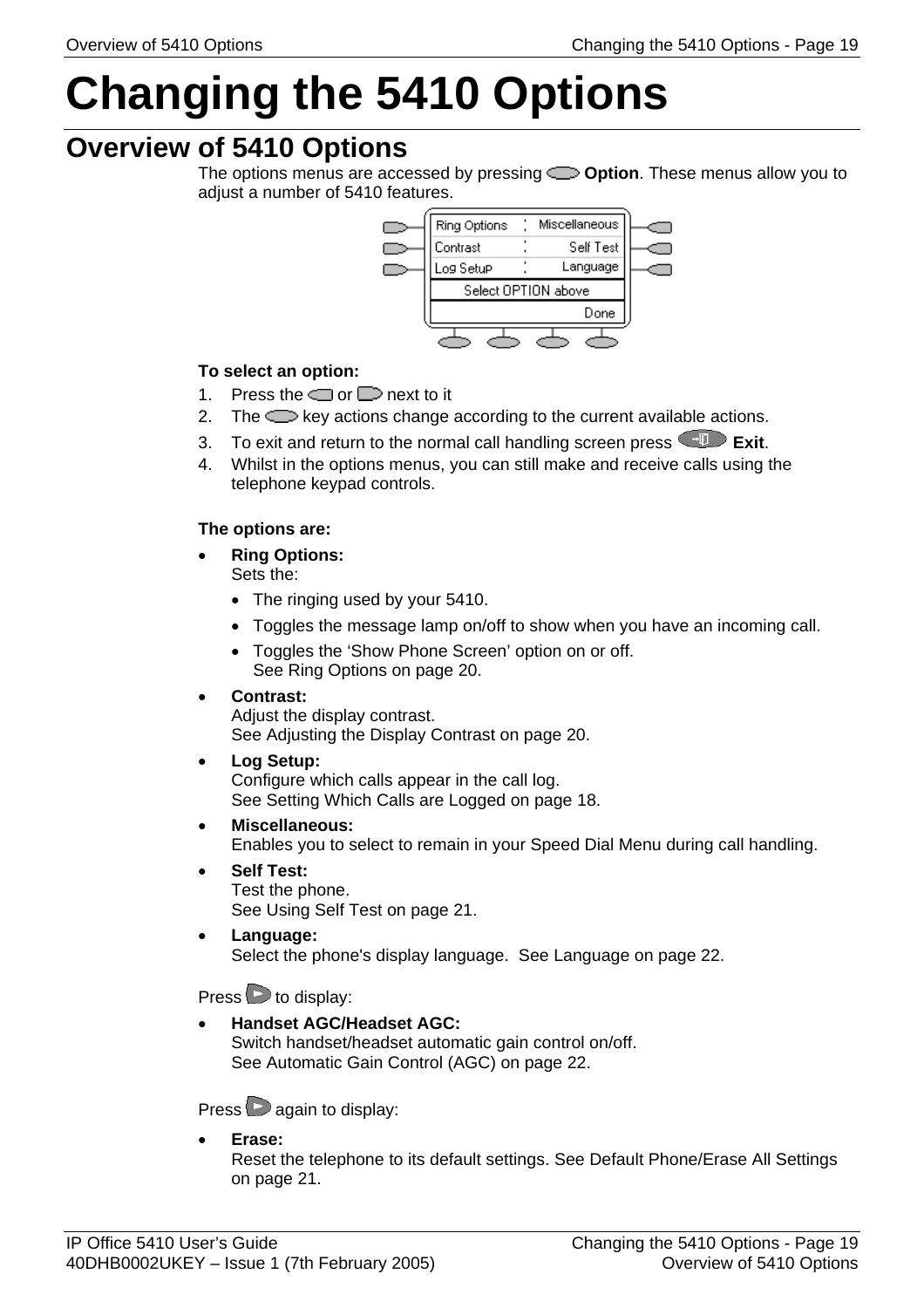# <span id="page-19-0"></span>**Selecting Personalized Options**

## <span id="page-19-1"></span>**Ring Options**

The Ring Options menus allows you to:

- Choose a personalized ringing pattern for your telephone. **Note:** If you receive a call while selecting a ring pattern, you are automatically returned to the call handling screen.
- Set the message lamp to flash when you receive a call.
- Set the telephone to revert to the call handling screen when you are setting up/using Speed Dial, Call Log, etc.

#### **To change the ring pattern:**

You can choose from among eight different ring patterns. This alters the tone and style of ringing used by the 5420, e.g. the number of rings will still vary according to the type of call.

- 1. Press **Option**.
- 2. Press **Ring Options** followed by **Ring Pattern**. A menu with the current ring pattern appears.
- 3. To select a ringing pattern use either the  $\blacksquare$  or  $\blacksquare$  keys or press a dial pad key between **1** and **8**. You will hear the selected ringing pattern.
- 4. To hear the ringing pattern again press **Play** or repress the dial pad key.
	- When you have selected a ringing pattern, press Save. You will hear a confirmation tone and be returned to the options menu.
	- If you want to return to the options menu without changing the ring pattern, press **Cancel**.

#### **To set the Flash Message Lamp:**

- 1. Press **Option**.
- 2. Press **Ring Options** and set **Flash Message Lamp** to **Yes** or **No**. When set to **Yes** the Message lamp will flash when you receive a call.
	- Changing this option does not affect the voicemail visual indicator feature.

#### **To set the Show Phone Screen:**

- 1. Press **Option.**
- 2. Press **Ring Options** and set **Show Phone Screen** to **Yes** or **No**. If set to **Yes** then, when you are setting up/using Speed Dial, Call Log, etc, you are automatically returned to the call handling screen when you receive a call.

### <span id="page-19-2"></span>**Adjusting the Display Contrast**

You can adjust the contrast level on the telephone display. You can choose from among fifteen levels of contrast.

- 1. Press **Option**
- 2. Press **Contrast**. A menu with the current contrast setting appears.
- 3. Use either the  $\blacksquare$  or  $\blacksquare$  key to adjust the level of contrast.
- 4. When the contrast is set as required, either:
	- Return to the options menu by pressing **Done**.
	- Return to the call handling screen by pressing **FU** Exit.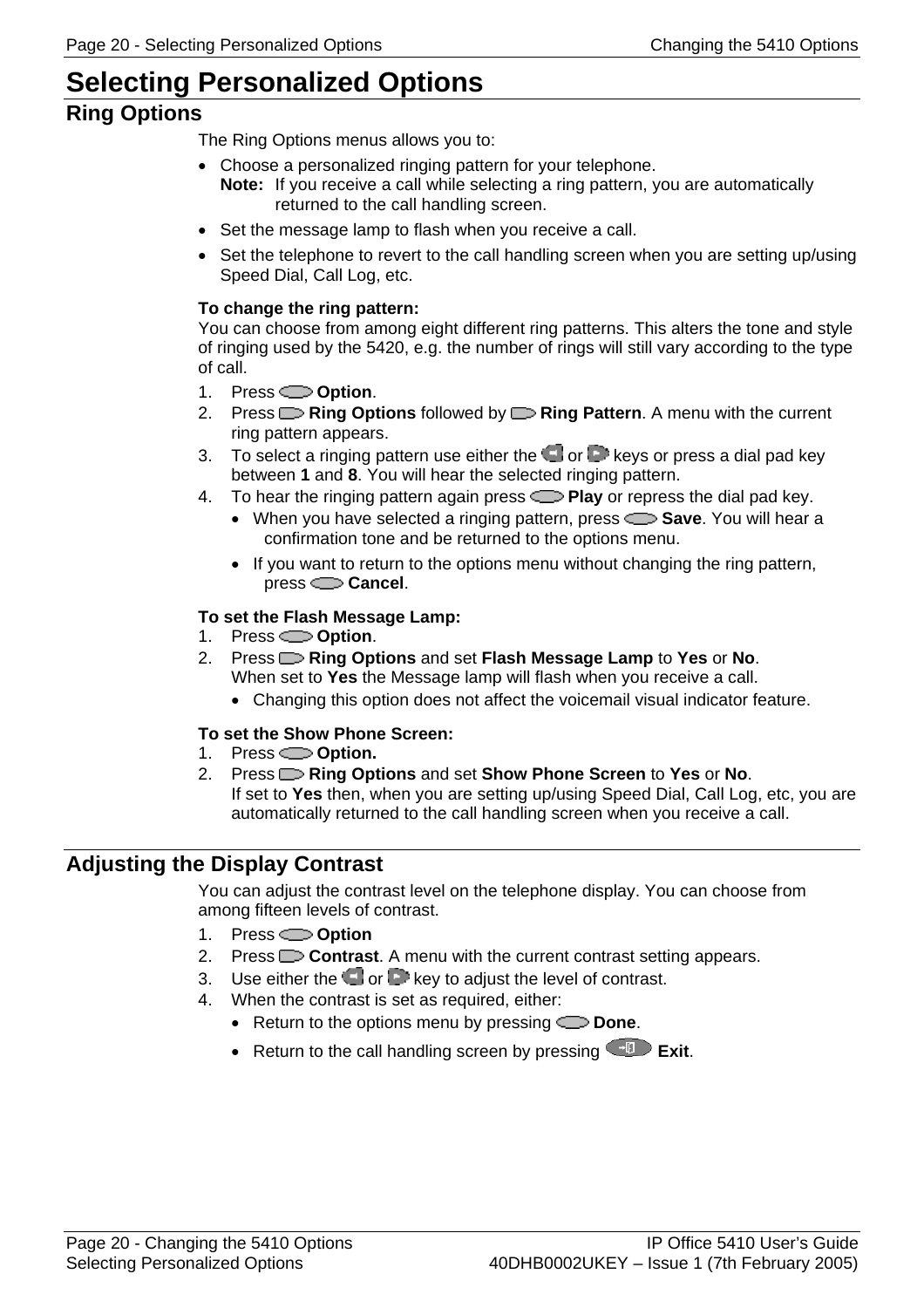## <span id="page-20-0"></span>**Call Log Setup**

Through the **Option** menu you can specify which types of calls should be included in the 5410's call log. See [Setting Which Calls are Logged](#page-17-2) on page [18.](#page-17-2)

## <span id="page-20-1"></span>**Using Self Test**

Self test can be used to display information about the phone and to check operation of the lamps and display. The information may be required by a telephone system maintainer.

- 1. Press **Option**. If **Option** is not shown, press any **Soft Key**.
- 2. Press  $\Box$  **Self Test**. A screen of information appears.
	- **Caution:** In the top row, the centre of the display should show **REL:2.00** or higher. If not the telephone's software needs to be upgraded. Consult your system Administrator.
- 3. Press and hold the **Test** key. The screen lines should all go black and all the phone lamps should come on. If they do not consult your system Administrator.
- 4. Release the **Test** key and do one of the following:
	- To return to the options menu, press **Done**.
	- To return to the call handling screen, press **Exit.**

## <span id="page-20-2"></span>**Default Phone/Erase All Settings**

The Erase option allows you to reset all personalized settings entered through the 5410's Option menus (except contrast level). It also deletes all entries in the phones Call Log and Speed Dial lists.

- 1. Press **Option**. If **Option** is not shown, press any **Soft Key**.
- 2. Press the until the display shows:
	- Speed Dial List, Call Log, User Labels, Options, Language and All.
- 3. If you do not want to erase, do one of the following:
	- To return to the options menu without erasing, press **Cancel**.
	- To return to the call handling screen without erasing, press **FI** Exit.
- 4. To continue with erasing, select from Speed Dial List, Call Log, User Labels, Options, Language and All and press **Erase**.

You will be asked to confirm the action.

- If you want to erase all settings, press **Erase** again.
- To return to the options menu without erasing, press **Cancel**.
- To return to the call handling screen without erasing, press  $\rightarrow \mathbb{R}$  Exit.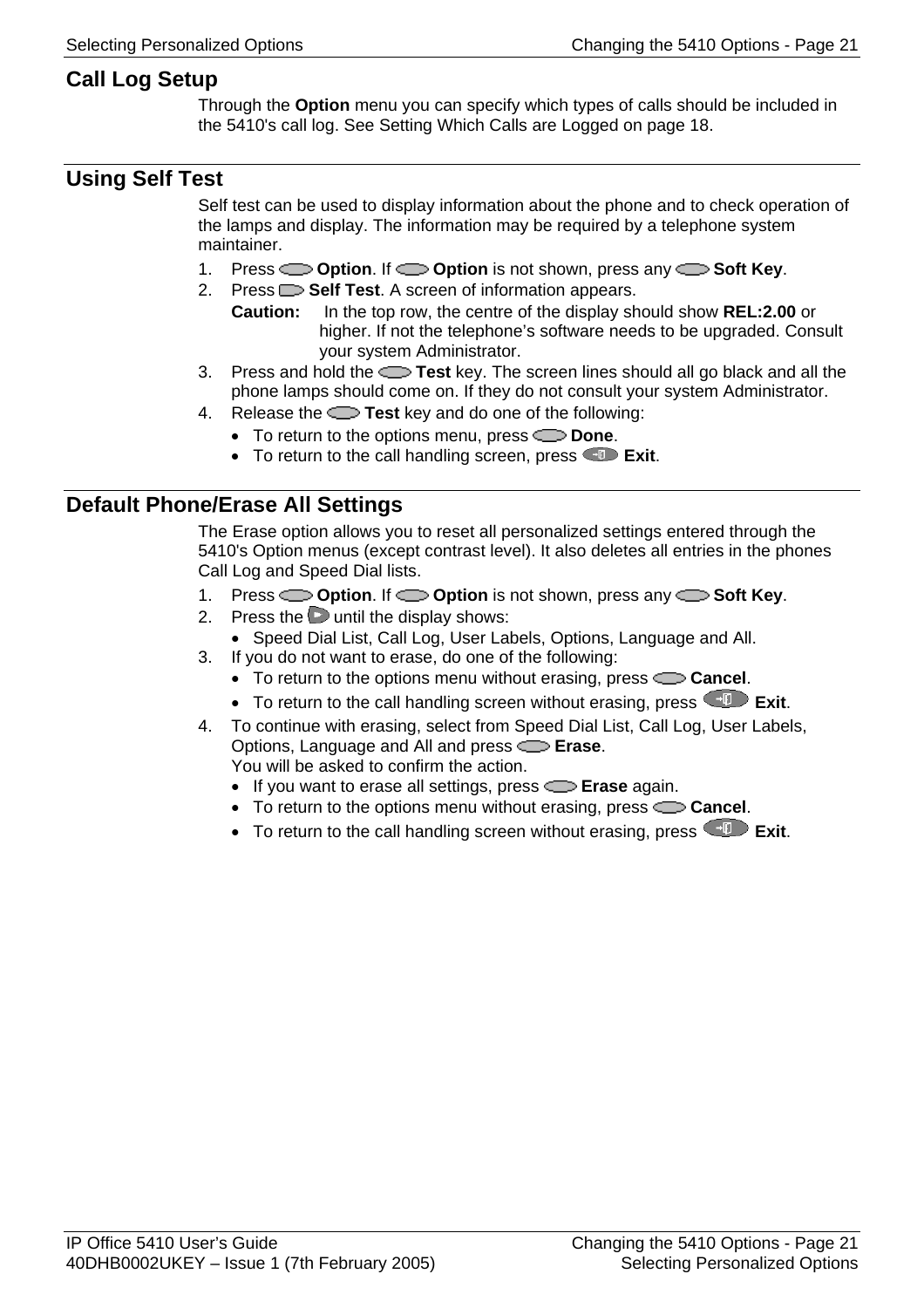#### <span id="page-21-0"></span>**Language**

When the 5410 telephone is first installed, it is set to display screen text in English. You can select the language that you would prefer from the following:

English, German (Deutsch), French (Français), Spanish (Español), Italian (Italiano), Dutch (Nederlands), Portuguese (Português) or Japanes (Katakana characters).

**Note:** This does not alter your user language setting on the telephone system.

- 1. Press **Option**. If **Option** is not shown, press any **Soft Key**.
- 2. Press **Language**. A the first page of the available languages appears, with the current language underlined. Press **Nore** to display the second page.
- 3. Press the  $\Box$  or  $\Box$  key next to the language required. The screen text changes to the language selected.
- 4. Do one of the following:
	- To save the settings and return to the options menu, press **Save**. You will hear a confirmation tone.
	- To return to the options menu without saving any changes, press **Cancel**.
	- To return to the call handling screen without saving any changes, press  $\bigcirc$ **Exit**.

## <span id="page-21-1"></span>**Changing Key Labels**

This function is currently not supported on IP Office.

## <span id="page-21-2"></span>**Automatic Gain Control (AGC)**

Automatic Gain Control (AGC) raises the volume when a caller is speaking quietly and lowers the volume when the caller is loud. The 5410 supports AGC for both the handset and the headset if connected.

- **Note:** If the ambient background noise in the office is too high, this can affect the AGC settings. Hence it is advisable in this type of environment to switch AGC off.
- 1. Press **Option**. If **Option** is not shown, press any **Soft Key**.
- 2. Press a  $\bigcirc$  or  $\bigcirc$  key. A menu listing the current AGC settings for the handset, headset or speaker appears.
- 3. To toggle a particular setting between **Yes** or **No**, press the key next to it.
	- Alternatively, press the key next to **Handset**, **Headset** or **Speaker** to underline its current setting and then press **Yes/No** to change the value of the currently underlined setting.
- 4. Do one of the following:
	- To save the settings and return to the options menu, press **Save**. You will hear a confirmation tone.
	- To return to the options menu without saving any changes, press **Cancel**.
	- To return to the call handling screen without saving any changes, press  $\bigcirc$ **Exit**.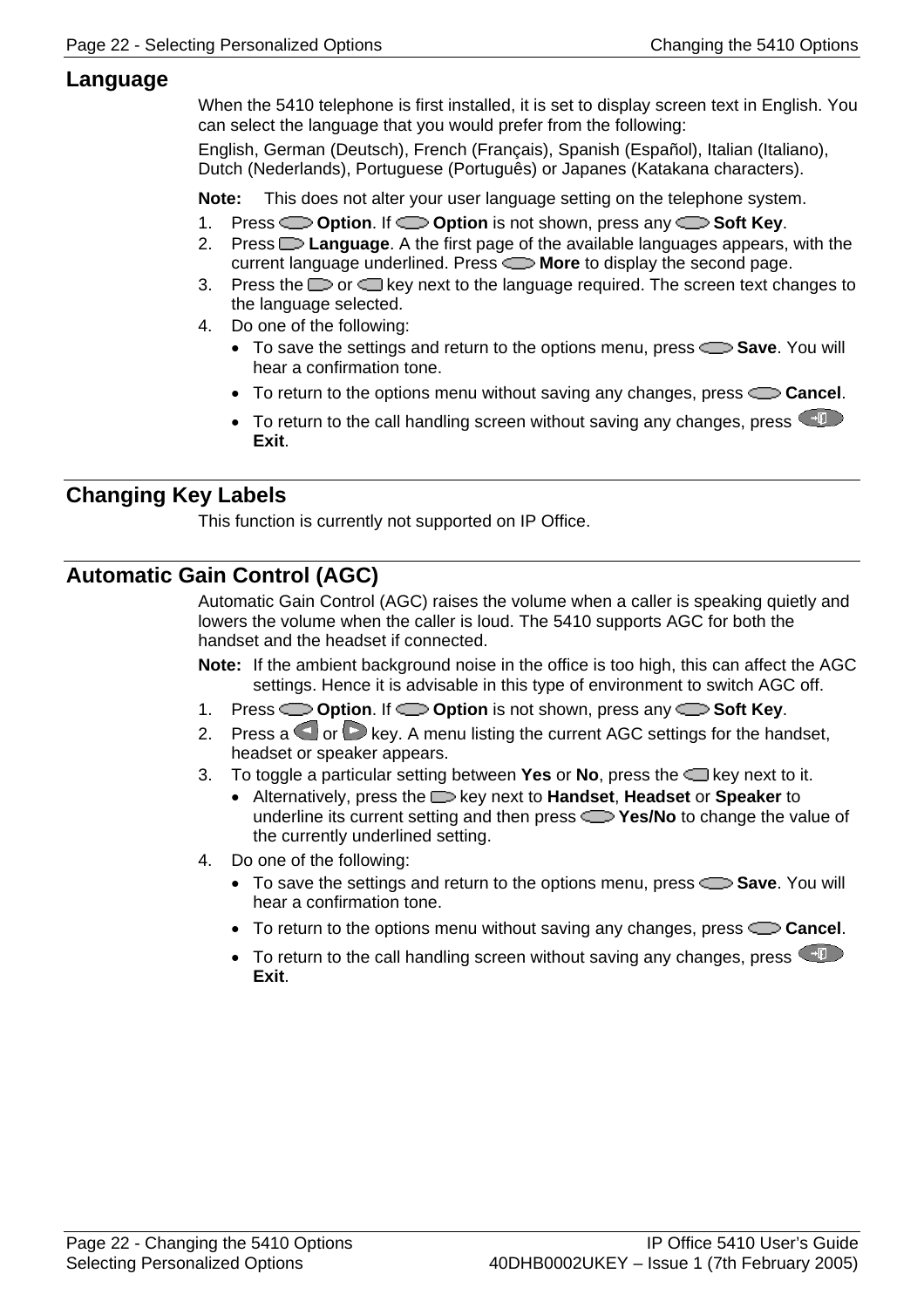# <span id="page-22-0"></span>**Function Keys**

## <span id="page-22-1"></span>**Overview of the Function Keys**

Both the  $\Box$ ,  $\Box$  Function Keys and  $\Box$  Soft Keys can be used to access a range of system features. The display adjacent to the key shows the feature name.

Some of these features are default features supported by all 5410 telephones (e.g. **SpDial**, **Log, Option** and **Label** on the Soft Keys) and are always available. Others are system features that **can only be programmed by the System Administrator** for Function Keys. See [Function Key Programming](#page-24-0) on page [25.](#page-24-0)

In addition, there are a number of System Features that you can always **access yourself** by the use of short codes. Refer to [System Features](#page-56-0) on page [57](#page-56-0) for details of System Features that **you can always access** yourself by dialing short codes, e.g. \*17 to listen to your VoiceMail messages.

The main screen has three pages. This means that the six  $\Box$  and  $\Box$  Function Keys on each page could be used for up to 18 features. However, it is **strongly recommended** that all three Call Appearance keys **remain at their default settings**. Hence, there are 15 soft Function Keys that can be allocated to system features.

To move between pages use the  $\Box$  and  $\Box$  keys.

In the following example:

- The first three keys have been set (default setting) as call appearance lines. See [Call Appearance Keys](#page-6-0) on page [7.](#page-6-0)
- Key 4 has been set to access the **Admin** programmable functions. See [Function Key Programming](#page-24-0) on page [25.](#page-24-0)
- Key 5 has been set to monitor system park slot 1. The  $\bullet$  indicates a call is currently parked in slot 1 by the user and when parked in a slot by other users, the label is underlined.

See [Park - Park \(#\)](#page-46-0) on page [47.](#page-46-0)

• Key 6 has been set to the **SAC** (Send All Calls) function. See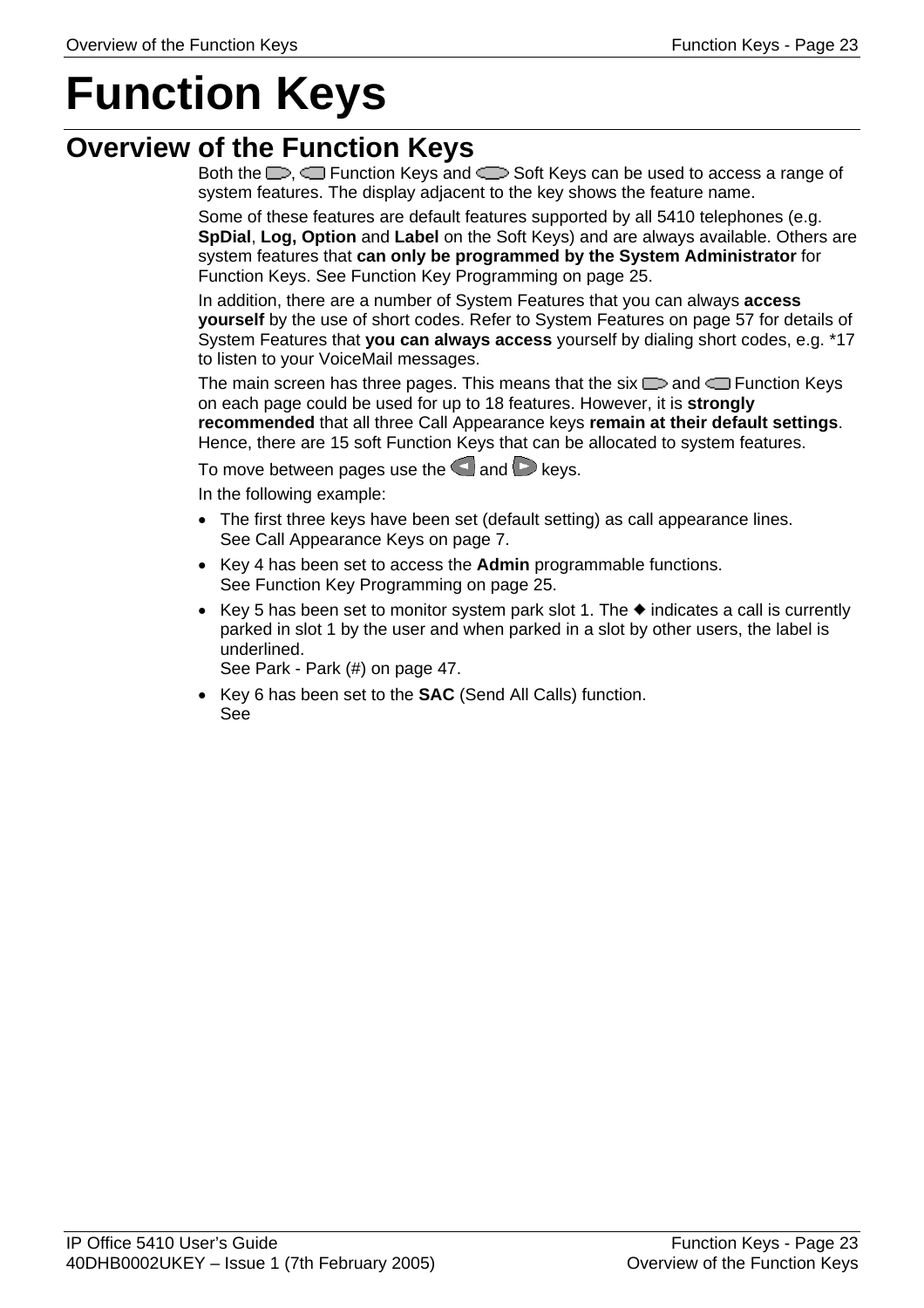[SAC - Send All Calls \(!\)](#page-52-4) on page [53.](#page-52-4)

• Pressing either  $\blacksquare$  or  $\blacksquare$  will display the other page of programmed functions set for this phone.



#### **Programming Your Own Functions:**

If the phone has been setup with either or both the **Admin** and **Admin1** features assigned to display keys, you can select and program your own feature choices against other keys. See [Function Key Programming](#page-24-0) on page [25.](#page-24-0)

#### **Changing the labels of the Function Keys:**

You can personalize the Function Key labels. E.g. you can change **SAC** to **Send All** for instance. See **[Error! Reference source not found.](#page-27-0)** on page **[Error! Bookmark not](#page-27-0)  [defined.](#page-27-0)**.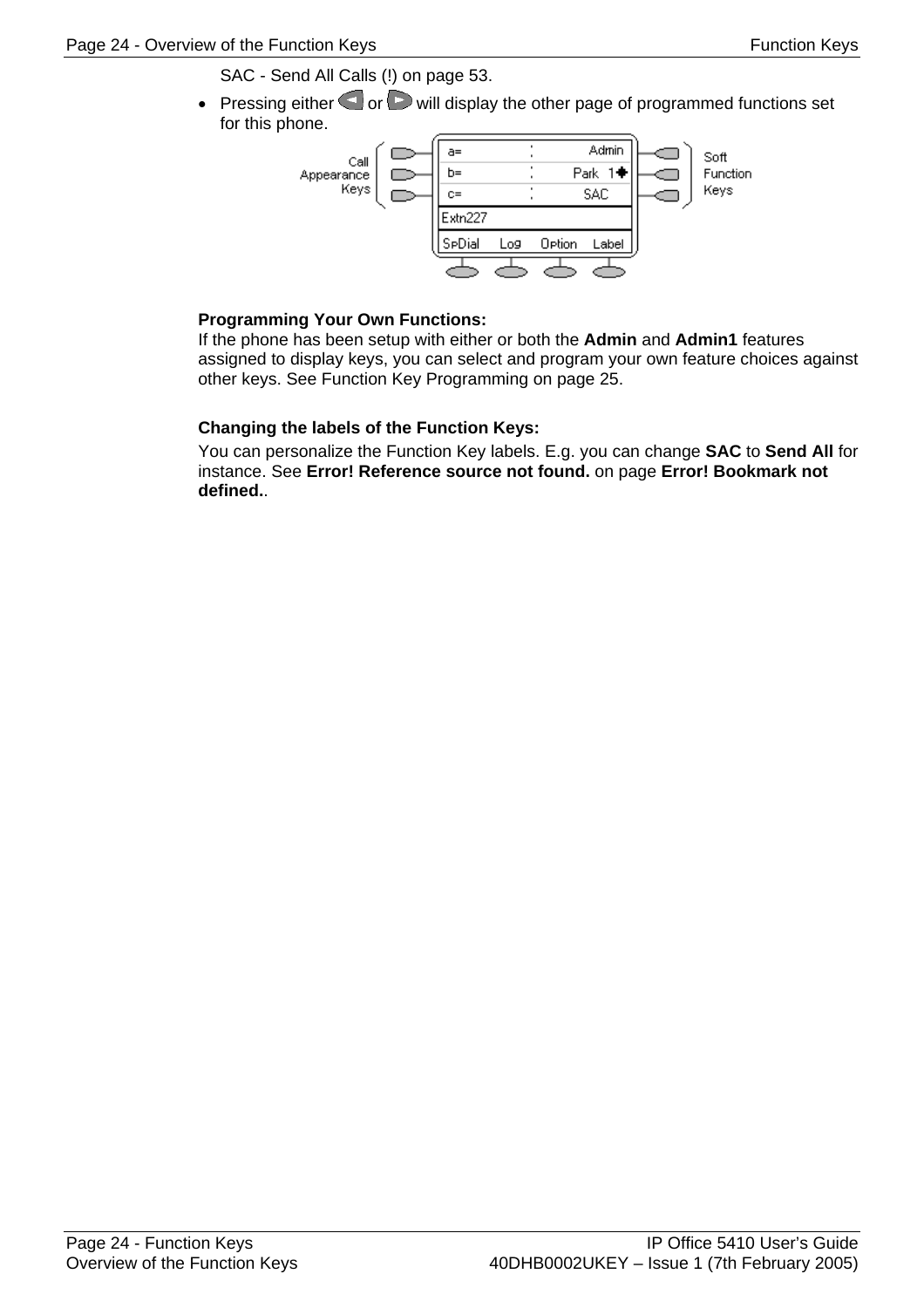# <span id="page-24-0"></span>**Function Key Programming**

If any one of the keys on the telephone is programmed with an **Admin** or **Admin 1** feature, it allows you to program further features against other function keys. Both **Admin** and **Admin1** are allocated to your function keys by your System Administrator and would appear on a menu screen that is similar to the following:



The two tables below list the user programmable features available for **Admin** and **Admin1** respectively. For full details of how each feature works see [Display Key](#page-27-0)  [Features](#page-27-0) on page [28.](#page-27-0)

| <b>Name</b>  | <b>Description</b>           | <b>Toggles</b> | <b>Data</b> |
|--------------|------------------------------|----------------|-------------|
| Acct         | <b>Account Code Entry</b>    | No             | Optional    |
| AD           | <b>Abbreviated Dial</b>      | <b>No</b>      | Yes         |
| Admin        | Self-Administer              | <b>No</b>      | <b>No</b>   |
| <b>AutCB</b> | <b>Automatic Callback</b>    | Yes            | <b>No</b>   |
| CFrwd        | <b>Call Forwarding All</b>   | Yes            | Optional    |
| <b>CPark</b> | <b>Call Park</b>             | Yes            | Optional    |
| <b>CPkUp</b> | Call Pickup                  | <b>No</b>      | <b>No</b>   |
| Dir          | <b>Directory</b>             | <b>No</b>      | <b>No</b>   |
| <b>DPkUp</b> | Directed Call Pickup         | <b>No</b>      | <b>Yes</b>  |
| Drop         | Drop                         | <b>No</b>      | <b>No</b>   |
| GrpPg        | Group Paging                 | No             | Yes         |
| <b>HdSet</b> | <b>Headset Toggle</b>        | Yes            | <b>No</b>   |
| <b>HfAns</b> | <b>Internal Auto-Answer</b>  | Yes            | <b>No</b>   |
| HGNS+        | Set Hunt Group Night Service | <b>No</b>      | Yes         |
| Park         | Call Park to Other Extension | No             | Yes         |
| Prog         | Abbreviate Dial Program      | <b>No</b>      | Yes         |
| RngOf        | <b>Ringer Off</b>            | Yes            | <b>No</b>   |
| <b>SAC</b>   | Send All Calls               | Yes            | No          |
| <b>Spres</b> | <b>AD Suppress</b>           | Yes            | <b>No</b>   |
| Timer        | Timer                        | Yes            | No          |
| TmDay        | Time of Day                  | Yes            | No          |

**Admin:** The programmable functions available via an **Admin** key.

In addition to the above, there is a key labeled **Exlp?** This key enables you to change the display from the shorthand version displayed at default to a longhand version of your own. See [Shorthand Programming Mode](#page-25-0) on page [26](#page-25-0) and [Longhand Programming](#page-26-0)  on page [27](#page-26-0) respectively.

**Admin1:** The programmable functions available via an **Admin 1** key.

| <b>Name</b> | <b>Description</b> | <b>Toggles</b> | <b>Data</b> |
|-------------|--------------------|----------------|-------------|
| Park        | Park               | <b>No</b>      | Yes         |
| Use         | Jser               | <b>No</b>      | Yes         |
| Group       | Group              | <b>No</b>      | Yes         |
| Number      | Dial               | <b>No</b>      | Yes         |
| Flash       | Hook Flash         | <b>No</b>      | No          |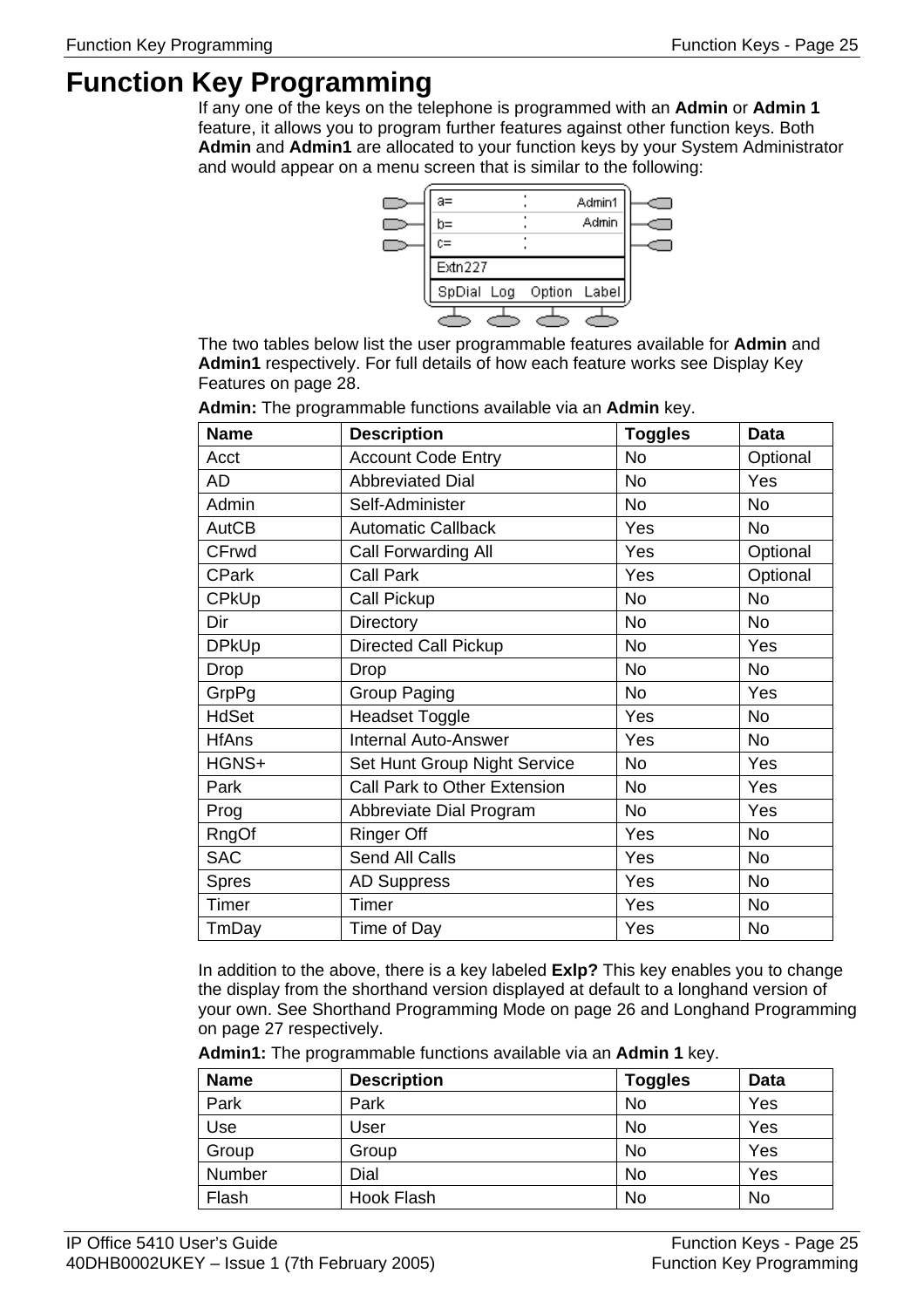## <span id="page-25-0"></span>**Shorthand Programming Mode**

- 1. Press **Admin** or **Admin 1**. See [Function Key Programming](#page-24-0) on page [25.](#page-24-0)
- 2. The **Admin** or **Admin1** menu appears as follows:

#### **Admin Pages**



With the exception of **Expl?**, the names shown are the features that you can assign to soft keys. When **Admin** has been selected you can display the full name of the feature by pressing **Expl?**. (see [Longhand Programming](#page-26-0) on page [27\)](#page-26-0).

#### **Admin1 Page**



Similarly, when **Admin1** is pressed, you can assign any one of the functions shown to a soft key.

- 3. On the **Admin** pages, use the **and** keys to move through the list of features.
- 4. When the function required is shown, press the  $\Box$  key adjacent to its name.
- 5. If the function requires some data to be entered, **[** is shown at the bottom of the display. Enter the data using the normal telephone keypad.
- 6. The upper part of the display reverts to showing the functions currently assigned to each  $\Box$  and  $\Box$  key.
- 7. Select the display key against which to program the new function by pressing that  $\Box$  or  $\Box$  key.

**CAUTION:** Do not select the slot used for the **Admin** function. Replacing this function will lock the phone for further programming until reset through the telephone system by your System Administrator.

- 8. If the display slot is not already used, the display shows **BUTTON PROGRAMMED!**.
	- Press **EXIT** to end programming **or**
	- Press **Cont**  $\Box$  to continue programming other functions.
- 9. If the display slot already has a programmed function, the display shows **FEATURE ON BUTTON**.
	- Press **Repla**  $\Box$  to replace that existing function with the one just programmed. The display then shows **BUTTON PROGRAMMED!** As in step 8 above.
	- **Press Keep**  $\Box$  to keep the existing function and forget the function just programmed.
	- **Press Delete**  $\Box$  to delete the existing function and forget the function just programmed.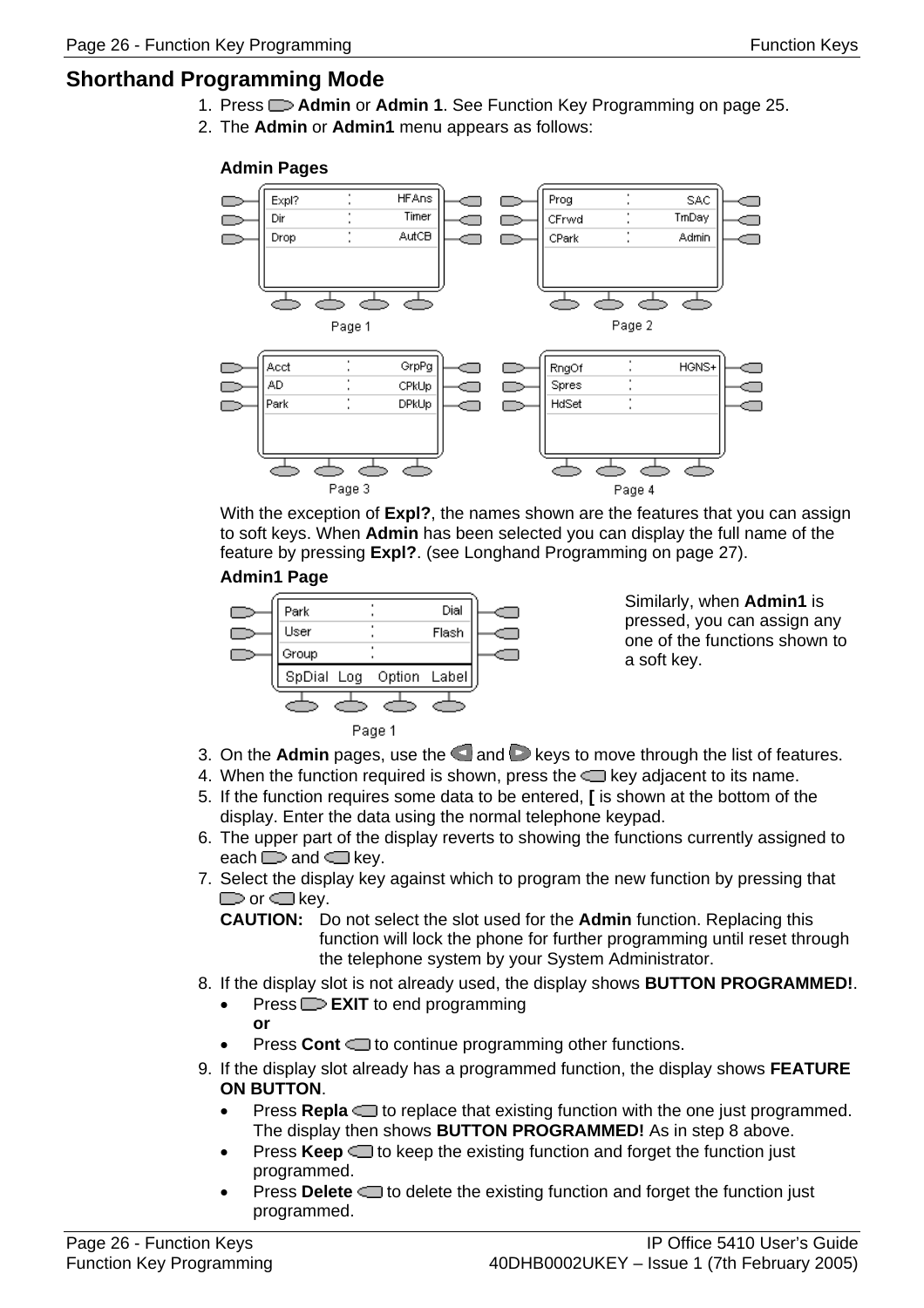## <span id="page-26-0"></span>**Longhand Programming**

- 1. Press **D** Admin. See [Function Key Programming](#page-24-0) on page [25.](#page-24-0)
- 2. Pressing **Expl?** to switch to longhand programming mode.
- 3. Press **Next**  $\Box$  until the required feature required is shown, then press **Selct**  $\Box$ .
- 4. If the feature requires some data to be entered, **[** is shown at the bottom of the display. Enter the data using the normal telephone keypad.
- 5. The upper part of the display reverts to showing the features currently assigned to each  $\Rightarrow$  and  $\Rightarrow$  key.
- 6. Use the  $\Box$  and  $\Box$  keys to move between the pages of display keys.
- 7. Select the display key against which to program the new feature by pressing that  $\Box$  or  $\Box$  key
	- **CAUTION:** Do not select the slot used for the **Admin** function. Replacing this function will lock the phone for further programming until reset through the telephone system by your System Administrator.
- 8. If the display slot is not already used, the display shows **BUTTON PROGRAMMED!**. Press the or keys until **EXIT** is shown.
	- Press **EXIT** to end programming **or**
	- Press **Cont**  $\Box$  to continue programming other functions.
- 9. If the display slot already has a programmed function, the display shows **FEATURE ON BUTTON**.
	- Press **Repla**  $\Box$  to replace that existing function with the one just programmed. The display then shows **BUTTON PROGRAMMED!** as above.
	- Press **Keep**  $\Box$  to keep the existing function and forget the function just programmed.
	- **Press Delete**  $\Box$  to delete the existing function and forget the function just programmed.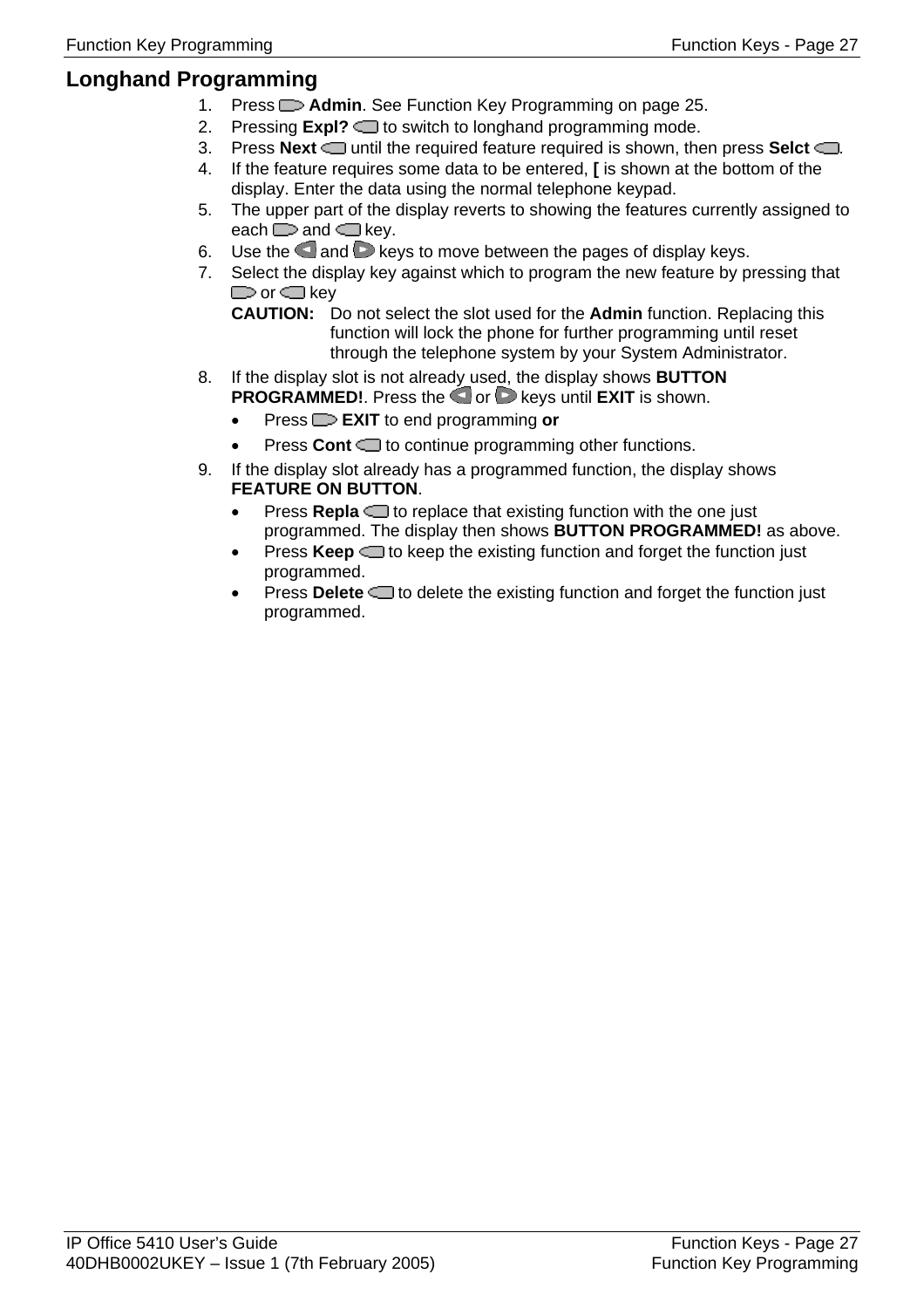#### <span id="page-27-0"></span>**Display Key Features**

This section lists the features that can be programmed against  $\Box$  and  $\Box$  Function Keys. Both the shorthand and longhand names are shown. The shorthand name is the name that is displayed next to the programmed key, along with any data programmed for the feature.

Those functions marked with a **(!)** or an **(#)** can be programmed by the 5420 user. This programming requires the phone to already have a soft key assigned to the **Admin** (for **!** functions) and/or to **Admin1** (for **#** functions). See [Function Key Programming](#page-24-0) on page [25](#page-24-0) for lists of **Admin** and **Admin1** functions.

All of the following functions can be programmed onto your 5420 by your System Administrator. The command path is shown, for example:

[User | Digital Telephony | Emulation | Directory].

#### <span id="page-27-1"></span>**Dial (#)**

Automatically dials the displayed number.

This function requires entry of the number to dial when programmed. The number is then displayed next to the  $\Box$  key. This function can be programmed through the phone by the user using an  $\Box$  **Admin 1** key.

Pressing the **Dial**  $\Box$  key dials the associated number.

[User | Digital Telephony | Dial]

See also:

- [AD Abbreviated Dial \(!\)](#page-29-2) on page [30.](#page-29-2)
- [Prog Abbreviated Dial Program \(!\)](#page-48-0) on page [49.](#page-48-0)

#### <span id="page-27-2"></span>**Group (#)**

Answer or clear calls ringing a specific group.

This function requires entry of the group number (allocated by your System Administrator). When programmed, the group name is then displayed next to the key. This function can be programmed through the phone by the user using an  $\Box$ **Admin 1** key and the group number.

A  $\bullet$  appears against the group when calls to that group are ringing. Pressing  $\Box$ displays details of one of those calls and options to drop (**Drop** ) the call, answer the call (**Answn**  $\Box$ ) or exit the group monitor ( $\Box$  **EXIT**).

[User | Digital Telephony | Group]

#### **User (#)**

<span id="page-27-3"></span>See the status of a specific user, call that user and pick-up calls to that user.

When programmed by your System Administrator (on the IP Office), the user name is entered. That name is then displayed next to the  $\Box$  key. This function can also be programmed through the phone by the user using an  $\Box$  **Admin 1** key and then the user number. Pressing the  $\Box$  key calls the user.

The when the user is called the user name is underlined with a  $\blacktriangleleft$  symbol beside it. Press the **EXA** key next to the name. **DkPickup** appears against a call appearance key. To pick up the call press this key.

If the System Administrator has setup group monitoring of the same user, pressing the user key when the user is busy on a call displays several options. These are **Drop** (end the user's call), **Listn** (listen to the call), and **Aquir** (takeover the call). If the System Administrator has not setup group monitoring, then the options shown are **Call, Message**, **Vmail** and **CallB.**

```
[User | Digital Telephony | User]
```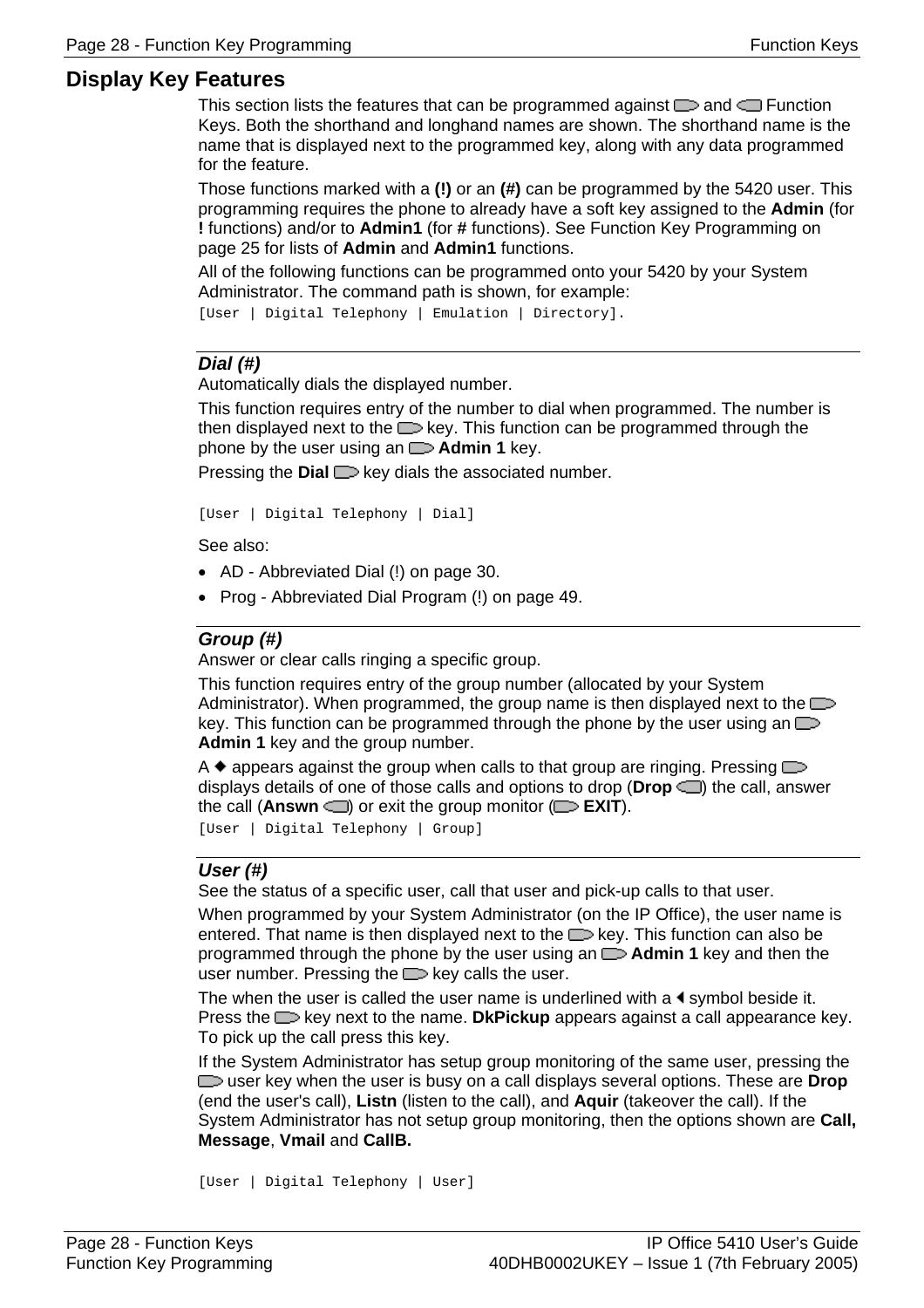#### **Absnt - Set Absent Text**

Set the users current absence message setting.

This function is currently not supported on the 5420 telephone.

#### **Acct - Account Code Entry (!)**

Make a call using an account code or enter an account code during a call.

This function can be programmed with or without data. This function can be programmed through the phone by the user using an  $\Box$  **Admin** key.

If programmed with data, the account code entered when programmed must match a valid account code set on the telephone system. The **Acct** key displays that number.

If programmed without data, **ENTER ACCOUNT** is displayed after **Acct** is pressed. Enter an account code and press **Set**  $\Box$ .

If the account code entered does not match a valid account code set on the telephone system, **RENTER ACCOUNT** is displayed.

An  $\Box$  **Acct** key can be pressed before or during a call.

[User | Digital Telephony | Emulation | Account Code Entry]

#### **AD - Abbreviated Dial (!)**

Dial the displayed number.

This function requires entry of a number to dial when programmed. The **AD** key displays that number. This function can be programmed through the phone by the user.

The number does not have to be a complete number, the user can dial additional digits after pressing **AD**. \* and # can be entered in the number to match IP Office shortcodes.

[User | Digital Telephony | Emulation | Abbreviated Dial]

See also:

- $\bullet$  Dial (#) on page 28.
- Prog Abbreviated Dial Program (!) on page 49.

#### **Admin - Self-Administer (!)**

Access menus for programming functions against display keys.

This function can be programmed with or without data. If programmed with a setting of **1**, the key accesses a different set of functions. See Function Key Programming on page 25. This function can be programmed through the phone by the user using an existing  $\Box$  **Admin** key.

The  $\Box$  **Admin** key gives access to the menus for programming functions against  $\Box$ and  $\Box$  keys.

```
[User | Digital Telephony | Emulation | Self-Administer]
```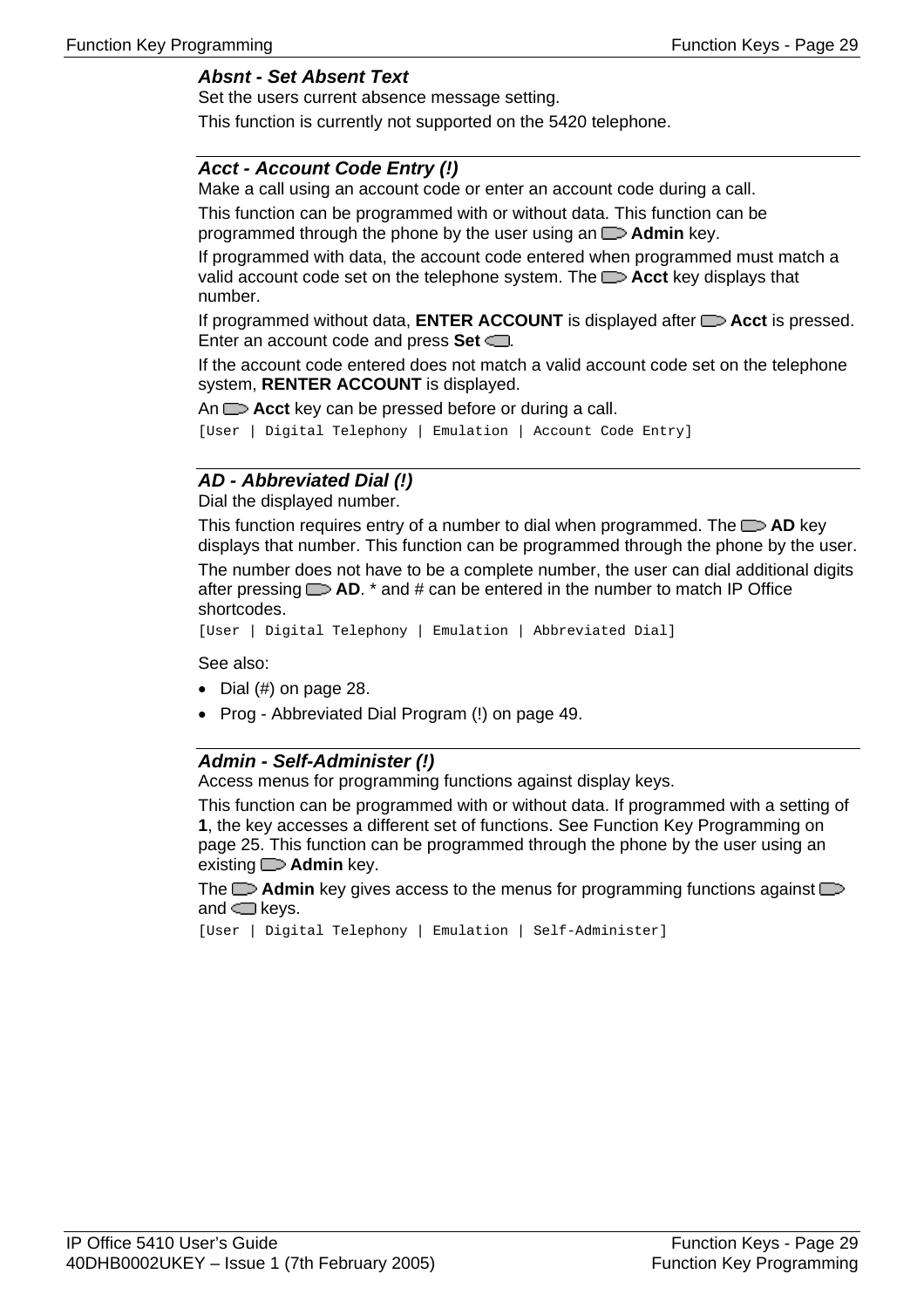#### <span id="page-29-0"></span>**Apear - Appearance**

Add a display line for call appearances with symbols being displayed for Incoming Calls, Connected and On Hold. See Call Appearance Keys on page 7.

This function does not require any data entered when programmed. However it is normal to enter some text such as **a=**, **b=** and so on for each call appearance key.

<span id="page-29-1"></span>This function cannot be programmed through the phone by the user.

[User | Digital Telephony | Emulation | Appearance]

#### **AutCB - Automatic Callback (!)**

Sets a callback when free on busy extensions and callback when next used on unanswered extensions.

This function does not require any data entered when programmed. This function can be programmed through the phone by the user using an  $\Box$  **Admin** key.

When the called target extension does not answer or is busy, pressing  $\Box$  **AutCB** sets a callback on that extension. Whilst the callback is set, AutCB is shown with a 4 symbol. Pressing  $\Box$  **AutCB** again cancels the callback.

Hence, when the callback target extension becomes free or is next used, pressing starts a call to that extension.

[User | Digital Telephony | Emulation | Automatic Callback]

<span id="page-29-2"></span>See also:

- RBak Cancel Ringback When Free on page 50.
- RBak+ Ringback When Free on page 50.

#### **Busy - Busy**

Sets the extension as being busy. This feature is not applicable when working with multiple Call Appearance lines as all the call appearance lines must be in use before this function becomes active.

This function does not require any data entered when programmed. This function ca[nnot be p](#page-27-1)rogrammed through the phone by the user.

The **Busy** key [sets](#page-27-1) the extension as busy to callers. If a forward on busy number is se[t, it is followed \(see FwBNo - Forward](#page-48-0) On Bu[sy N](#page-48-0)umber on page 38). Otherwise calls go to voicemail if on or receive busy tone if internal and ringing if external.

<span id="page-29-3"></span>To return the extension from busy, press **Busy** and then **Speaker**. [User | Digital Telephony | Advanced | Busy | Busy]

#### **BusyH - Busy On Held**

Switc[h th](#page-24-0)e users busy on held status on/off.

This function requires data entered when programmed. Enter 0 for **off** or 1 for **on**.

This function cannot be programmed through the phone by the user.

Pressing **BusyH** switches the user's 'busy on held' state to either on or off as indicated by the data value. When on, if the user has a call on hold, new callers receive busy tone (ringing if analogue) or are diverted to voicemail (if enabled), rather than ringing the user. This function also overrides call waiting indication when the user has a call on hold.

[User | Digital Telephony | Advanced | Busy | Busy On Held]

.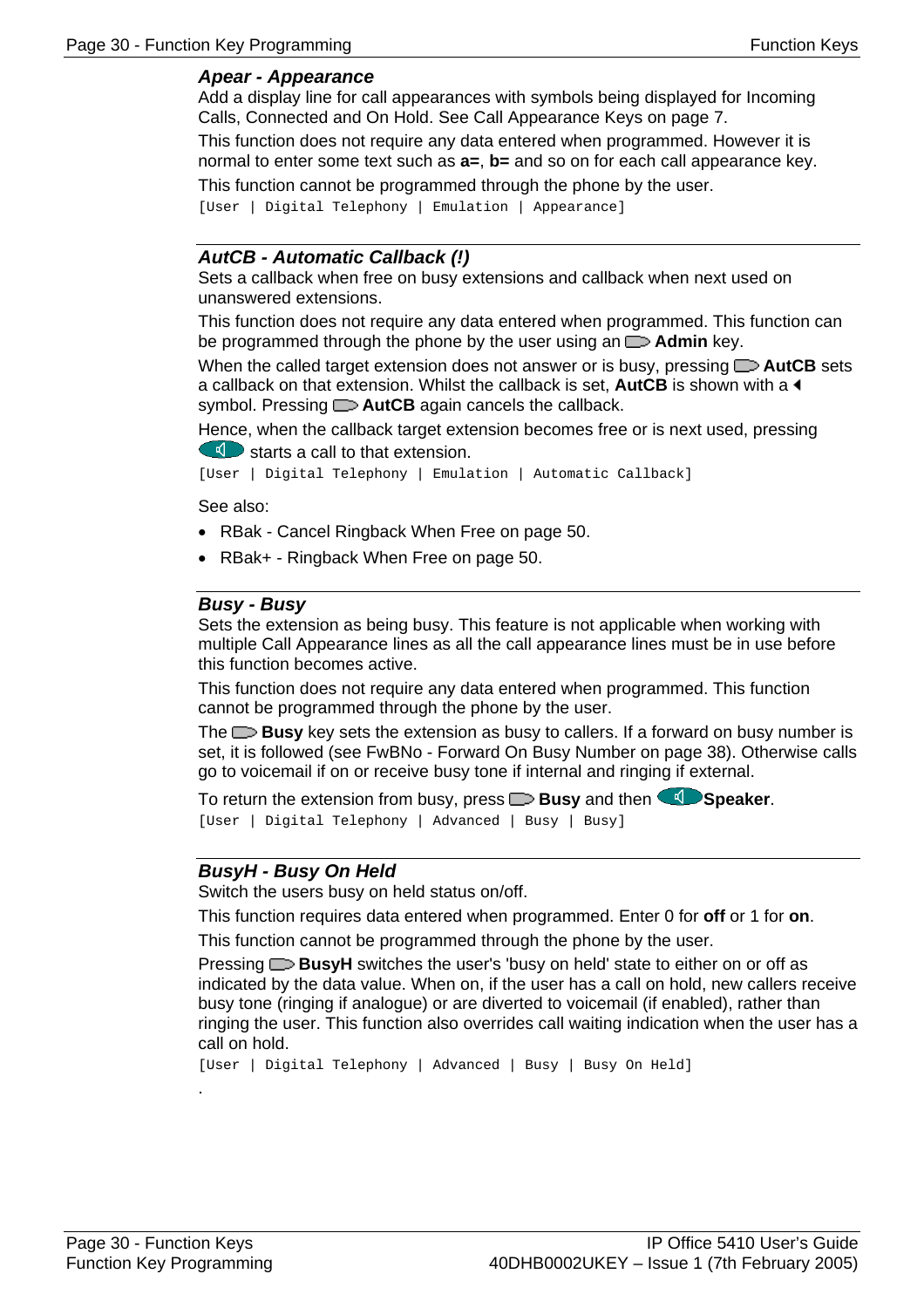#### <span id="page-30-0"></span>**CFrwd - Call Forwarding All (!)**

Switch call forwarding on/off and set the forwarding number.

This function can be programmed with or without a target forwarding number. This function c[an be programmed throu](#page-6-0)gh the [ph](#page-6-0)one by the user using an  $\Box$  **Admin** key. If programmed with a forwarding number, that number is shown next to **CFrwd**. Pressing **CFrwd** switches on forwarding to that number.

<span id="page-30-1"></span>If programmed without a forwarding number, when **CFrwd** is pressed, the user's current forwarding number setting is shown. Change the number using the telephone keypad and <<<<  $\blacksquare$  to backspace. When the number set as required press **Done**  $\blacksquare$ . When call forwarding is on, **CFrwd** is shown with a **4** symbol and **D** (Diverted) is shown at the top of the display. To switch call forwarding off, press **CFrwd** again. [User | Digital Telephony | Emulation | Call Forwarding All] See also:

- FwNOn Forward On No Answer On on page 39
- FwUOn Forward Unconditional On on page 40.
- FwdNo Forward Number on page 39.
- FwdH + Forward Hunt Group Calls On on page 39

#### **ClrCW - Clear CW**

Clears the current connected call and connects any waiting call. This feature is not applicable when working with multiple Call Appearance lines.

Th[is function does not require any data](#page-49-1) entered [whe](#page-49-1)n programmed. This function ca[nnot be programmed through th](#page-49-0)e phon[e by](#page-49-0) the user.

Pressing **CIrCW** disconnects the extension's current call and connects any waiting call.

<span id="page-30-2"></span>[User | Digital Telephony | Advanced | Call | Clear CW]

#### **CnfRV - Conference Meet Me**

Allows the extension to join a specified conference.

This function requires the conference number to be entered when programmed. That number is then shown next to **CnfRV**. This function cannot be programmed through the phone by the user.

Pressing **CnfRV** places the extension into the specified conference. Note that the number of conference parties allowed at any time is determined by the telephone system.

[User | Digital Telephony | Advanced | Call | Conference Meet Me]

#### <span id="page-30-3"></span>**Conf+ - Conference Add**

Places all calls held by the extension into a conference.

This function does not require any data entered when programmed. This function cannot be programmed through the phone by the user.

Pressing **Conf+** places the extension and any calls it has put on hold into a conference. This function will not work if the extension has a current call.

[User | Digital Telephony | Advanced | Call | Conference Add]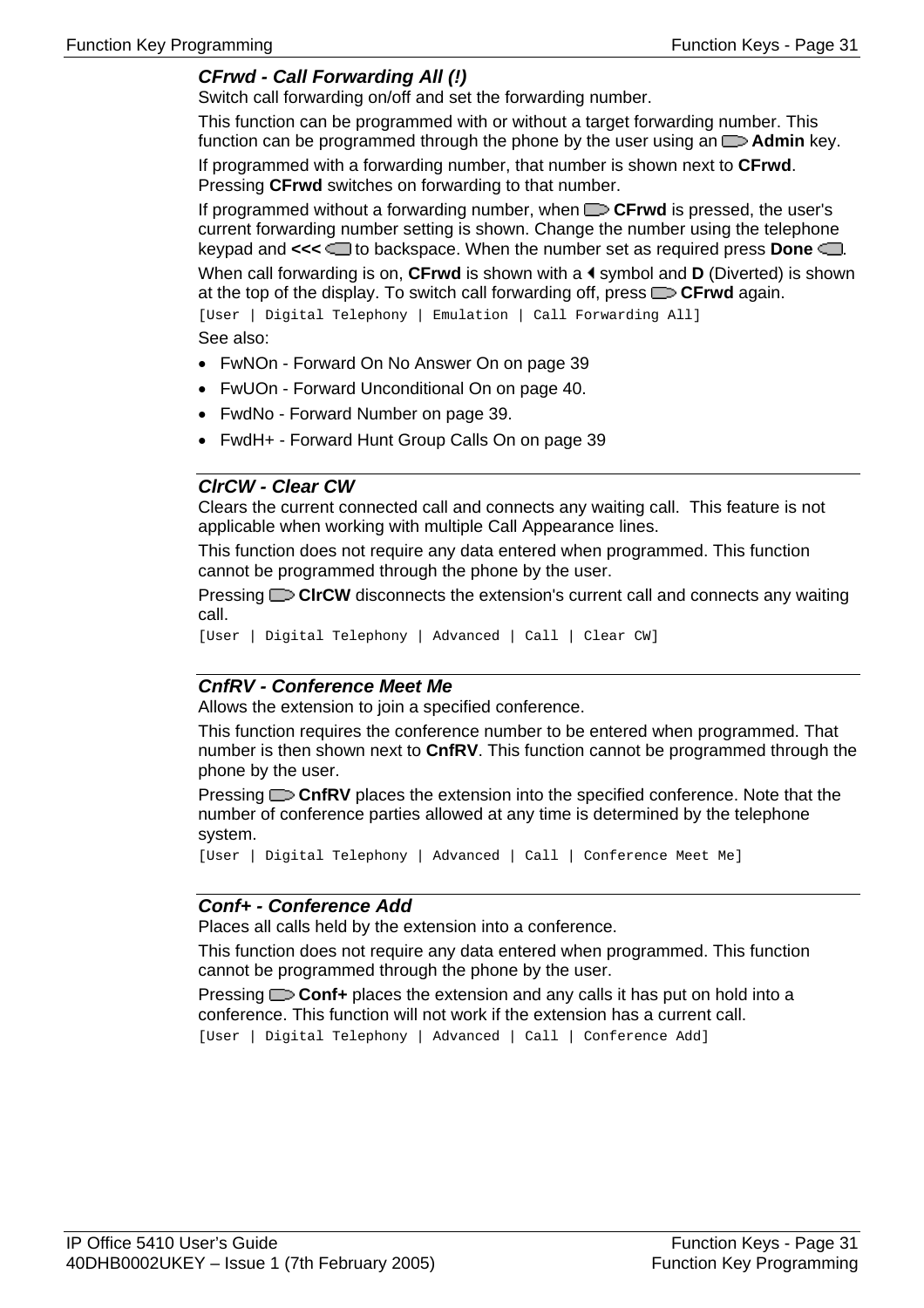## <span id="page-31-0"></span>**CPark - Call Park (!)**

Park the current call.

This function can be programmed with or without data. This function can be programmed through the phone by the user using an  $\Box$  **Admin** key.

If programmed with data, the number entered is shown next to the **CPark** key and is the number assigned to the parked call.

If programmed without data, the key displays just **CPark**. Calls parked using this key are is assigned a number based on the parking extensions number. For example, extension 290's first parked call is numbered 2900, its next 2901 if 2900 is still parked and so on. If calls are parked using this key, **CPark** is shown with a **I** symbol. Pressing the key again displays the user's parked calls and allow them to be retrieved. Parked calls are retrieved with the **Ride** function (see page 52).

If not retrieved elsewhere, a parked call will recall to the parking extension after a set time.

[U[ser | Digital Telephony | Emulation](#page-38-4) | Call [Pa](#page-38-4)rk]

Se[e also:](#page-39-1) 

- [Park Park \(#\) on page 47](#page-38-2).
- [Park Call Park to Other Extension \(!\) o](#page-38-0)n page [47.](#page-38-0)
- <span id="page-31-1"></span>• Ride - Ride Call on page 52.

#### **CPkUp - Call Pickup (!)**

Answer a call ringing elsewhere on the telephone system.

This function does not require any data entered when programmed. This function can be programmed through the phone by the user using an  $\Box$  **Admin** key.

The **CPkUp** call answers (pickup) any call currently ringing on the telephone system.

**Note:** We recommend that this function is only used on systems with a small number of users all in one area. Use of this function on larger system may lead to confusion.

<span id="page-31-2"></span>[User | Digital Telephony | Emulation | Call Pickup]

See also:

- PickA Call Pickup Any on page 48.
- PickG Call Pickup Group on page 48.
- PickM Call Pickup Members on page 48.

#### **CWOff - Call Waiting Off**

Switches call waiting for the extension off.

This function does not require any data entered when programmed. This function cannot be programmed through the phone by the user.

<span id="page-31-3"></span>The **CWOff** key switches call waiting for the extension off.

[User | Digital Telephony | Advanced | Call | Call Waiting Off]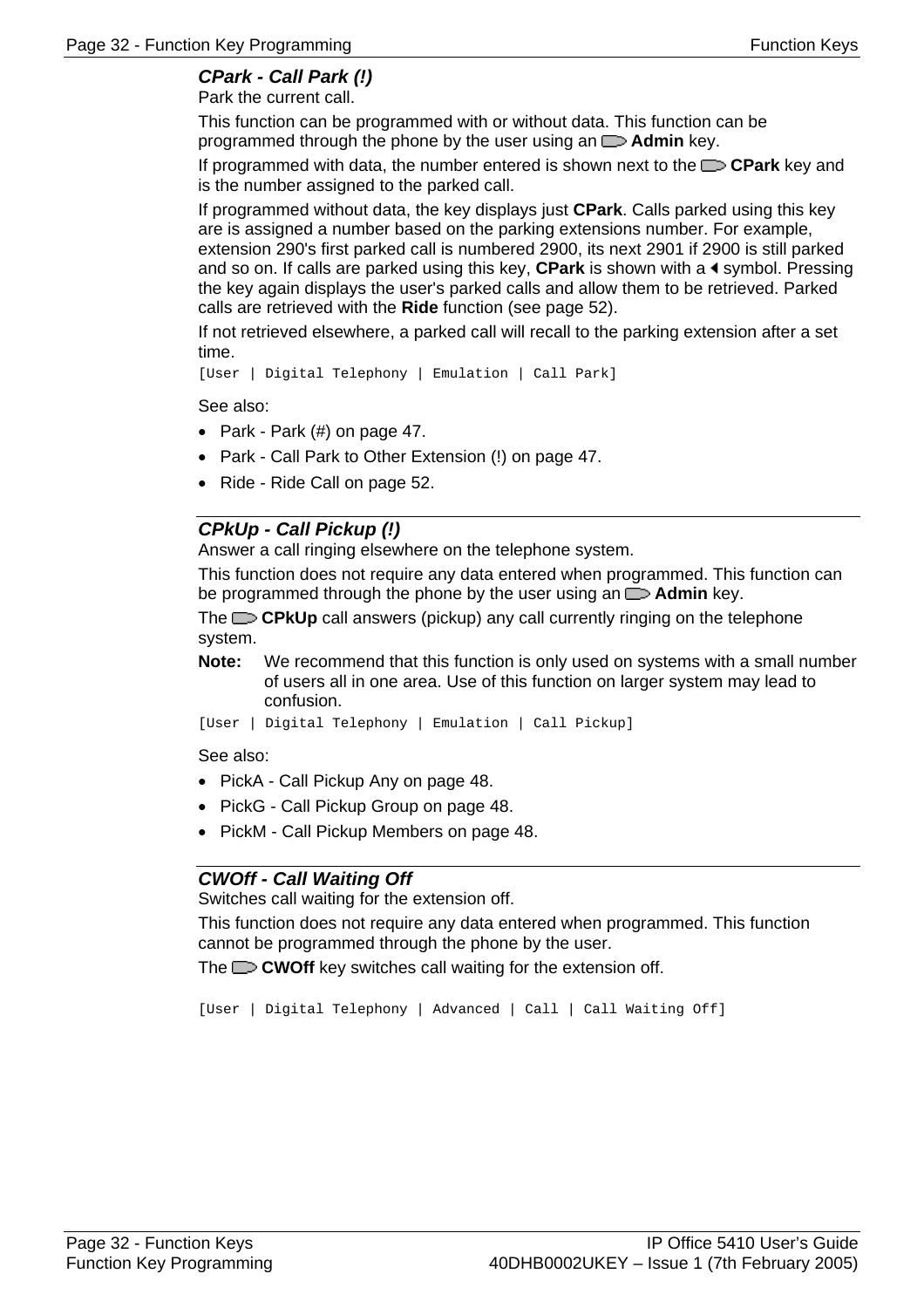#### <span id="page-32-0"></span>**CWOn - Call Waiting On**

Switches call waiting for the extension on/off.

This function does not require any data entered when programmed. This function cannot be programmed through the phone by the user.

The **CWOn** key toggles call waiting on/off. When call waiting is on, **CWOn** is shown with a  $\triangleleft$  symbol. When call waiting is on and the extension is on a call, any additional call receives ringing rather than busy tone.

```
[User | Digital Telephony | Advanced | Call | Call Waiting On]
```
#### **CWSus - Call Waiting Suspend**

Suspend the current call at the exchange and answ[er t](#page-51-1)he waiting call. This function is not supported in the USA.

If no slot number is specified when the function is programmed, exchange slot 0 is used. This function cannot be programmed through the phone by the user.

Pressing **CWSus** is only supported if the exchange provides a Q.931 suspend call fa[cility.](#page-46-0) 

```
[User | Digital Telephony | Advanced | Call | Call Waiting Suspend]
```
See also:

<span id="page-32-1"></span>• Resum - Resume Call on page 51.

#### **DCW - Dial CW**

Allows the user to force another extension to have call waiting mode on for the duration of a call attempt. This function is not supported in the USA.

This function requires the target extension number to be entered when programmed. That number is then shown next to **DCW**. This function cannot be programmed through the phone by the user.

Normally, if the target extension is on a call and doesn't have call waiting on, any new call will receive busy tone or be diverted to voicemail. Pressing **DCW** will cause the target extension to receive call waiting indication and allow the caller to hear ringing until answered.

```
[User | Digital Telephony | Advanced | Dial | Dial CW]
```
Se[e also:](#page-47-3) 

• [Queue - Call Queue on page 4](#page-47-4)9.

#### <span id="page-32-2"></span>**Dir - Directory (!)**

Accesses the telephone system directory.

This function does not require any data entered when programmed. This function can be programmed through the phone by the user using an  $\Box$  **Admin** key.

Pressing **Dir** displays a number of options.

- **INDeX**  $\blacksquare$  Search for a matching extension user name on the telephone system.
- **Group**  $\blacksquare$  Search for a matching group name on the telephone system.
- **Extrn**  $\Box$  Search for a name match in the telephone systems directory of external numbers.

```
[User | Digital Telephony | Emulation | Directory]
```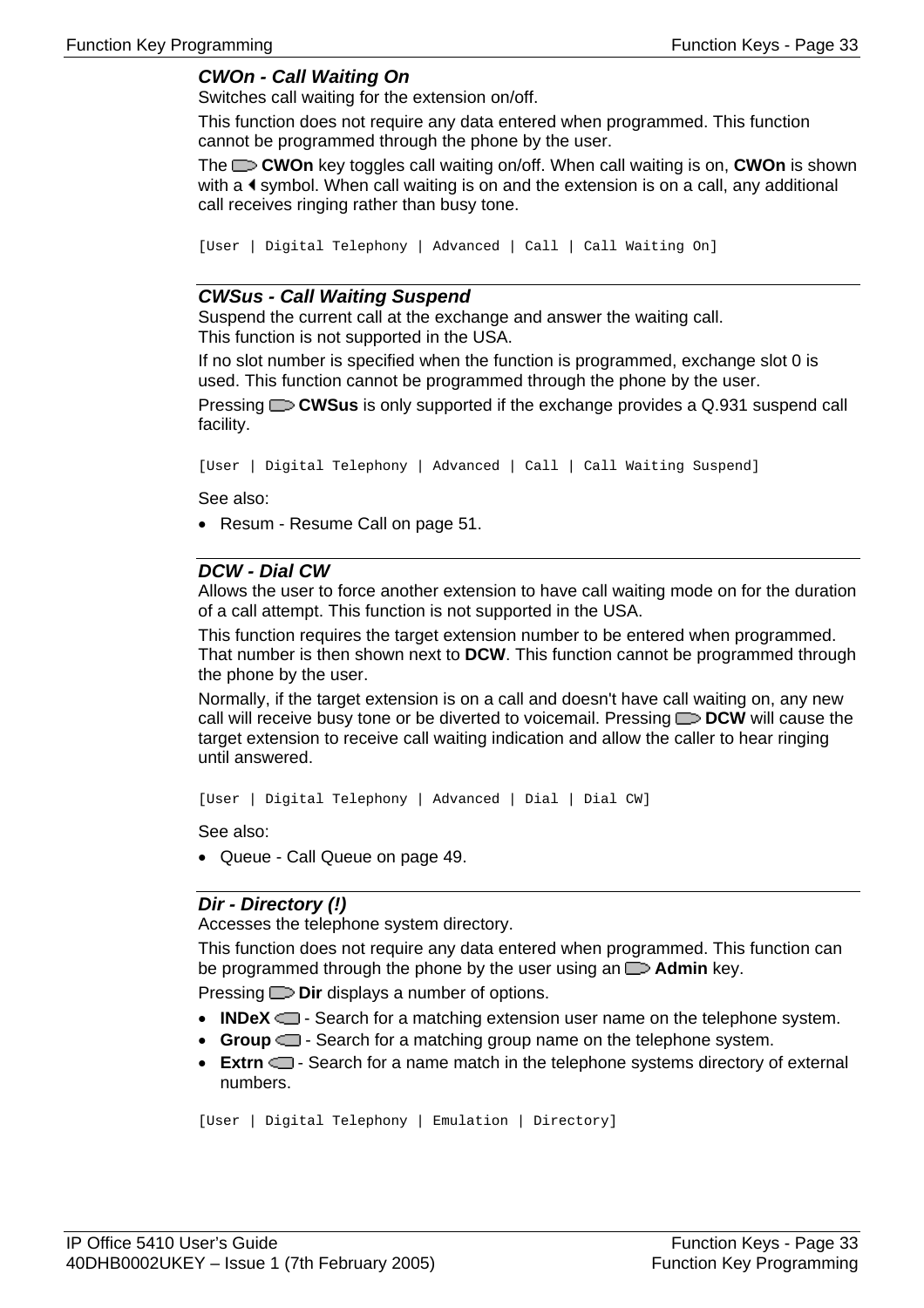#### <span id="page-33-0"></span>**Dirct - Dial Direct**

Connects a call to the target extension without any ringing.

This function requires the target extension number to be entered when programmed. That number is then shown next to **Dirct**. The target extension must be capable of auto-answering. This function cannot be programmed through the phone by the user.

```
[User | Digital Telephony | Advanced | Dial | Dial Direct]
```
#### **DNDOn - Do Not Disturb On**

Puts the extension into 'do not disturb' (no calls) mode.

<span id="page-33-1"></span>This function does not required any data to be entered when programmed. This function cannot be programmed through the phone by the user.

Pressing **DNDOn** toggles the extension's do not disturb state. When on, **DNDOn** is shown with a **1** symbol and the display includes an **N** (No calls).

[User | Digital Telephony | Advanced | Do Not Disturb | Do Not Disturb On]

See also:

<span id="page-33-3"></span><span id="page-33-2"></span>•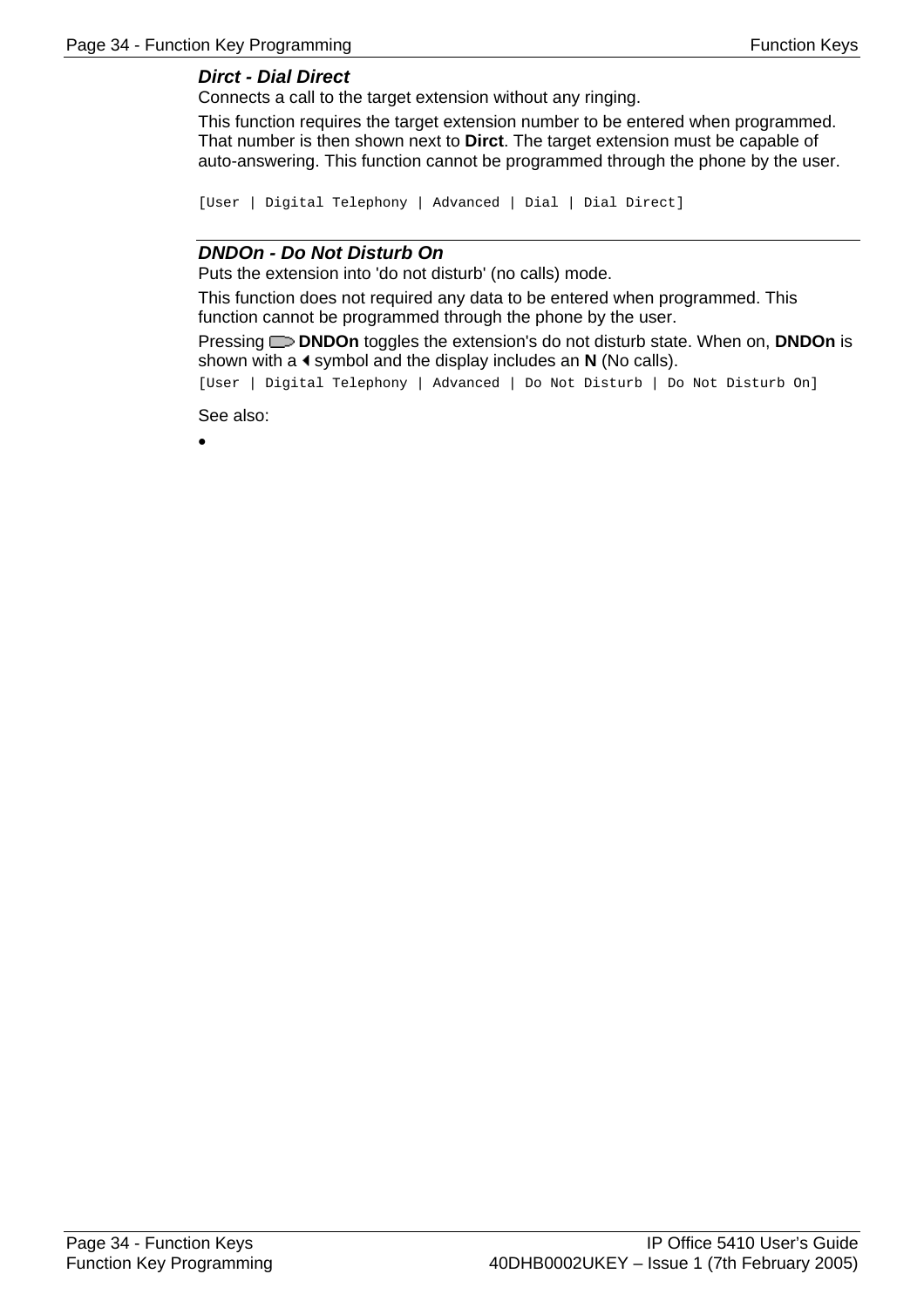<span id="page-34-0"></span>SAC - Send All Calls (!)on page 53.

#### **DNDOf - Do Not Disturb Off**

Takes the extension out of 'do not disturb' (no calls) mode.

This function does not required any data to be entered when programmed. This function cannot be programmed through the phone by the user.

Pressing **DNDOf** switches the extension's do not disturb state off.

<span id="page-34-1"></span>[User | Digital Telephony | Advanced | Do Not Disturb | Do Not Disturb Off]

#### **DNDX+ - Do Not Disturb Exception Add**

Adds the specified number to the extension's do not disturb exception list.

This function requires entry of the calling number when programmed. That number is then shown next to **DNDX+.** This function cannot be programmed through the phone by the user.

Pressing **DNDX+** adds the set number to the extension's do not disturb exception list. That number can then call the extension and transfer calls to the extension even when the extension is in do not disturb mode.

```
[User | Digital Telephony | Advanced | Do Not Disturb | Do Not Disturb 
Exception Add]
```
#### **DNDX- - Do Not Disturb Exception Delete**

Removes the specified number from the extension's do not disturb exception list.

This function requires entry of the calling number when programmed. That number is then shown next to **DNDX-**. This function cannot be programmed through the phone by the user.

Pressing **DNDX-** removes the set number from the extension's do not disturb exception list. That number can then call the extension and transfer calls to the extension even when the extension is in do not disturb mode.

```
[User | Digital Telephony | Advanced | Do Not Disturb | Do Not Disturb 
Exception Del]
```
#### **DPkUp - Directed Call Pickup (!)**

Answer a call currently ringing at a specified user or group.

This function can be programmed with or without a a the target extension or group number. This function can be programmed through the phone by the user using an  $\blacksquare$ **Admin** key.

If programmed with a target number, the **DPkUp** key displays that number. When a call is ringing at that extension or group, press **DPkUp** to answer (pick up) that call. If programmed without a target number, pressing **DPkU**p allows the user to enter the target number for that pickup attempt.

[User | Digital Telephony | Emulation | Directed Call Pickup]

#### **Drop - Drop (!)**

Clears a current calls.

This function does not require any data entered when programmed. This function can be programmed through the phone by the user using an  $\Box$ **Admin** key.

For a call in progress, pressing **Drop** disconnects the caller.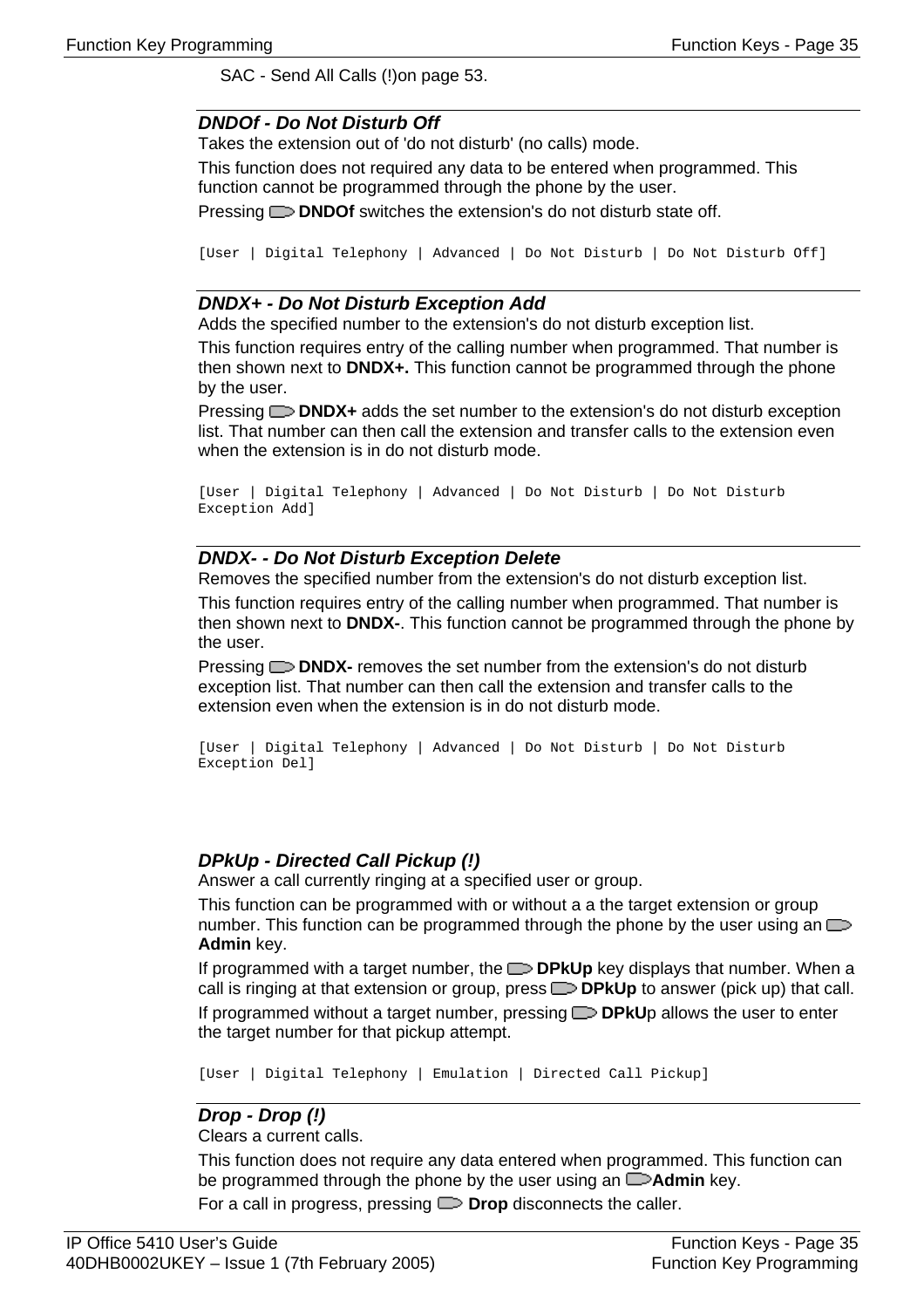W[hen drop is used, silence](#page-52-4) is retur[ned](#page-52-4) to the user rather than dial tone. This is intended operation, reflecting that **Drop** is mainly used by call center headset users.

<span id="page-35-0"></span>[User | Digital Telephony | Emulation | Drop]

#### **DTone - Secondary Dial Tone**

Return secondary dial tone to the user.

This function is currently not supported on the 5410 telephone.

#### **Emrgy - Dial Emergency**

Dials a specified number regardless of any call barring applied to the user.

<span id="page-35-1"></span>This function requires entry of a number to dial when programmed. That number is then shown next to **Emrgy**. This function cannot be programmed through the phone by the user.

```
[User | Digital Telephony | Advanced | Dial | Dial Emergency]
```
#### **Flash - Flash Hook (#)**

Send a hook flash signal to the currently connected line.

Th[is function does not require an](#page-52-4)y data entered when programmed. This function cannot be programmed through the phone by the user. This function can be programmed through the phone by the user using an  $\Box$  **Admin 1** key.

<span id="page-35-2"></span>[User | Digital Telephony | Advanced | Miscellaneous | Flash Hook]

#### **FolTo - Follow Me To**

Forwards calls from this extension to the specified target.

<span id="page-35-3"></span>This function requires the target extension to be entered when programmed. The extension number is then shown next to **FolTo**. This function cannot be programmed through the phone by the user.

Pressing **FolTo** sets the extension's Follow Me To number to the specified extension and switches follow me use on. Whilst on, FolTo is shown with a **4** symbol. Press **FolTo** again to switch off.

[User | Digital Telephony | Advanced | Follow Me | Follow Me To]

#### **FwBNo - Forward On Busy Number**

Sets the extensions forwarding number for use with forward on busy and forward on no answer.

<span id="page-35-4"></span>This feature requires the target number to be entered when programmed. The number set is shown next to **FwBNo**. This function cannot be programmed through the phone by the user.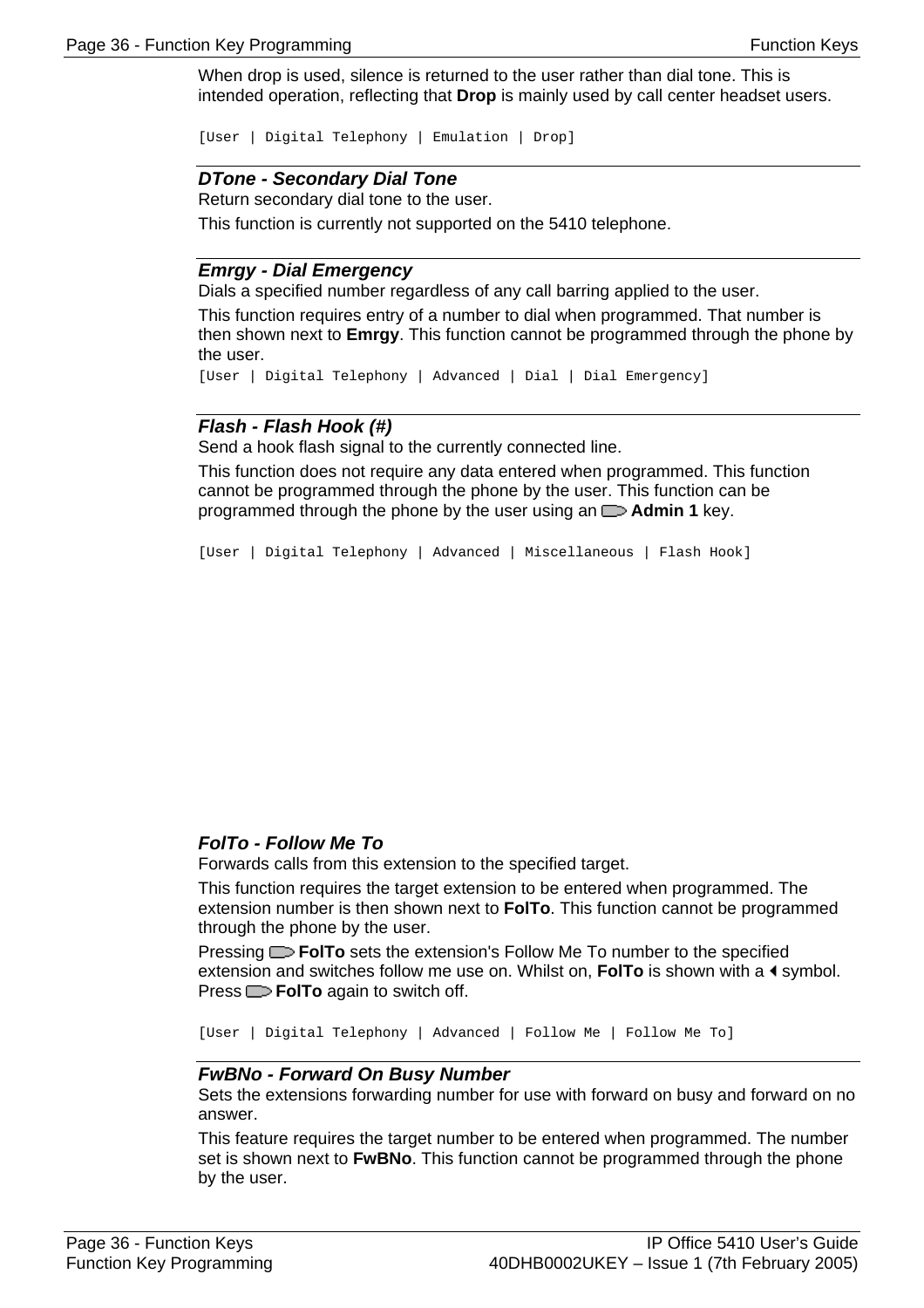Pressing **FwBNo** set the extension's forwarding number to that specified by the key pressed.

[User | Digital Telephony | Advanced | Forward | Forward On Busy Number]

See also:

- FwBOn Forward On Busy On on page 38
- <span id="page-36-0"></span>• FwNOn - Forward On No Answer On on page 39.

#### **FwBOn - Forward On Busy On**

Switches the extension to forward on busy on.

**Note**: When Call Appearance keys have been allocated, all the call appearance lines must be in use before this function becomes active.

<span id="page-36-1"></span>This function does not required any data to be entered when programmed. This function cannot be programmed through the phone by the user.

Pressing **FwBOn** toggles the extension's forward on busy state and can also be used in conjunction with FwBOf - Forward On Busy Off on page 38. When on, **FwBOn** is shown with a  $\triangleleft$  symbol. When on, calls are forwarded to the extension's forward on busy number.

[User | Digital Telephony | Advanced | Forward | Forward On Busy On]

<span id="page-36-2"></span>See also:

• FwBNo - Forward On Busy Number on page 38.

#### **FwBOf - Forward On Busy Off**

Switches the extension to forward on busy off. Used in conjunction with FwBOn - Forward On Busy On on page 38

This function does not required any data to be entered when programmed. This function cannot be programmed through the phone by the user.

Pressing **FwBOf** switches the extension's use of forward on busy off.

<span id="page-36-3"></span>[User | Digital Telephony | Advanced | Forward | Forward On Busy Off]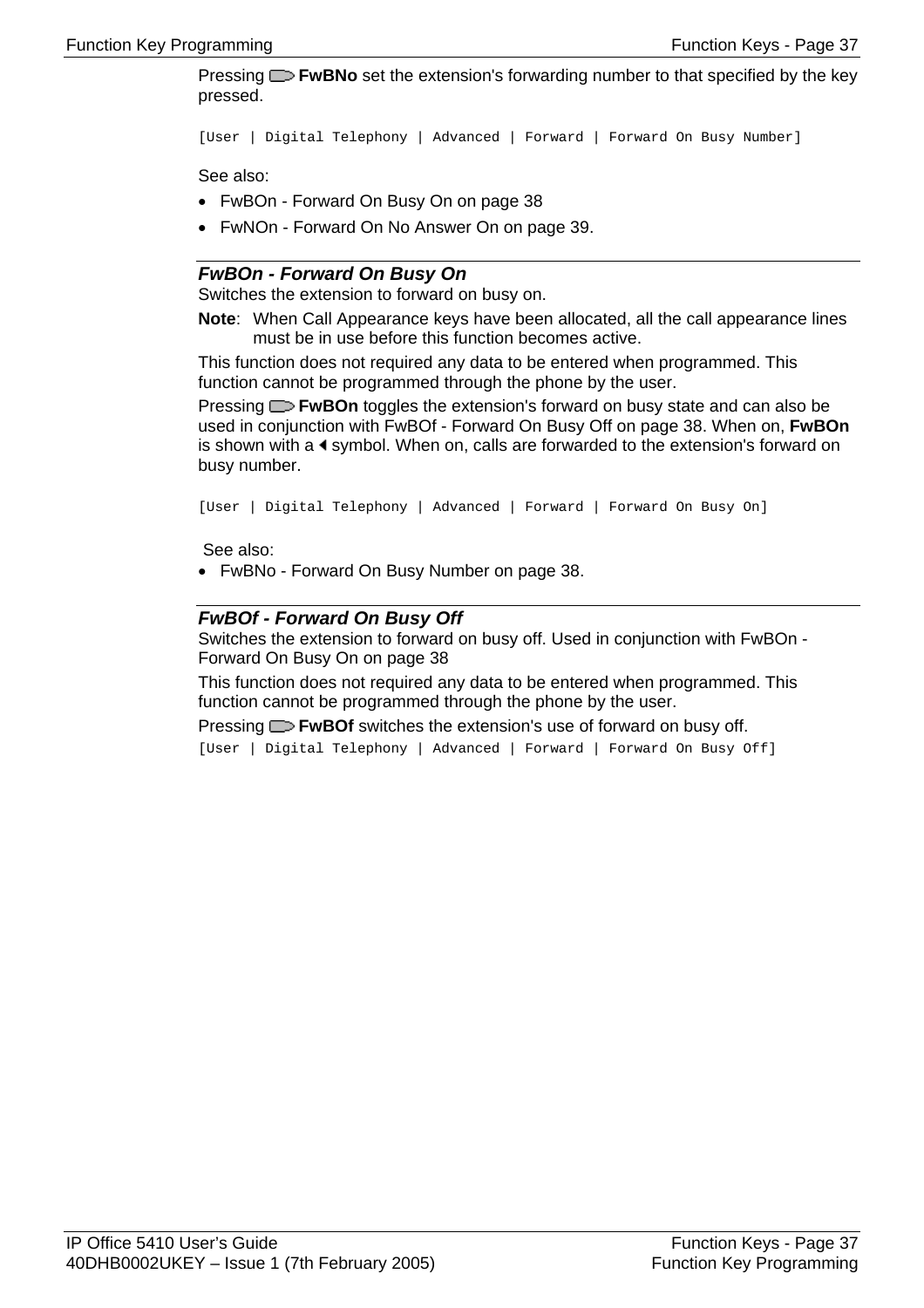#### <span id="page-37-0"></span>**FwdH+ - Forward Hunt Group Calls On**

Switches the extension to forward hunt group calls it receives.

**Note:** Calls are only forwarded when forward unconditional (see CFrwd - Call Forwarding All (!) on page 32) or FwUOn - Forward Unconditional On on page 40 is also on.

This function does not required any data to be entered when programmed. This function cannot be programmed through the phone by the user.

Pressing **FwdH+** toggles the feature on/off. When on, **FwdH+** is shown with a symbol. Can also be used in conjunction with FwdH- - Forward Hunt Group Calls Off on page 39.

[User | Digital Telephony | Advanced | Forward | Forward Hunt Group Calls On]

#### **F[wdH- - Forward Hunt Group](#page-37-1) Calls [Off](#page-37-1)**

S[witches the extension to forward uncon](#page-38-4)ditional [off.](#page-38-5) 

This function does not required any data to be entered when programmed. This function cannot be programmed through the phone by the user.

<span id="page-37-1"></span>Pressing **FwdH-** switches the extension's use of forward hunt group calls off. Can also be used in conjunction with FwdH+ - Forward Hunt Group Calls On on page 39

[User | Digital Telephony | Advanced | Forward | Forward Hunt Group Calls Off]

#### **FwdNo - Forward Number**

Sets the extension's forwarding number for use when forwarding all calls.

This feature requires the [target number to be entered wh](#page-37-2)en prog[ram](#page-37-2)med. The number set is shown next to **FwdNo**. This function cannot be programmed through the phone by the user.

Pressing **FwdNo** set the extension's forwarding number to that specified by the key pressed.

Also See:

- FwBOn Forward On Busy On on page 38
- [FwUOn Forward Unconditional On](#page-37-0) on page [40](#page-37-0)

<span id="page-37-2"></span>[User | Digital Telephony | Advanced | Forward | Forward Number]

#### **FwdOf - Cancel All Forwardi[ng](#page-37-1)**

Switch off all call forwarding.

This function does not require any data entered when programmed. This function cannot be programmed through the phone by the user.

Pressing **FwdOf** switches off all the extensions call forwarding options. It does not delete the forwarding number settings.

[User | Digital Telephony | Advanced | Call | Cancel All Forwarding]

#### **FwNOn - Forward On No Answer On**

Switches the extension to forward on no answer on.

This function does not required any data to be entered when programmed and cannot be programmed through the phone by the user.

Pressing **FwNO**n toggles the extension's forward on no answer state. When on, FwNOn is shown with a  $\triangleleft$  symbol. When on, calls are forwarded to the extension's forward on busy number (see FwBNo - Forward On Busy Number on page 38).

[User | Digital Telephony | Advanced | Forward | Forward On No Answer On]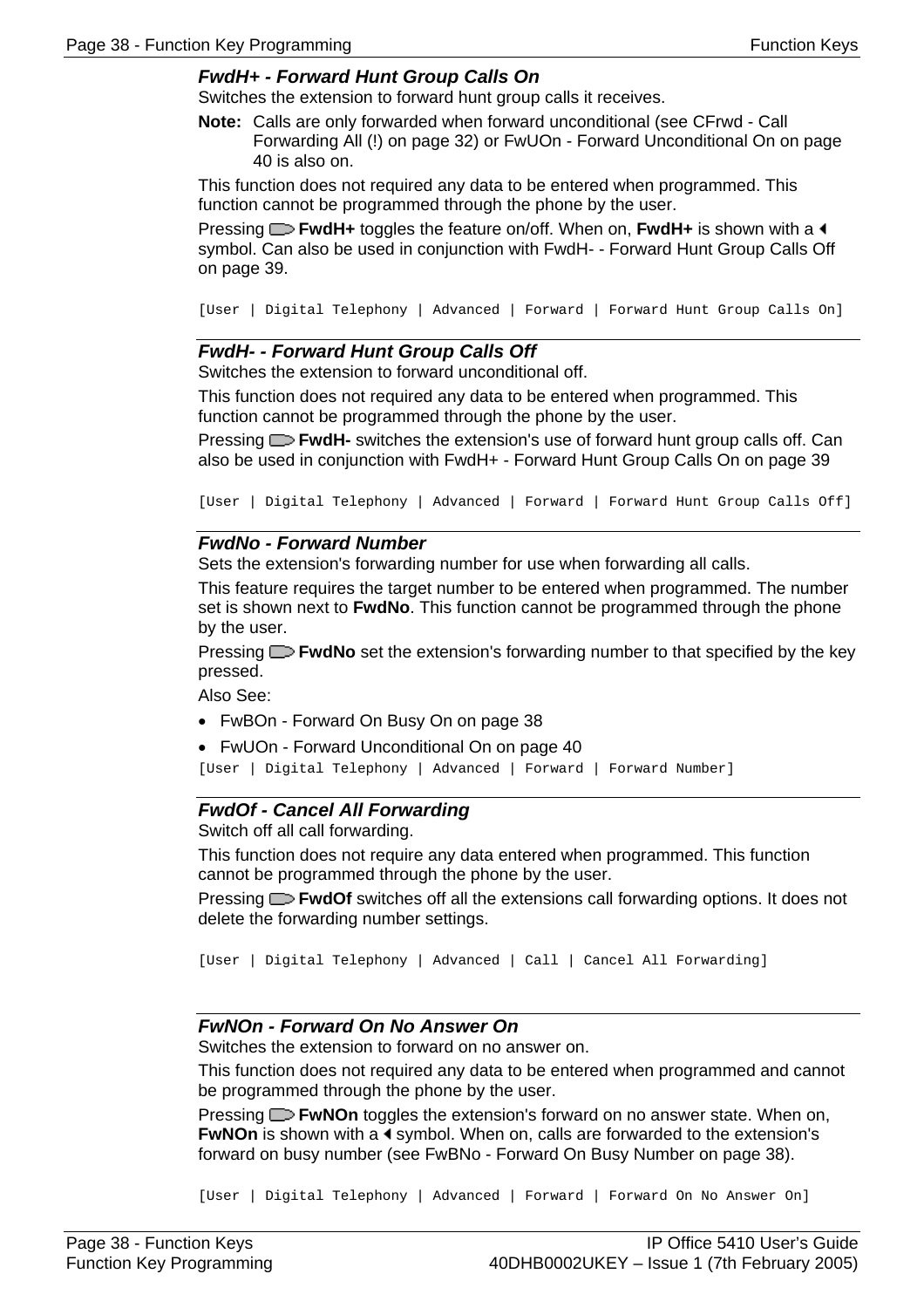#### <span id="page-38-0"></span>**FwNOf - Forward On No Answer Off**

Switches the extension to forward on no answer off.

This function does not required any data to be entered when programmed. This function cannot be programmed through the phone by the user.

Pressing **FwNOf** switches the extension's use of forward on no answer off. Can al[so be used in conju](#page-31-0)nction [with](#page-31-0) Fw[NOn - Forward On No Answer On on](#page-39-1) page 39. [User [| Di](#page-39-1)gital Telephony | Advanced | Forward | Forward On No Answer Off]

#### **FwUOn - Forward Unconditional On**

Switches the extension to forward all its calls except hunt group calls.

**Note**: When Call Appearance keys have bee[n allocated, all the call appearance lines](#page-38-1)  must be [in u](#page-38-1)se before this function becomes active.

This function does not required any data to be entered when programmed. This function cannot be programmed through the phone by the user.

<span id="page-38-1"></span>Pressing **FwUOn** toggles the extension's forward on busy state. When on, **FwUOn** is shown with a  $\triangleleft$  symbol and the display includes a **D**. When on, calls are forwarded to the extension's forward number (see FwBNo - Forward On Busy Number on page 38). [User | Digital Telephony | Advanced | Forward | Forward Unconditional On]

#### **FwUOf - Forward Unconditional Off**

Switches the extension's forward unconditional off.

This function does not required [any data to be entered when programme](#page-38-0)d. This function cannot be programmed through the phone by the user.

<span id="page-38-2"></span>Pressing **FwUOf** switches the extension's use of forward unconditional off. Can also be used in conjunction with FwUOn - Forward Unconditional On on page 40.

[User | Digital Telephony | Advanced | Forward | Forward Unconditional Off]

#### **GrpPg - Group Paging (!)**

This function can be programmed with or without a target extension or group number. This function can be programmed through the phone by the user using an  $\Box$  **Admin** key.

If programmed with a target number, the **GrpPg** key displays that number. When GrpPg is pressed, it will make a paging call to that number.

If [programmed without a target num](#page-37-1)ber, th[e nu](#page-37-1)mber must be dialed after the user presses **[GrpPg](#page-39-1)**.

<span id="page-38-3"></span>[User | Digital Telephony | Emulation | Group Paging]

#### **HdSet - Headset Toggle (!)**

This function does not require any data entered when programmed. This function can be programmed through the phone by the user using an  $\Box$  **Admin** key.

The programmed key will then switch the phone between handset and headset operation. When on, **HdSet** is shown on a dark background.

There is no linkage between a programmed **HdSet** key and the phone's **HEADSET** key.

```
[User | Digital Telephony | Advanced | Miscellaneous | Headset Toggle]
```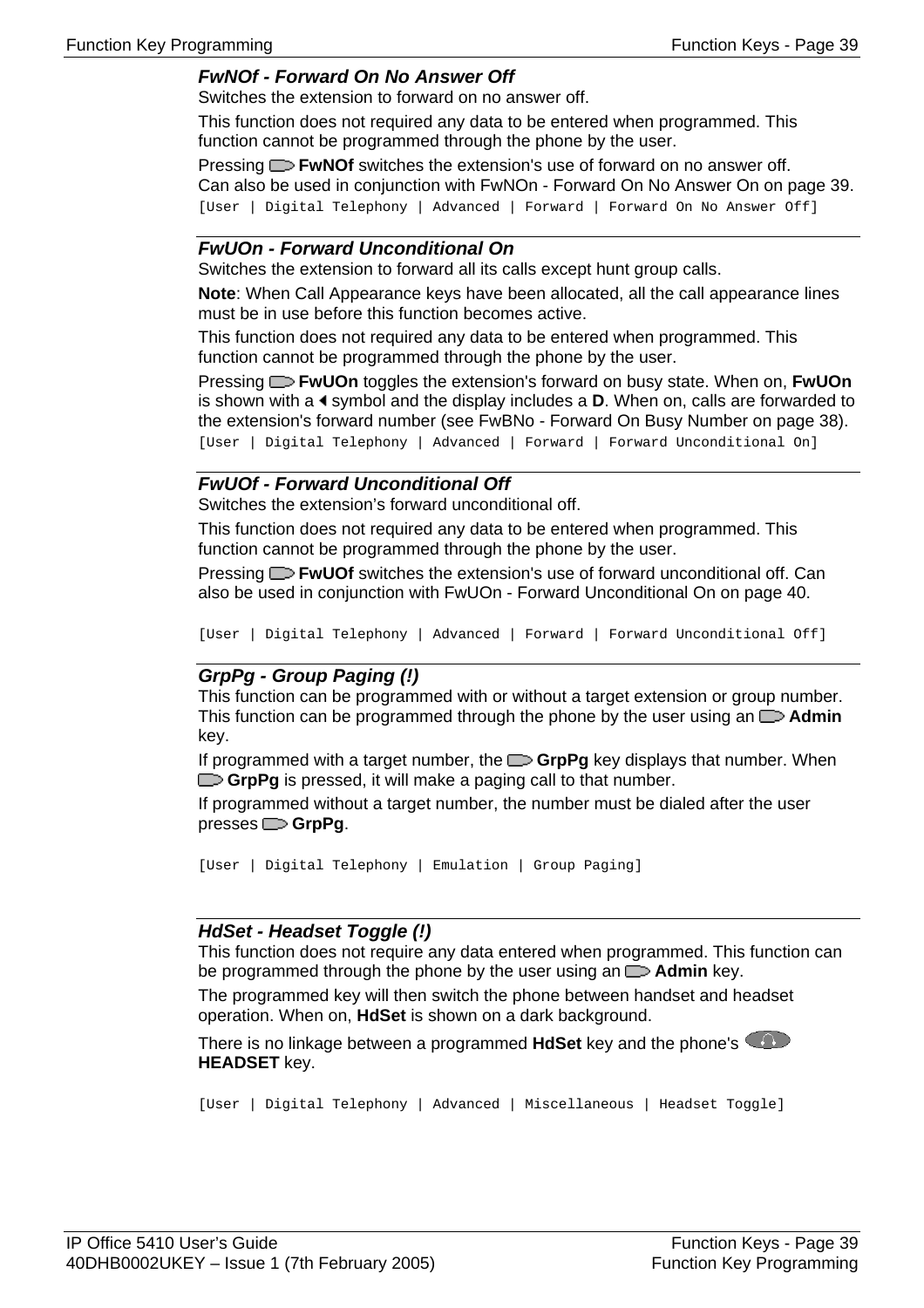#### **Here- - Follow Me Here Cancel**

If another extension has follow me set to this extension, switches off the follow me action.

This function requires the original target extension to be entered when programmed. The extension number is then shown next to **Here-**[. This function c](#page-37-0)annot b[e](#page-37-0)  programmed through the phone by the user.

Pressing **D** Here- cancels the use of follow me at the target extension.

<span id="page-39-0"></span>[User | Digital Telephony | Advanced | Follow Me | Follow Me Here Cancel]

#### **Here+ - Follow Me Here**

Forwards calls to the target extension to this extension.

This function requires the original target extension to be entered when programmed. The extension number is then shown next to **Here+**. This function cannot be programmed through the phone by th[e user.](#page-38-4) 

<span id="page-39-1"></span>Pressing **Here+** sets the target extension's Follow Me To number to that this extension. Calls to the target extension are then forwarded to this extension.

[User | Digital Telephony | Advanced | Follow Me | Follow Me Here]

#### **HfAns - Internal Auto-Answer (!)**

Answers internal calls after a single ring.

This function does not require any data entered when programmed. This function can be programmed through the phone by the user using an  $\Box$  **Admin** key.

The **HfAns** key toggles internal auto-answer on/off. When on, **HfAns** is shown with a  $\triangleleft$  symbol.

[User | Digital Telephony | Emulation | Internal Auto Answer]

<span id="page-39-2"></span>See also:

- RngOf Ringer Off (!) on page 52.
- CWOn Call Waiting On on page 34.

#### **HGEna - Hunt Group Enable**

Sets the extension's membershi[p of a group or groups as enabled. Th](#page-39-1)is functi[on](#page-39-1) **does not** take the Hunt Group In/Out of Service.

This function can be programmed with or without a target group number. This function cannot be programmed through the phone by the user.

<span id="page-39-3"></span>If programmed without a group number, pressing **D** HGEna toggles all the extension's group memberships to either enabled or disabled. A  $\triangleleft$  is shown next to  $\Box$  **HGEna** when the group memberships are enabled.

If programmed with a group number, that number is shown next to  $\Box$  **HGEna**. Pressing **HGEna** will enable the extension's membership of that group. In this mode the key does not toggle.

When enabled, **G** is shown on the display and the extension will receive group calls.

[User | Digital Telephony | Advanced | Hunt Group | Hunt Group Enable]

See also:

- HGNS+ Set Hunt Group Night Service (!) on page 42.
- <span id="page-39-4"></span>• HGOS+ - Set Hunt Group Out of Service42 on page.
- HGDis Hunt Group Disable on page 42.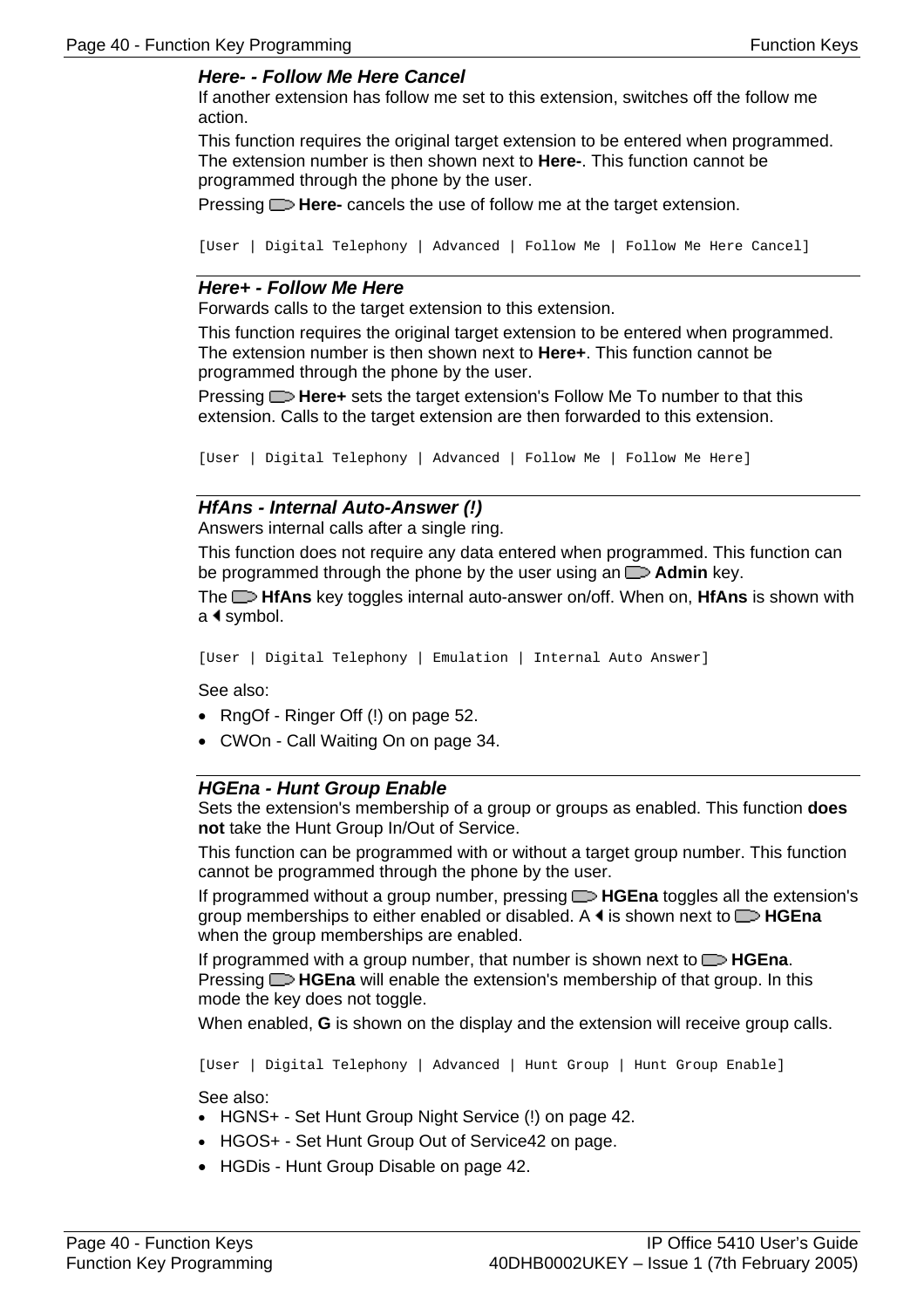#### **HGDis - Hunt Group Disable**

Sets the extension's group membership as disabled. This function **does not** take the Hunt Group Out of Service.

This function can be programmed with or without a target group number. This function cannot be programmed through the phone by the user.

If programmed without a group number, pressing **D HGDis** disables all the extension's group memberships.

If programmed with a group number, pressing **HGDis** disables just the extension's membership of that group.

<span id="page-40-0"></span>[User | Digital Telephony | Advanced | Hunt Group | Hunt Group Disable]

#### **HGNS+ - Set Hunt Group Night Service (!)**

Put a specific hunt group into night service mode.

This function requires the hunt group number to be entered when programmed. The hunt group number is then shown next to **HGNS+**. This function can be programmed through the phone by the user using an  $\Box$  **Admin** key.

<span id="page-40-1"></span>Pressing **HGNS+** puts the hunt group into night service. Group calls then go to its night service fallback group if set or, if not answered, to voicemail.

[User | Digital Telephony | Advanced | Set | Set Hunt Group In Service]

#### **HGNS- - Clear Hunt Group Night Service**

Returns a hunt group that has been manually put into night service back to normal service. Used with HGNS+ - Set Hunt Group Night Service (!) on page 42.

This function requires that the hunt group number is entered when programmed. This function cannot be programmed through the phone by the user.

The hunt group number is shown next **HGNS-**. Pressing **HGNS-** puts the group back into normal service if in night service.

<span id="page-40-2"></span>[User | Digital Telephony | Advanced | Call | Clear Hunt Group Night Service]

#### **HGOS+ - Set Hunt Group Out of Service**

Put a specific hunt group out of service mode.

This function requires the hunt group number to be entered when programmed. The hunt group number is then shown next to **HGOS+**. This function cannot be programmed through the phone by the user.

Pressing **HGOS+** puts the hunt group out of service. Group calls then go to its out of service fallback group if set or, if not answered, to voicemail.

[U[ser | Digital Teleph](#page-51-2)[ony](#page-33-0) | Ad[van](#page-51-2)[ced](#page-33-0) | Set | Set Hunt Group Out Service]

#### **HGOS- - Clear Hunt Group Out of Service**

<span id="page-40-3"></span>Returns a hunt group that has been manually put into out of service back to normal service. Used with HGNS+ - Set Hunt Group Night Service (!) on page 42.

This function requires that the hunt group number is entered when programmed. This function cannot be programmed through the phone by the user.

The hunt group number is shown next **HGOS-**. Pressing **HGOS-** puts the group back into normal service if in night service.

[User | Digital Telephony | Advanced | Call | Clear Hunt Group Out Of Service]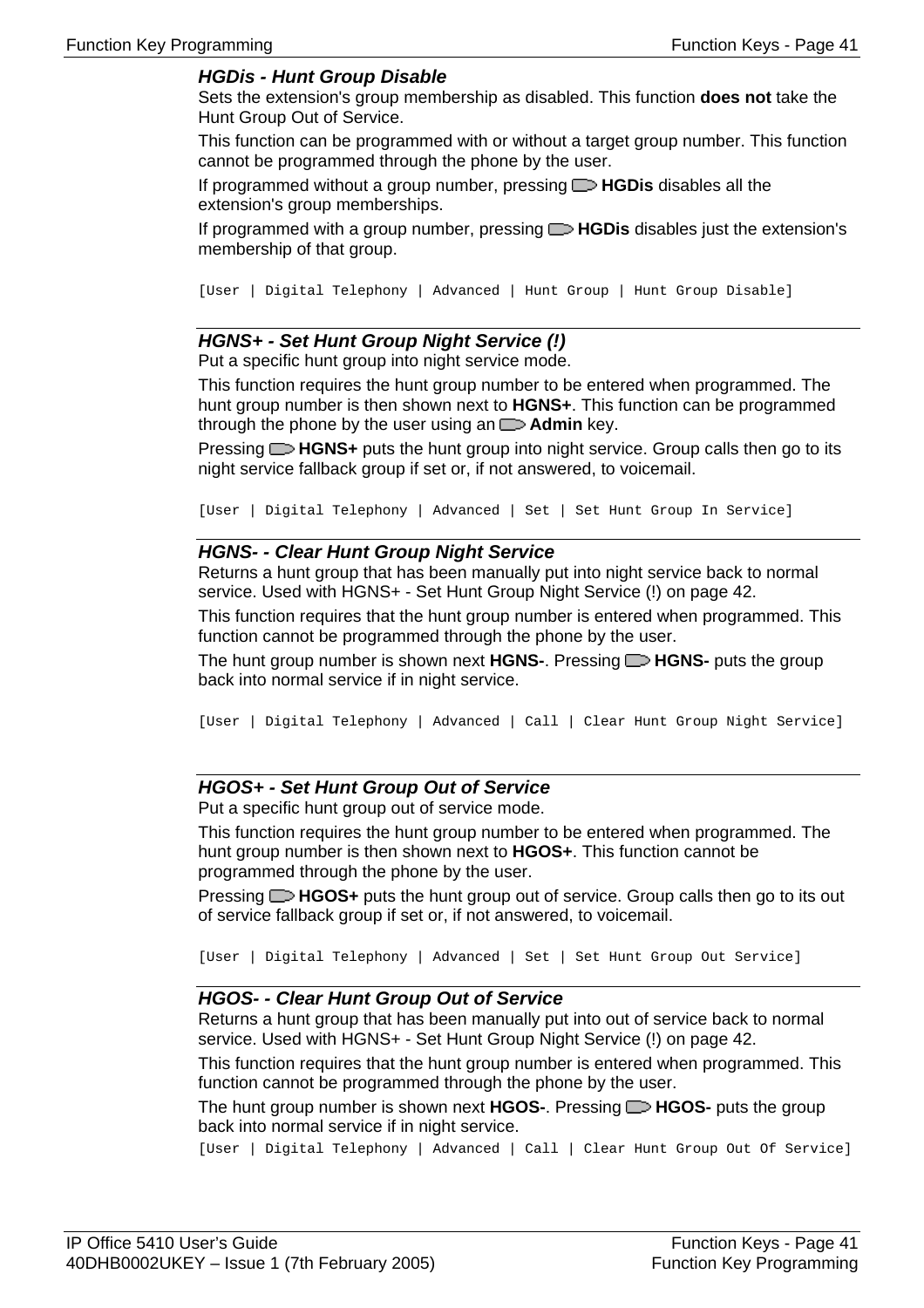#### **Hold - Hold Call**

Place the current call on hold at the central office. This function is not supported in the USA.

If no exchange slot number is specified when the function is programmed, central office slot 0 is used.

Pressing **Hold** is only supported if the central office provides a Q.931 hold facility. It is not the same as local hold provided by the IP Office.

```
[User | Digital Telephony | Advanced | Hold | Hold Call]
```
Se[e also:](#page-41-0) 

• Rtriv - Retrieve Call on page 52.

#### <span id="page-41-0"></span>**HoldCW - Hold Call Waiting**

Place the current call on hold and connects any call waiting. This function is not supported in the USA.

This function does not required any data to be entered when programmed. This function cannot be programmed through the phone by the user.

Pressing **HoldCW** places the current call on hold and connects any call waiting without any ringing.

[User | Digital Telephony | Advanced | Hold | Hold CW]

#### **IAuto - Automatic Intercom**

Connects call to the extension without ringing.

<span id="page-41-1"></span>This function requires entry of an extension number when programmed. The target extension must be support handsfree operation. This function cannot be programmed through the phone by the user.

Press **I IAuto** connects the call without any ringing at the remote extension. If the target extension is busy or not available, the call will follow any forwarding or diversion to voicemail set.

[User | Digital Telephony | Emulation | Automatic Intercom]

#### **ICSeq - Set Inside Call Sequence**

Sets the ringing pattern (sequence) used for internal calls. This function is currently not supported on the 5410 telephone.

#### <span id="page-41-2"></span>**IDial - Dial Intercom**

The same as IAuto - Automatic Intercom on page 43. This function cannot be programmed through the phone by the user.

[User | Digital Telephony | Emulation | Dial Intercom]

#### **Inclu - Dial Inclusion**

<span id="page-41-3"></span>Intrudes on a call in progress at the target extension. This function is currently not supported on the 5410 telephone.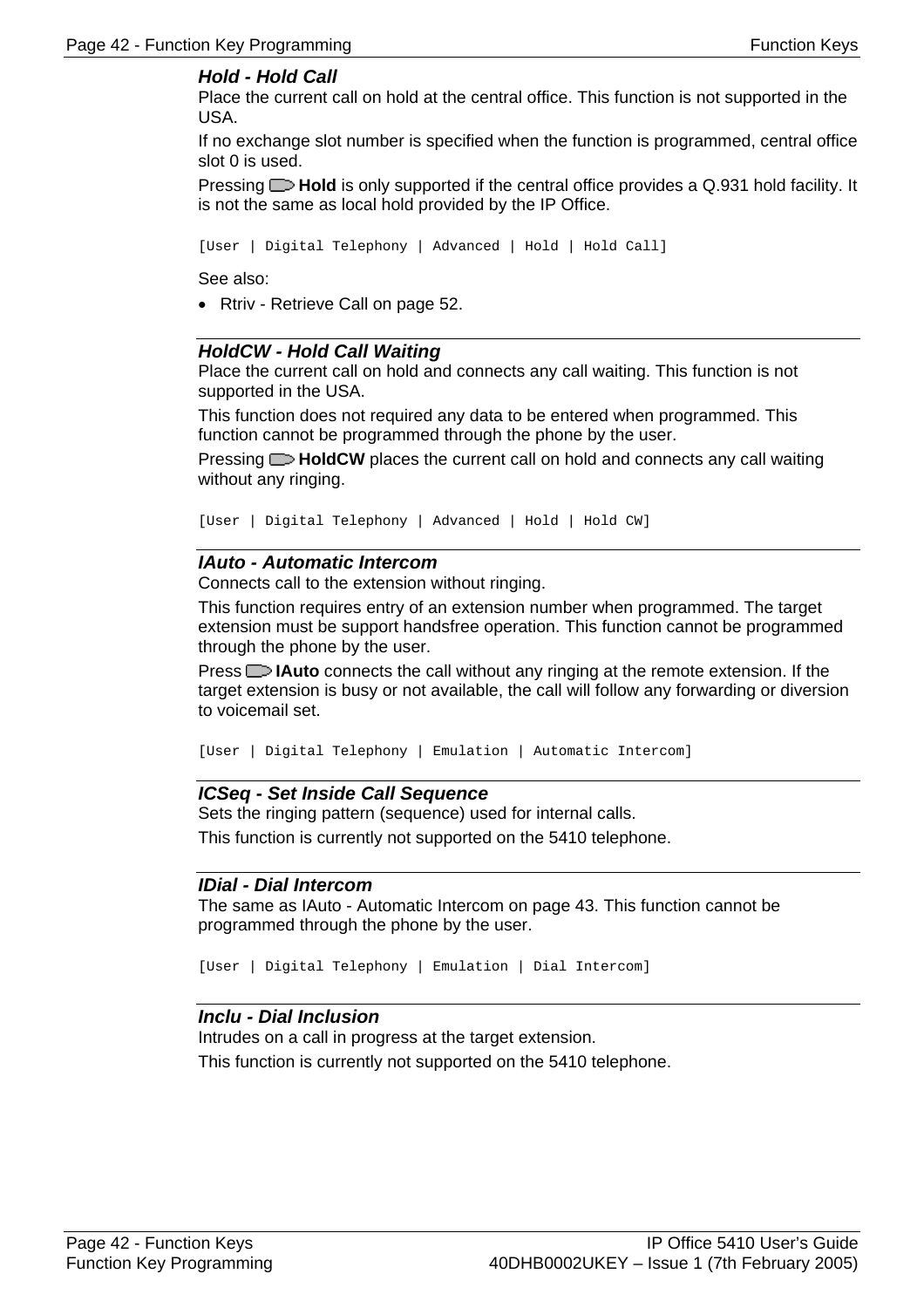#### **Intru - Call Intrude**

Intrudes on a call in progress at the target extension, creating a conference between the callers and the intruding extension.

This function requires entry of the target extension number when programmed. The **Intru** key shows the target extension number. This function cannot be programmed through the phone by the user.

Pressing **Intru** intrudes on the call in progress.

<span id="page-42-0"></span>**Note:** That the System Administrator must configure the intruding extension as being able to intrude. Additionally none of the other extensions involved in the call can have "Cannot be intruded on" status.

```
[User | Digital Telephony | Advanced | Call | Call Intrude]
```
#### **Listn - Call Listen**

Allow the extension to listen to groups calls to the target extension. The call parties cannot hear the listening extension.

This function requires entry of the target extension number when programmed. This function cannot be programmed through the phone by the user.

The **Listn** key shows the target extension number.

Use of this function requires setup of the extension's monitor group by the System Administrator. This function requires the telephone system to have some free conference capacity when invoked.

<span id="page-42-1"></span>[User | Digital Telephony | Advanced | Call | Call Listen] See also:

<span id="page-42-3"></span><span id="page-42-2"></span>•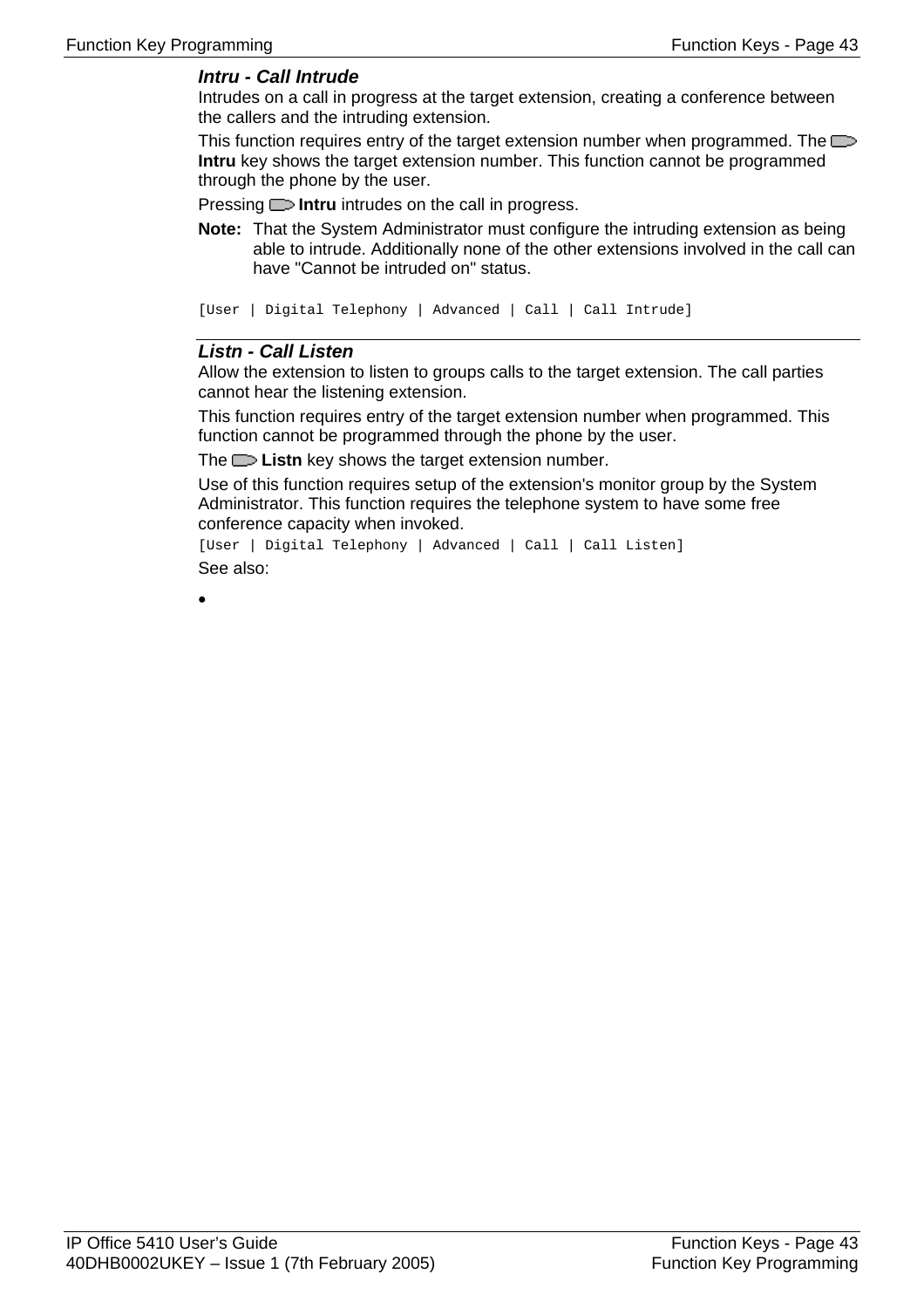- Intru Call Intrude on page 46.
- <span id="page-43-0"></span>• Recor - Call Record on page 53.
- Steal Call Steal on page 53.

#### **Login - Extn Login**

Logs the current user onto the extension.

<span id="page-43-1"></span>This function does not require any data to be entered when programmed. The user cannot program this function through the phone. Pressing the so[ft key login prompts](#page-42-3) [the user](#page-42-3) **Enter Ex[tn:](#page-42-3)**. The user enters the desired extension and presses the soft function key **Next**. The user is prompted for the password. The user enters the password and presses the soft function key "Done."

[User | Digital Telephony | Advanced | Extn | Extn Login]

#### <span id="page-43-2"></span>**Logof - Extn Logout**

Logs the current user off the extension.

This function does not required any data to be entered when programmed. This function cannot be programmed through the phone by the user.

Pressing **Logof** logs the current user off the extension. A new user must then log on to use the extension or dial **\*36** to re-associate the extension with its default user. [User | Digital Telephony | Advanced | Extn | Extn Logout]

#### **Music - Hold Music**

Plays the telephone system's music on hold.

This function does not required any data to be entered when programmed. This function cannot be programmed through the phone by the user.

Pressing **Music** plays the telephone system's music on hold through the extension. [User | Digital Telephony | Advanced | Hold | Hold Music]

#### **NATim - Set No Answer Time**

Sets the extension's no answer time after which ringing calls are forwarded or go to voicemail.

This function requires the time in seconds to be entered when programmed. The value is shown next to **NATim**. This function cannot be programmed through the phone by the user.

Pressing **NATim** sets the extension's no answer time to the indicated number of seconds. This time is used to set a delay between ending one call and the next call ringing the extension (the waiting call may be indicated on the display however).

[User | Digital Telephony | Advanced | Set | Set No Answer Time] See also:

• VMOff - Voicemail Offon page 55.

#### **OCSeq - Set Outside Call Sequence**

Sets the ringing pattern (sequence) used for internal calls.

This function is currently not supported on the 5420 telephone.

#### **Page - Page**

Page the specified target extension or group. The target must be capable of hands-free speech.

This function requires the target extension or group number to be specified when programmed. The target is then shown next to **Page**. This function cannot be programmed through the phone by the user.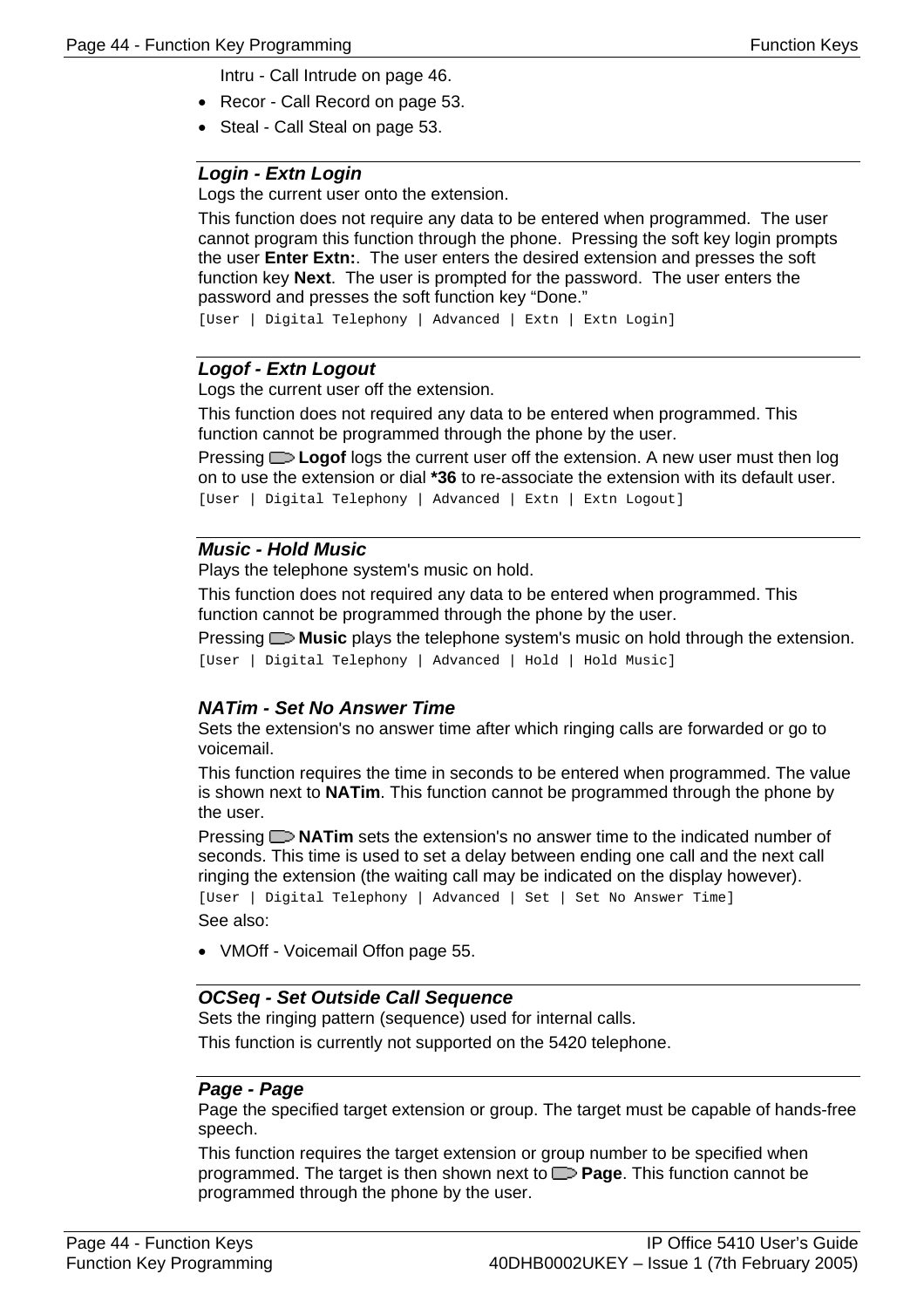<span id="page-44-0"></span>[User | Digital Telephony | Advanced | Dial | Dial Paging]

See also:

• GrpPg - Group Paging (!)on page 40.

#### **Park - Park (#)**

Park calls to and retrieve calls from a specific park slot.

This function requires entry of a park slot number when programmed. That number and **Park** then appears next to the  $\Box$  key. This function can be programmed through the phone by the user using an **D** Admin 1 key.

The user can use the  $\Box$  key to park calls into that park slot and unpark calls from that slot. Parked calls can also be retrieved with the **Ride** function (see page 52).

When a call is parked in that park slot by the user, a  $\bullet$  symbol appears next to the  $\Box$ key and parked by another user, then **Park** is underlined.

<span id="page-44-1"></span>[User | Digital Telephony | Park] See also:

- CPark Call Park (!) on page 33.
- Park Call Park to Other Extension (!) on page 47.
- <span id="page-44-2"></span>• Ride - Ride Call on page 52.

#### **Park - Call Park to Other Extension (!)**

Allows a call to be parked against another extension. Depending on the other extension's type, its parked call indication is triggered. Parked calls are retrieved with the **Ride** function (see page 52).

This function can be programmed with or without a target extension number. This function can be programmed through the phone by the user using an  $\Box$  **Admin** key. If programmed with a number, the  $\Box$  **Park** key displays that number. After answering a call, pressing **Park** parks the call against that extension.

If programmed without a number, after pressing **Park** the target for the parked call must be entered.

The parked call is assigned a number based on the parking extensions number. For example, extension 290's first parked call is numbered 2900, it's next 2901 if 2900 is still parked and so on. If not retrieved elsewhere, a parked call will recall to the parking extension after a set time.

[User | Digital Telephony | Emulation | Call Park to Other Extension] See also:

- CPark Call Park (!) on page 33.
- Park Call Park to Other Extension (!) on page 47.
- Ride Ride Call on page 52.

#### **PCall - Priority Call**

Call a specified target extension even if that extension is set to 'Do not Disturb'.

This function can be programmed with or without an extension number being specified. If programmed with an extension number then the target extension is shown next to **PCall**. If programmed without an extension number then the user has to enter the extension number when **PCall** is pressed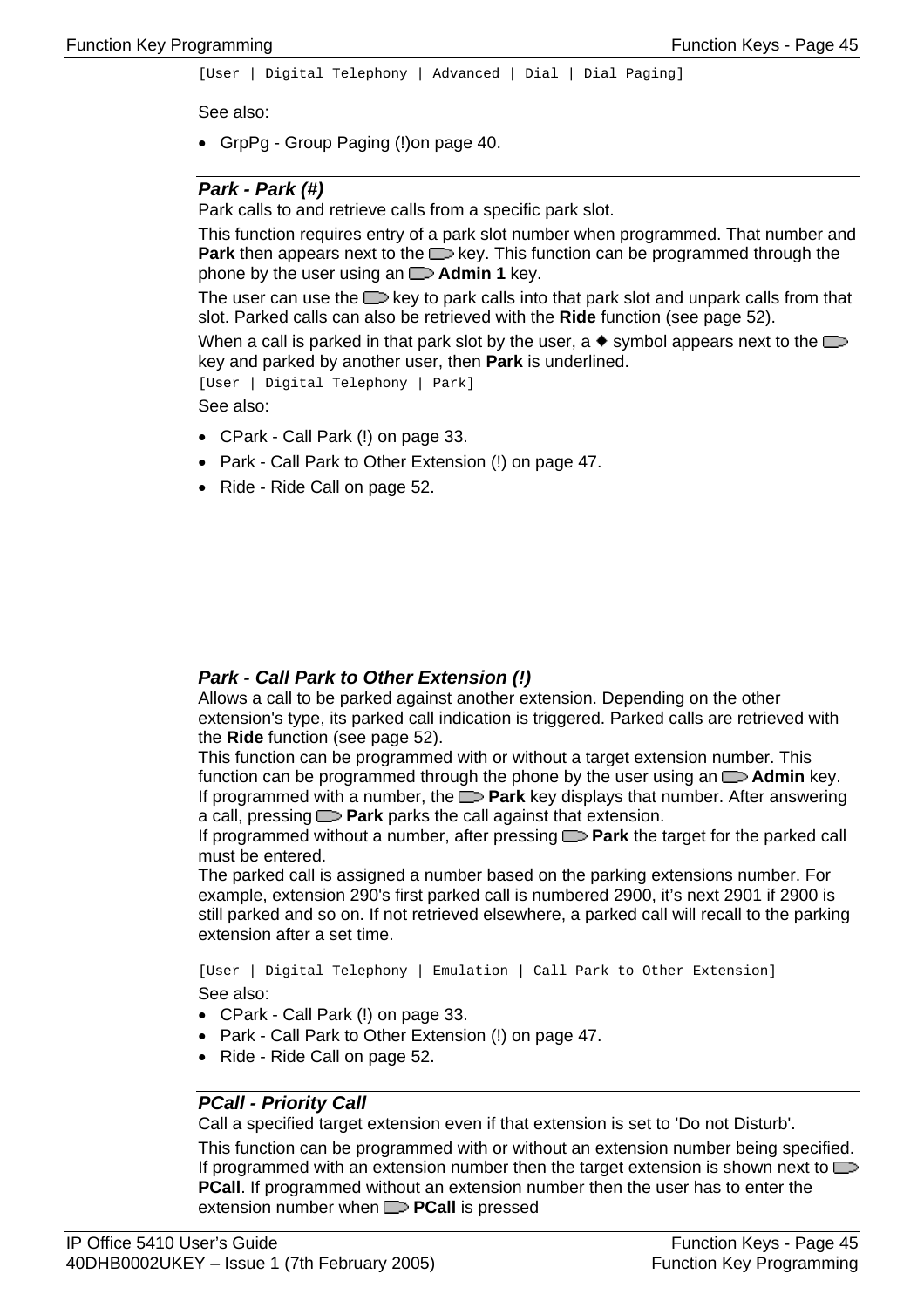Th[is function cannot b](#page-44-2)e progr[amm](#page-44-2)ed through the phone by the user.

```
[User | Digital Telephony | Advanced | Call | Priority Call]
```
#### <span id="page-45-0"></span>**PhyEx - Dial Physical Extension by Number**

Dial a specified extension regardless of the current logged on user at that extension and any forwarding, follow me and do not disturb settings applied by the extension user.

This function requires the target extension number to be specified when programmed. The target extension is then shown next to **PhyEx**. This function cannot be programmed through the phone by the user.

This function is currently only available on US based systems.

[User | Digital Telephony | Dial | Dial Physical Extension by Number]

#### <span id="page-45-1"></span>**PickA - Call Pickup Any**

Pickup any ringing call.

This function does not require any data entered when programmed. This function cannot be programmed through the phone by the user.

Pressing **PickA** answers any call currently ringing on the telephone system.

Note: We recommend that this function is only used on systems with a small number of users all in one area. Use of this function on larger system may lead to confusion.

<span id="page-45-2"></span>[User | Digital Telephony | Advanced | Call | Call Pick Up Any]

See also:

- [CPkUp Call Pickup \(!\) on pag](#page-44-2)e 33.
- DPkUp Directed Call Pickup (!) on page 36.

#### **PickG - Call Pickup Group**

<span id="page-45-3"></span>Pickup any ringing call to a group of which the extension is a member.

This function does not require any data entered when programmed. This function cannot be programmed through the phone by the user.

Pressing **PickG** answers any call currently ringing a group of which the extension is a member.

[User | Digital Telephony | Advanced | Call | Call Pick Up Group]

See also:

- CPkUp Call Pickup (!) on page 33.
- DPkUp Directed Call Pickup (!) on page 36.

#### **Pi[ckM - Call Pickup Me](#page-54-2)mber[s](#page-54-2)**

Pickup any call ringing an extension that is a member of the specified group.

<span id="page-45-4"></span>This function requires entry of the target group number when programmed or the group name in quotation marks. This function cannot be programmed through the phone by the user.

Pressing **PickM** answers any call currently ringing a member of the specified group. The call does not have to be a call to the group number.

```
[User | Digital Telephony | Advanced | Call | Call Pickup Members]
```
<span id="page-45-5"></span>See also:

• CPkUp - Call Pickup (!) on page 33.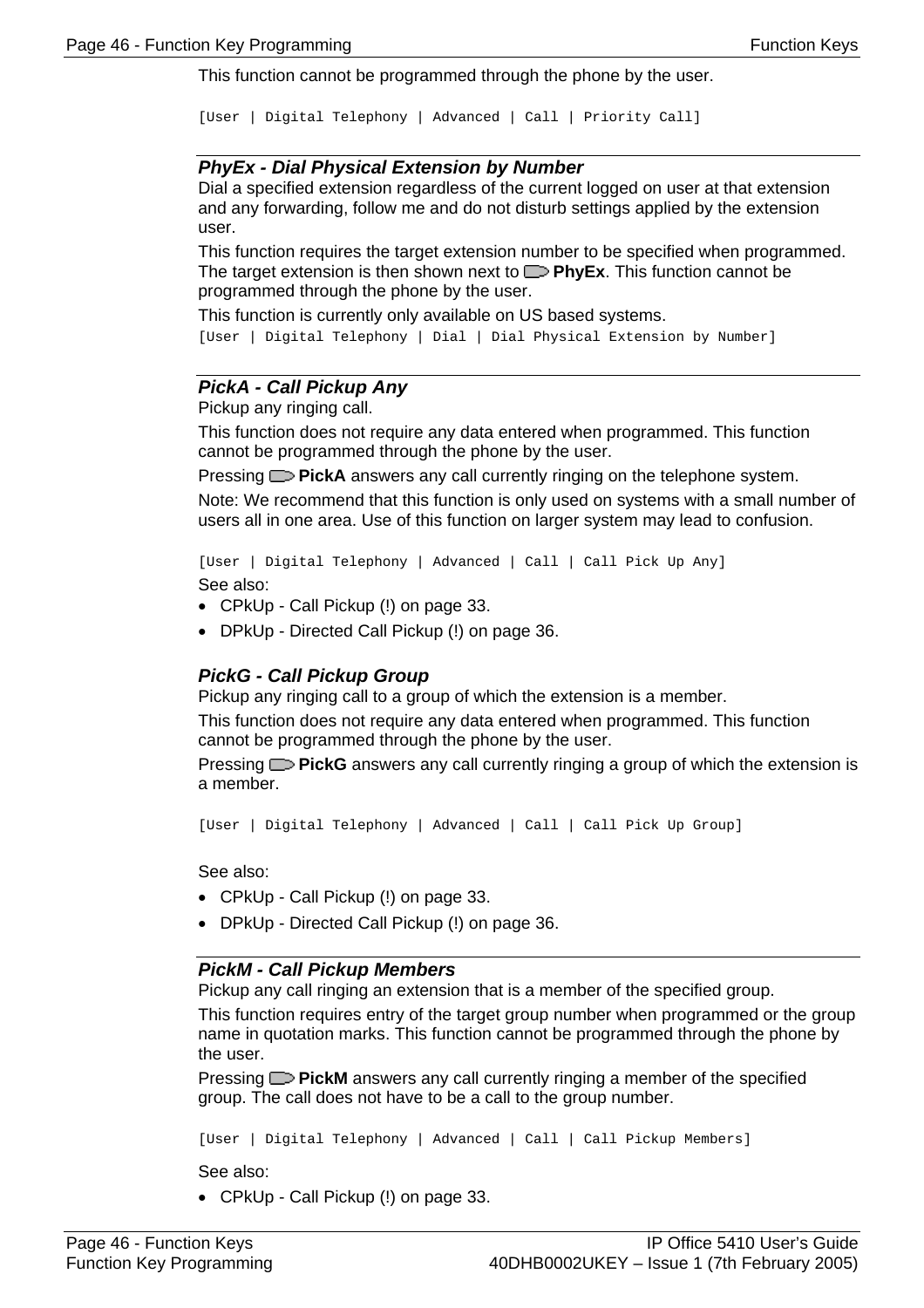• DPkUp - Directed Call Pickup (!) on page 36.

#### **Prog - Abbreviated Dial Program (!)**

Select and program numbers against display keys.

This function can be programmed through the phone by the user using an  $\Box$  Admin ke[y.](#page-39-3) 

[User | Digital Telephony | Emulation | Abbreviated Dial Program]

<span id="page-46-0"></span>See also:

- Dial (#)on page 28.
- AD Abbreviated Dial (!) on page 30.

#### **Quota - Clear Quota**

Clears (resets) the time quota for connections to a specified external dat[a se](#page-51-1)rvice (eg. the internet).

This function requires entry of the service name when programmed. If left blank then the quotas for all services are cleared (reset). This function cannot be programmed through the phone by the user.

```
[User | Digital Telephony | Advanced | Call | Clear Quota]
```
#### **Queue - Call Queue**

Places a current call into the call queue of a specified extension. Allows calls to be transferred to extensions that return busy tone. This feature is not applicable when working with multiple Call Appearance lines.

<span id="page-46-1"></span>This function requires entry of a target extension number when programmed. This function cannot be programmed through the phone by the user.

During a call, pressing **Queue** places that call in the target extensions call queue. If the target extension is free, i[t rin](#page-51-1)gs immediately. If the target extension is busy, it rings when it becomes free again.

```
[User | Digital Telephony | Advanced | Call | Call Queue]
```
See also:

• DCW - Dial CW on page 34.

#### **RBak+ - Ringback When Free**

Sets a callback when free on busy extensions and callback when next used on unanswered extensions.

This function does not require any data entered when programmed. This function cannot be programmed through the phone by the user.

When an extension called does not answer or is busy, pressing **AutCB** sets a cal[lback on that extensi](#page-32-0)on. Whil[st th](#page-32-0)e callback is set,  $AutCB$  is shown with a  $\triangleleft$  symbol. Pressing **AutCB** [again cancels the ca](#page-46-1)llback.

W[hen the extension](#page-51-1) becom[es f](#page-51-1)ree or is next used, **Ring Back to** and the number appears on the phone that set the callback. Pressing  $\Box$  answers the ringback and starts a call to the callback target.

[User | Digital Telephony | Advanced | Miscellaneous | Ringback When Free]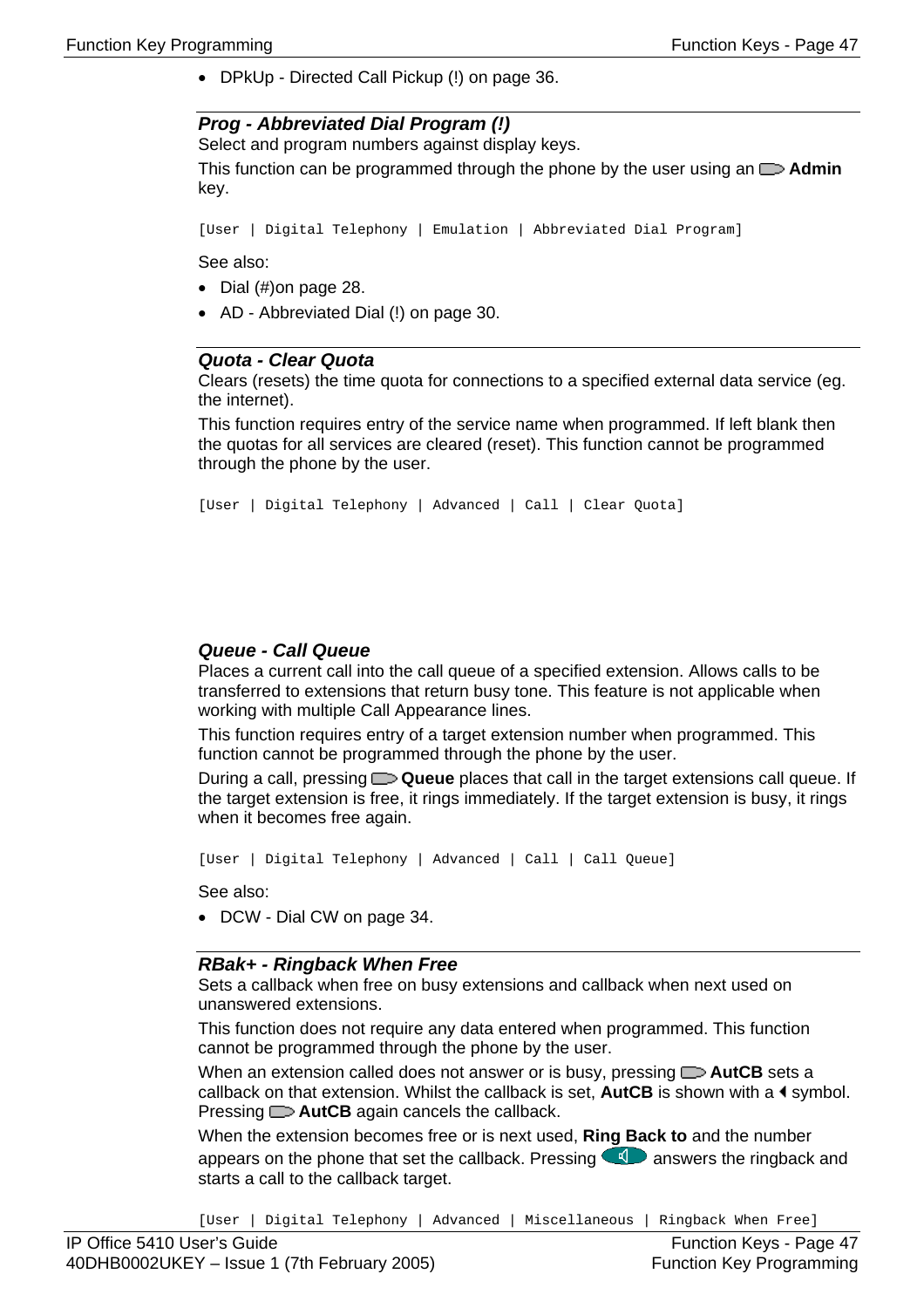<span id="page-47-0"></span>See also:

• AutCB - Automatic Callback (!) on page 31.

#### **RBak - Cancel Ringback When Free**

Cancels any set ringback when free function.

This function does not require any data entered when programmed. This function cannot be programmed through the phone by the user.

Pressing **RBak-** switches off any set ring back when free. If the ringback was set using a  $\Box$  **AutCB** key, that key will still appear with a  $\blacktriangleleft$  symbol that can be cancelled by pressing the **AutCB** key again.

```
[User | Digital Telephony | Advanced | Miscellaneous | Cancel Ringback When 
Free]
```
#### **RBSeq - Set Ringback Sequence**

Sets the ringing pattern (sequence) used for voicemail and ringback calls. This function is currently not supported on the 5410 telephone.

#### <span id="page-47-2"></span>**Recor - Call Record**

Records the current call at the specified target extension.

This function requires entry of a target extension number when programmed. This function cannot be programmed through the phone by the user.

When **Recor** is pressed, the target extensions current call is recorded into their voicemail mailbox.

**Note:** [This function requ](#page-32-1)ires Voic[em](#page-32-1)ail Pro to be installed. If advice of call recording [is enabled, the call parties](#page-35-3) will hear [a w](#page-35-3)arning before the recording takes place. In some locations it may be a legal requirement to advise callers that a call is being recorded.

```
[User | Digital Telephony | Advanced | Call | Call Record]
```
See also:

- Listn Call Listen on page 46.
- Steal Call Steal on page 53.

#### **Relay - Relay Pulse**

Pulse the specified external output relay (1 or 2) on for 5 seconds.

This function requires the relay switch (1 or 2) on the telephone system to be entered when programmed. This function cannot be programmed through the phone by the user.

Pressing **Relay** [switches the sp](#page-35-3)[ecif](#page-32-1)ied r[elay](#page-35-3) on for 5 seconds and then off.

```
[User | Digital Telephony | Advanced | Relay | Relay Pulse]
```
#### **Rely+ - Relay On**

Switch the specified external output relay (1 or 2) on.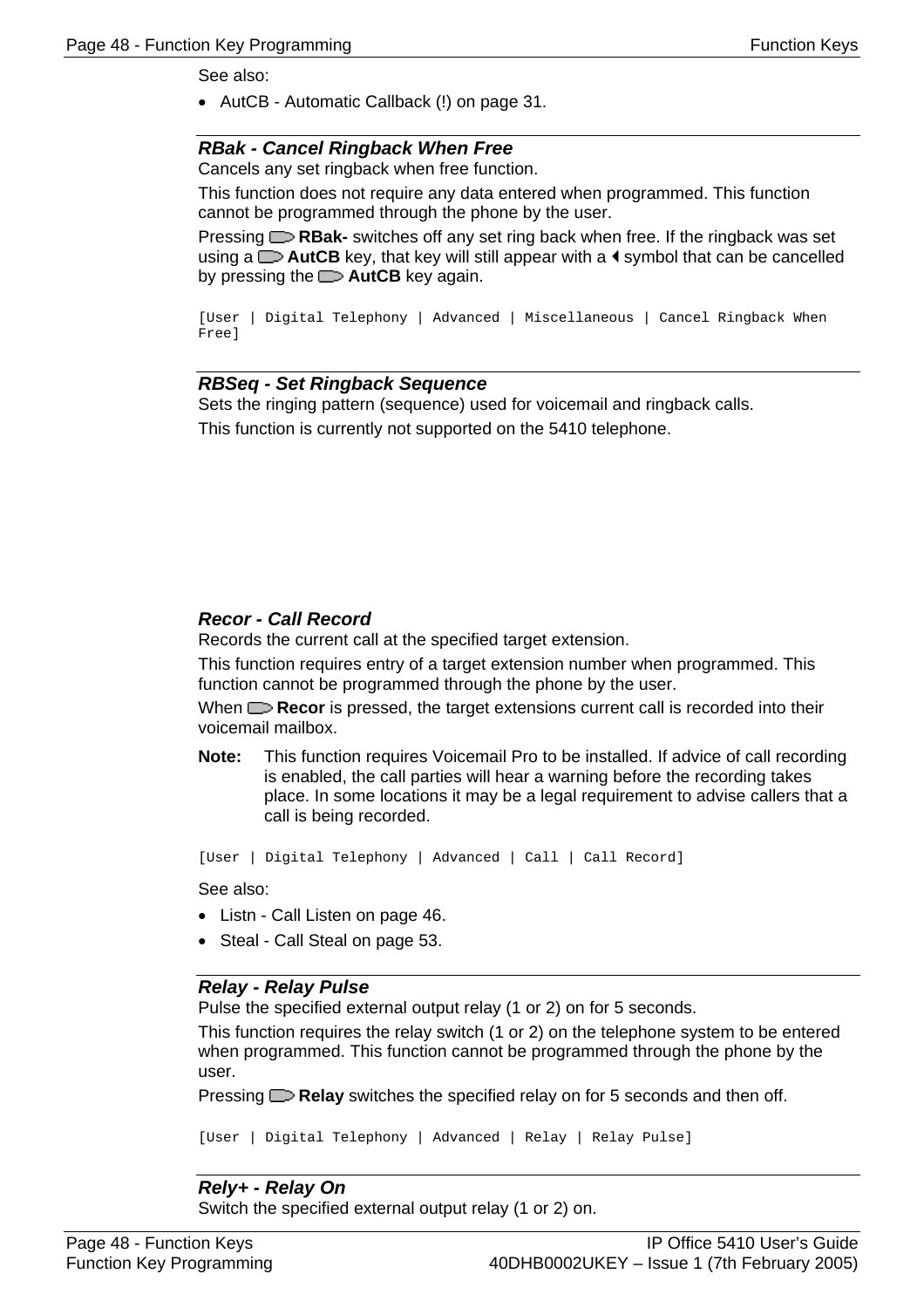This function requires the relay switch (1 or 2) on the telephone system to be entered when programmed. This function cannot be programmed through the phone by the user.

Pressing  $\Box$  **Relay** switches the specified relay on.

[User | Digital Telephony | Advanced | Relay | Relay On]

#### **Rely- - Relay Off**

S[witch the specified extern](#page-32-1)al outpu[t rel](#page-32-1)ay (1 or 2) off.

Th[is function requires the relay swit](#page-35-3)ch (1 or [2\) o](#page-35-3)n the telephone system to be entered when programmed. This function cannot be programmed through the phone by the user.

<span id="page-48-0"></span>Pressing  $\Box$  **Relay** switches the specified relay off.

[User | Digital Telephony | Advanced | Relay | Relay Off]

#### <span id="page-48-1"></span>**Resum - Resume Call**

Resume a call previously suspended into a specified ISDN exchange slot. This function is not supported in the USA.

This function requires the exchange slot number to be specified when programmed. The slot number is then shown next to **Resum**. This function cannot be programmed through the phone by the user.

Pressing **Resum** resumes any call previous suspended into the specified exchange slot. Suspended calls can be resumed by any extension.

```
[User | Digital Telephony | Advanced | Call | Resume Call] 
See also:
```
- SusCW Suspend CW on page 53.
- Suspe Suspend Call on page 54.

#### <span id="page-48-2"></span>**Rtriv - Retrieve Call**

Retrieve a call previously held into a specified ISDN central office slot and is only supported if the central office provides a Q.931 hold facility. This function is not supported in the USA.

This function requires the central office slot number to be specified when programmed. The slot number is then shown next to  $\Box$  **Rtriv**. This function cannot be programmed through the phone by the user.

Pressing **Rtriv** retrieves any call previous held into the specified central office slot. Held calls can only be retrieved by the extension that put the call on central office hold.

```
[User | Digital Telephony | Advanced | Call | Retrieve Call] 
See also:
```
• [Hold - Hold Call](#page-33-2) on page [43.](#page-33-2)

#### **Ride - Ride Call**

Unpark a parked call from a specified system park slot.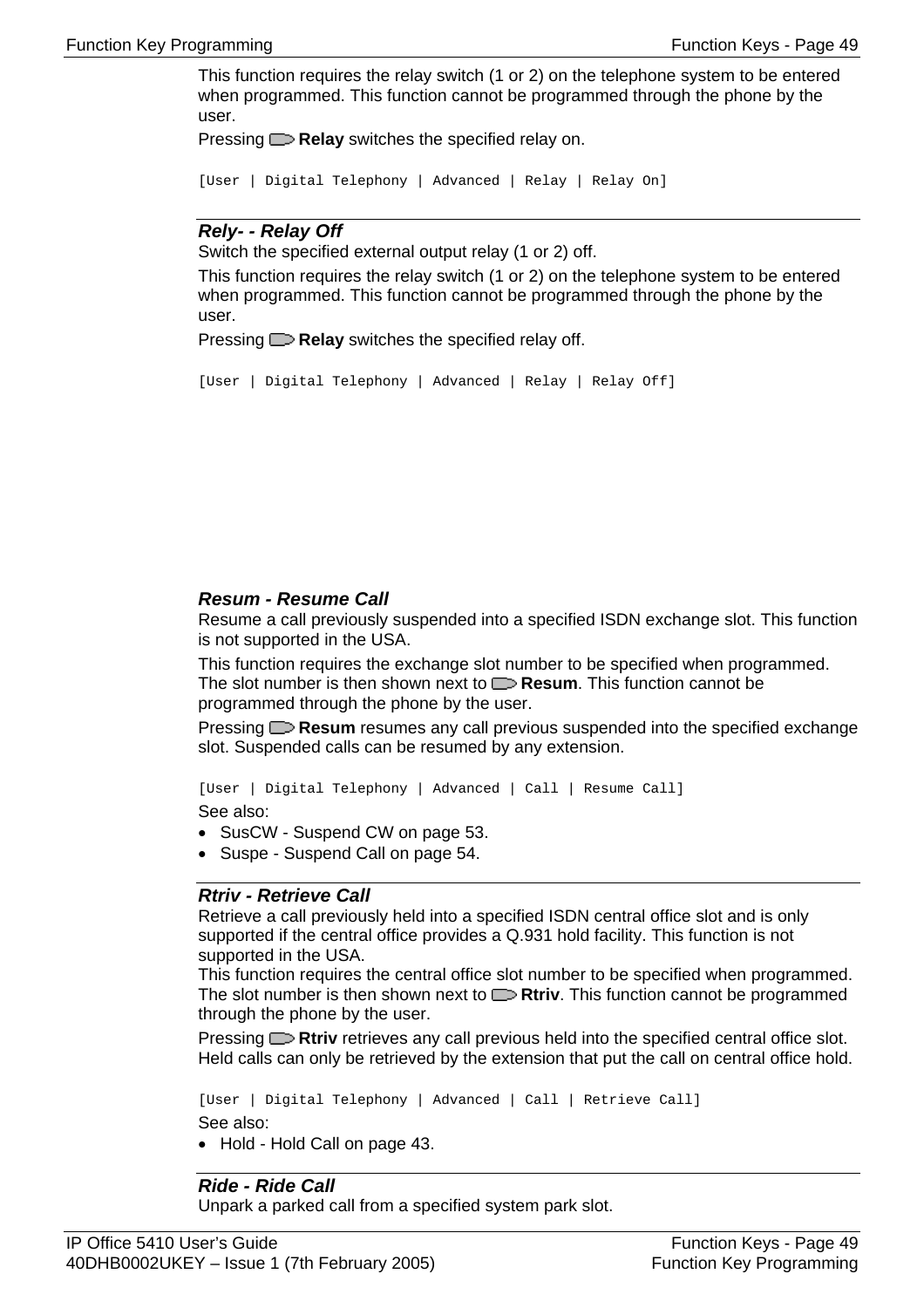<span id="page-49-0"></span>This function requires the park slot number to be specified when programmed. The slot number is then shown next to **Ride**. This function cannot be programmed through the phone by the user.

Pressing **Ride** unparks any call previously parked into the specified system park slot by the same or another extension.

```
[User | Digital Telephony | Advanced | Call | Ride Call] 
See also:
```
- CPark Call Park (!) on page 33
- Park Park (#) on page 47.
- Park Call Park to Other Extension (!) on page 47.

#### **RngOf - Ringer Off (!)**

Switches the phones audible ringer on/off.

This function does not require any data entered when programmed. This function can be [programmed through the phone](#page-30-1) by the user using an  $\Box$  **Admin** key.

T[he p](#page-30-1)rogrammed **RngOf** key toggles the phones call ringer on/off. When off, **RngOf** is shown with a  $\triangleleft$  symbol.

<span id="page-49-1"></span>[User | Digital Telephony | Emulation | Ringer Off]

See also:

- CWOn Call Waiting On on page 34
- <span id="page-49-3"></span><span id="page-49-2"></span>• HfAns - Internal Auto-Answer (!) on page 41.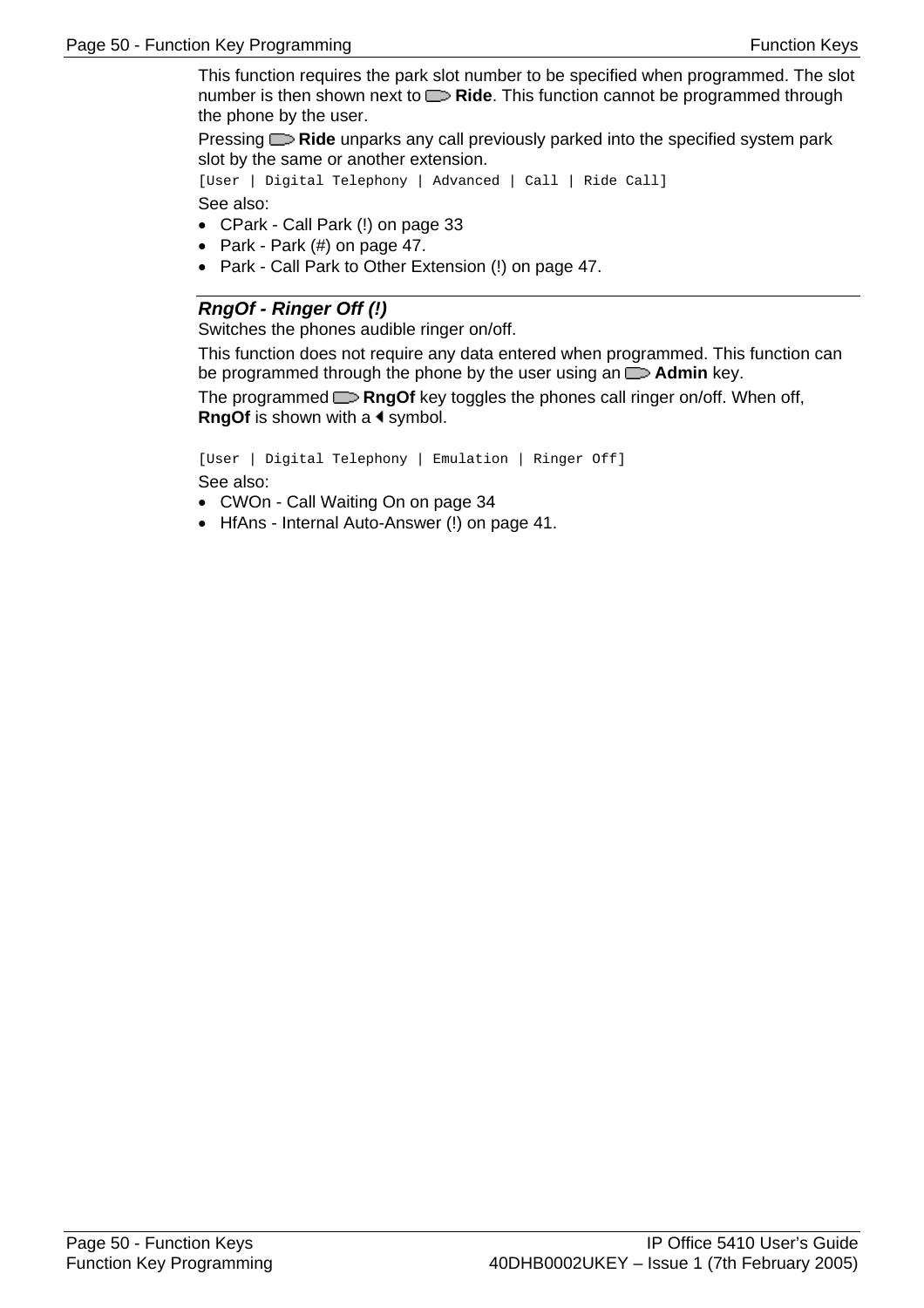## **SAC - Send All Calls (!)**

Switch do not disturb on/off.

This function does not require any data entered when programmed. This function can be programmed through the phone by the user using an  $\Box$  **Admin** key.

The **SAC** [key sw](#page-44-1)itches "d[o no](#page-44-1)t disturb" on/off. When on, **SAC** is shown with a  $\triangleleft$ sy[mbol and the disp](#page-52-2)lay inclu[des](#page-52-2) an **N** (No calls).

<span id="page-50-0"></span>When **SAC** is on, callers receive busy tone or are diverted to voicemail. For each user the System Administrator can set which numbers can still call when SAC is on. If the extension user has Phone Manager, they can set those numbers themselves. With a call already connected and another call already alerting, activating SAC will not affect the already alerting call.

[User | Digital Telephony | Emulation | Send All Calls]

See also:

• DNDOn - Do Not Disturb On on page 36.

#### **Spres - AD Suppress (!)**

<span id="page-50-1"></span>Replace the display of dialed digits with **s** characters.

This function does not require any data entered when programmed. This function can be programmed through the phone by the user using an  $\Box$  **Admin** key.

The programmed **Spres** key toggles the display of dialed digits on/off. When on, **Spres** is shown with a  $\triangleleft$  symbol and each dialed digit is replaced by **s** on the display.

[User | Digital Telephony | Emulation | AD Suppress]

#### **Steal - Call Steal**

<span id="page-50-2"></span>Take over a call from a specified extension or retrieve a call just transferred or forwarded. This function cannot be programmed through the phone by the user.

If a target extension number is entered when this function is programmed, **Steal** displays that number. Pressing **Steal** when the target extension has a call will take over the call.

If no target extension number is entered when the function is programmed,  $\blacksquare$  **Steal** retrieves the last calls transferred from the extension. This includes calls diverted to voicemail.

**Notes:** 1. Target extension must not have Cannot Intrude set.

2. Extension with **Steal** allocated must also have Can Intrude set.

```
[User | Digital Telephony | Advanced | Call | Call Steal]
```
#### **SusCW - Suspend CW**

Suspend the current call at the exchange and answer the waiting call.

If no exchange slot number is specified when the function is programmed, exchange slot 0 is used. This function cannot be programmed through the phone by the user.

<span id="page-50-3"></span>Pressing **SusCW** is only supported if the exchange provides a Q.931 suspend call facility.

[User | Digital Telephony | Advanced | Suspend | Suspend CW]

See also:

• Resum - Resume Call on page 51.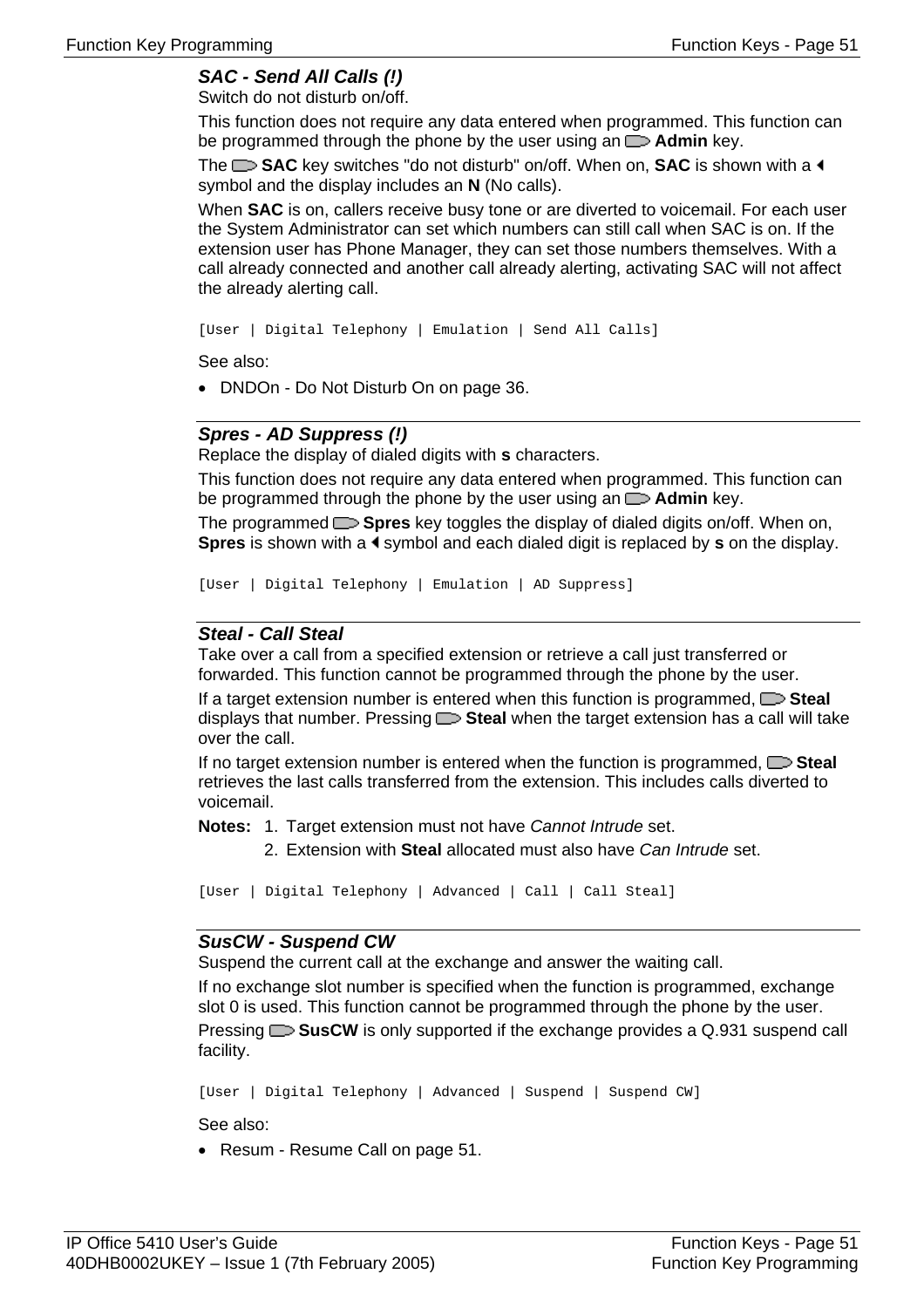#### **Suspe - Suspend Call**

Suspend the current call at the exchange.

If no exchange slot number is specified when the function is programmed, exchange slot 0 is used. This function cannot be programmed through the phone by the user. Pressing **Suspe** is only suppor[ted](#page-52-3) if the exchange provides a Q.931 suspend call fa[cility.](#page-52-3) 

```
[User | Digital Telephony | Advanced | Suspend | Suspend Call]
```
See also:

• Resum - Resume Call on page 51.

#### **Timer - Timer (!)**

Starts a timer on the phone's display.

This function does not require any data entered when programmed. This function can be programmed through the phone by the user using an **Admin** key.

The timer is reset for each new call made or answered. When timer mode is selected, a is shown next to **Timer**.

```
[User | Digital Telephony | Emulation | Timer]
```
#### <span id="page-51-1"></span>**TmDay - Time of Day (!)**

Replaces the user name and number details on the phone display with the date and time.

This function does not require any data entered when programmed. This function can be programmed through the phone by the user using an  $\Box$  **Admin** key.

When time and date mode is selected, a **i** is shown next to **TMDay**.

```
[User | Digital Telephony | Emulation | Time of Day]
```
#### **T[oggl - Toggle Calls](#page-32-0)**

Cy[cle through eac](#page-46-0)h of the [exte](#page-46-0)nsion user's current held calls.

Th[is function does not require any data en](#page-46-1)tered w[hen](#page-46-1) programmed. This function cannot be programmed through the phone by the user.

<span id="page-51-2"></span>Pressing **Toggl** puts the user's current call on hold and connects a previously held call.

```
[User | Digital Telephony | Advanced | Call | Toggle Calls]
```
#### **VMRB- - Voicemail Ringback Off**

Switches voicemail ringback for the extension off.

This function does not require any data entered when programmed. This function ca[nnot be programmed thro](#page-33-0)ugh the [pho](#page-33-0)ne by the user.

The **VMRB-** [key switches voicem](#page-40-2)ail ring[bac](#page-40-2)k for the extension off.

[User | Digital Telephony | Advanced | Voicemail | Voicemail Ringback Off]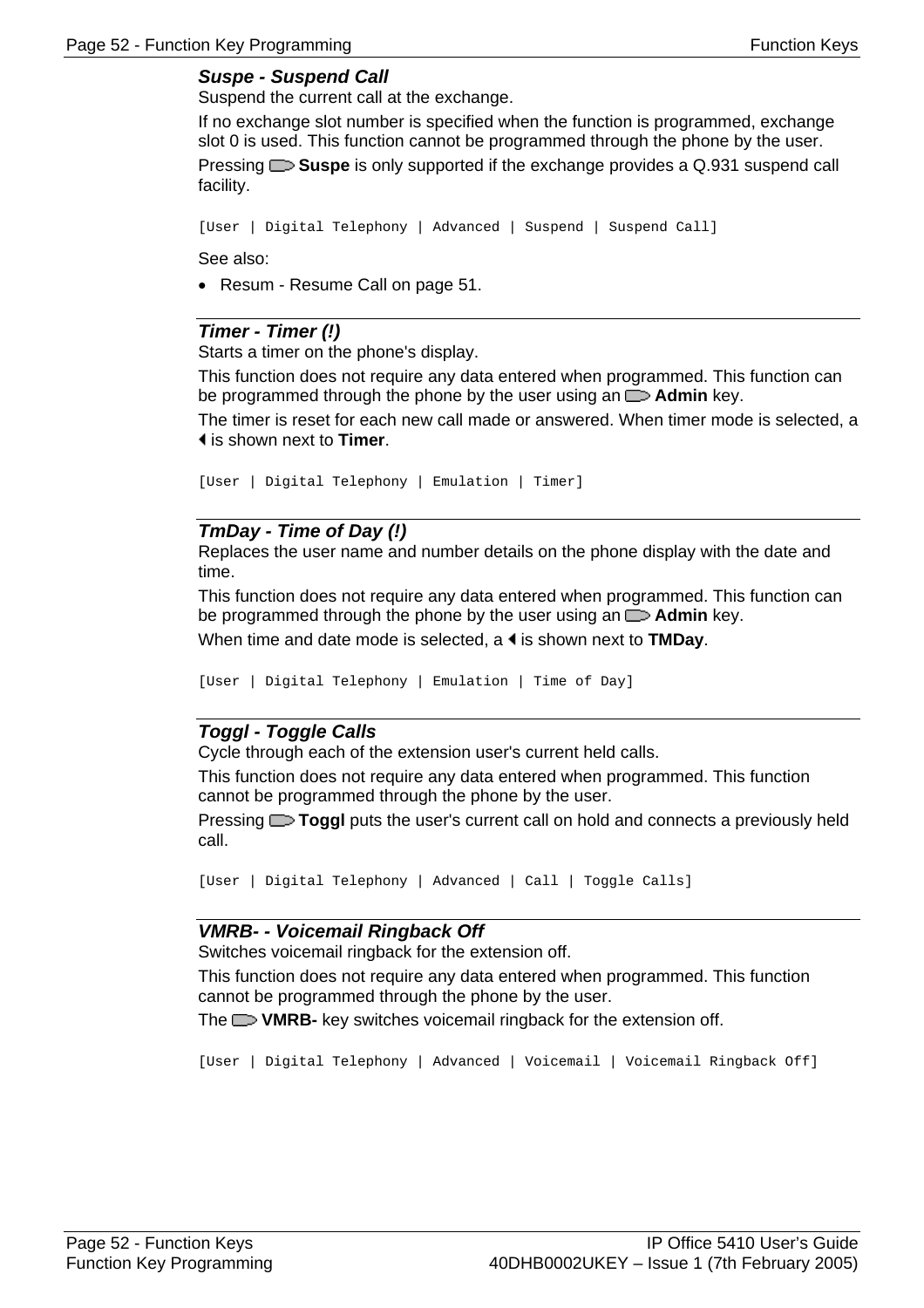#### <span id="page-52-0"></span>**VMRB+ - Voicemail Ringback On**

Switches voicemail ringback for the extension on/off.

This function does not require any data entered when programmed. This function cannot be programmed through the phone by the user.

The **VMRB**+ key toggles voicemail ringback for the extension on/off. When on, **VMRB**+ is shown with a ◀ symbol and the extension is called when new messages are left in its mailbox.

```
[User | Digital Telephony | Advanced | Voicemail | Voicemail Ringback On]
```
#### **VMCol - Voicemail Collect**

Accesses a specified voicemail mailbox to collect or leave messages.

This function requires entry of the target mailbox name prefixed by either ? to collect messages or # to leave a message. If just ? or # is entered then the calling extension's m[ailbox is assumed. This functio](#page-34-1)n cann[ot be](#page-34-1) programmed through the phone by the user.

<span id="page-52-1"></span>The **VMCol** key appears followed by the mailbox name.

```
[User | Digital Telephony | Advanced | Voicemail | Voicemail Collect]
```
#### **VMOff - Voicemail Off**

Disables access to the user's voicemail box.

This function does not require any data entered when programmed. This function cannot be programmed through the phone by the user.

The **VMOff** key switches voicemail operation for the extension off.

<span id="page-52-2"></span>[User | Digital Telephony | Advanced | Voicemail | Voicemail Off]

#### **VMOn - Voicemail On**

Enables/disables access to the user's voicemail box.

This function does not require any data entered when programmed. This function cannot be programmed through the phone by the user.

The **VMOn** key toggles voicemail operation for the extension on/off. When voicemail is on, **VMOn** is shown with a **1** symbol.

[User | Digital Telephony | Advanced | Voicemail | Voicemail On]

#### **WUTim - Set Wrap Up Time**

Sets the extension's busy wrap up time to be inserted between calls.

This function requires the time in seconds to be entered when programmed. The value is shown next to **WUTim**. This function cannot be programmed through the phone by the user.

<span id="page-52-4"></span><span id="page-52-3"></span>Pressing **WUTim** sets the extension's busy wrap up time to the indicated number of seconds. This time is used to set a delay between ending one call and the next call ringing the extension (the waiting call may be indicated on the display however).

[User | Digital Telephony | Advanced | Set | Set Wrap Up Time]

See also:

• NATim - Set No Answer Time on page 46.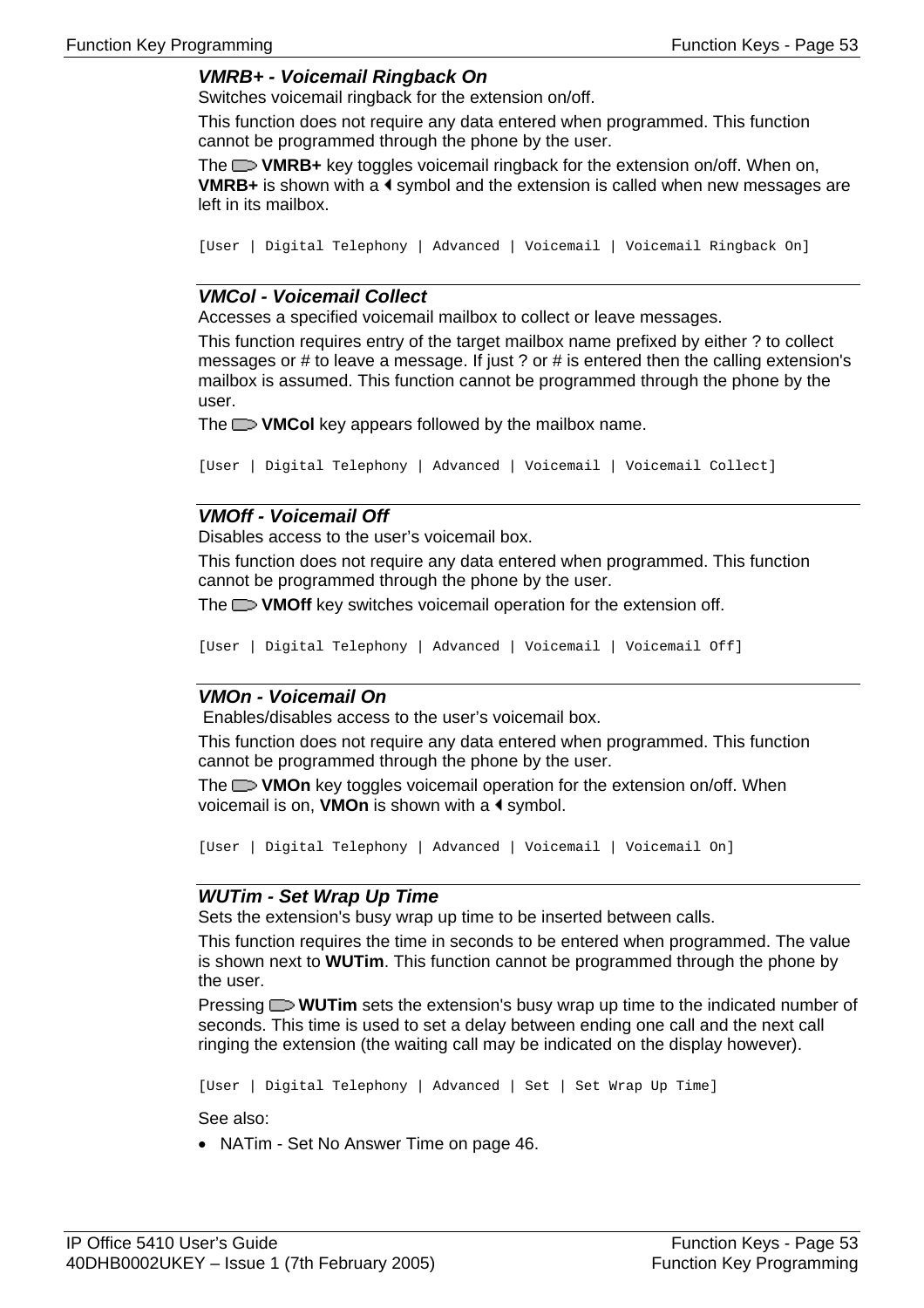# **System Features**

## **Introduction**

<span id="page-53-0"></span>As well as your phones specific features, you can access a number of system features by dialing short codes.

These instructions are for the system's default configuration. They assume that you are using the default feature codes. It also assumes that you have full access to all features and the public telephone network

# **Making Calls**

#### **Int[ernal Calls:](#page-50-3)**

If your System Administrator has [alloc](#page-50-3)ated you the Ring Back When Free feature (see page 50) under a dial pad digit, you can:

- <span id="page-53-1"></span>1. When you call an extension that does not answer or is busy, press the **RBak** feature key to set a callback on that extension.
- 2. When the extension you called becomes free, your phone will ring (a burst of three rings).
- 3. Lift the handset and the extension is called automatically.

#### **External calls**:

To make an external call, either dial the number (prefixed by the access code if required) or use a speed dial code (contact your system manager for a list of your speed codes).

<span id="page-53-2"></span>If you hear busy tone while dialing, then the call may be barred. Your system manager can bar certain calls, such as those to premium rate numbers and international calls

## **Answering Calls**

#### **Ringing at your own extension**:

Simply pick up the handset. When in headset mode, press the button associated with the alerting call.

<span id="page-53-3"></span>The default ringing cadences are:

- Internal calls have a single ring cadence
- External calls have a double ring cadence.

These can be changed by your System Administrator.

#### **Ringing at another extension:**

You can answer from your own phone by using Call Pick-Up; lift your handset and dial:

- \*30 to answer a call ringing anywhere.
- **\*31** to answer a call within your group.
- <span id="page-53-4"></span>- **\*32\*201#** to answer the call for a particular extension, in this example 201.
- **Note:** If your phone rings for any longer than a specified period (15 seconds in default), any re-direction feature that you have activated, such as voicemail or call forwarding, will come into effect.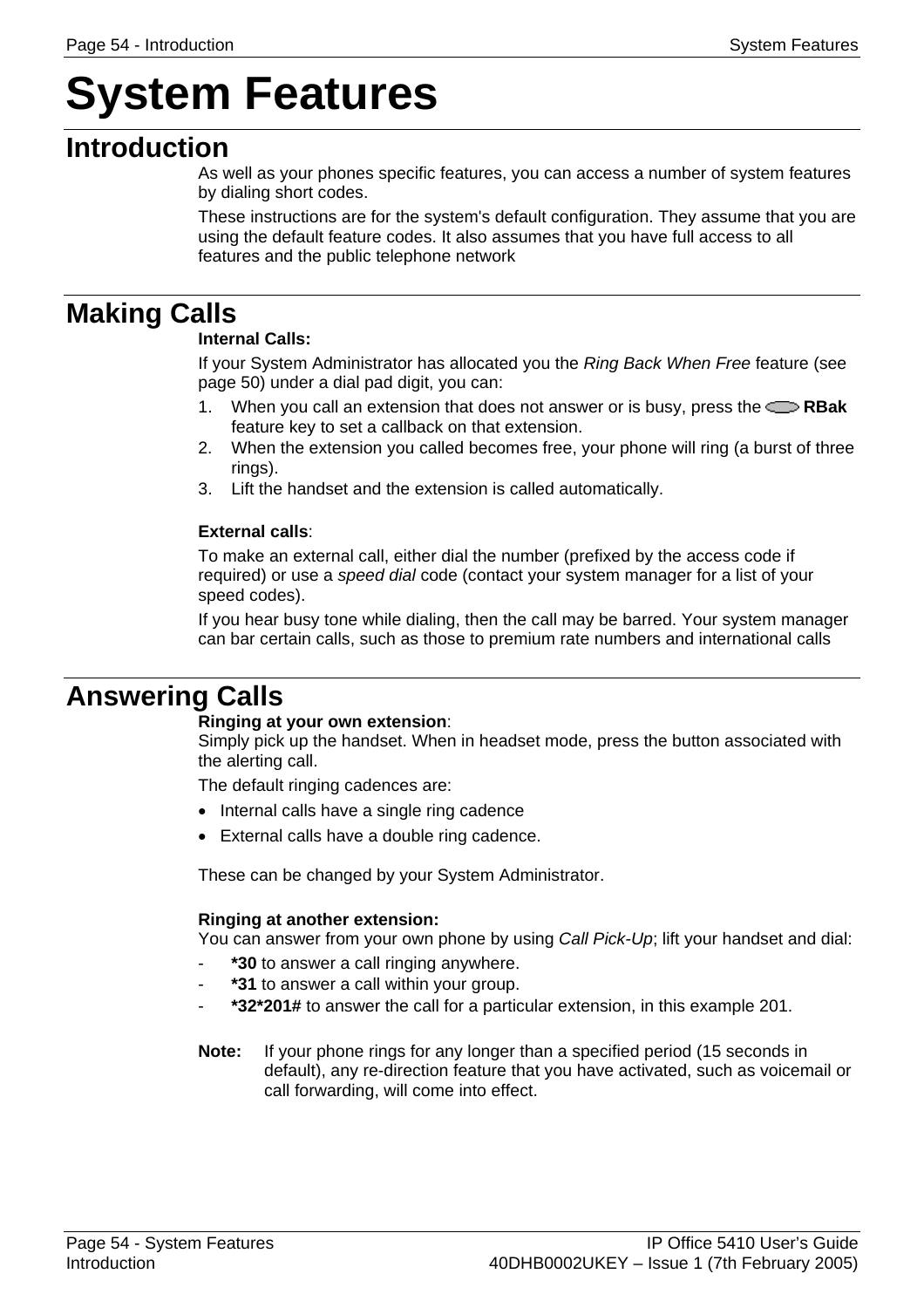## **Call Forwarding**

Your calls can be forwarded to another extension or an external number either when you are away from your desk (on no answer), when your extension is busy, and all calls (for example when you go on holiday).

- <span id="page-54-0"></span>• To switch forward direct station (i.e. not Hunt Group\*) calls on dial **\*01**, to switch it off dial **\*02**.
- To switch forward on busy on dial **\*03**, to switch it off dial **\*04**.
- To switch forward on no answer on dial **\*05**, to switch it off dial **\*06**.
- To set the number to which your calls are forwarded dial **\*07\*201#**, forwarding to 201 in this example.
- \* To forward Hunt Group Calls On/Off, use \*50 and \*51 respectively.

## **Diverting Calls**

<span id="page-54-1"></span>You can divert your calls to another extension.

**Note:** If you do not answer calls at the temporary extension, they are forwarded to your own voicemail or call forwarding number.

#### **At another extension:**

- **\*12\*N#** from the extension you are temporarily using (where **N** is your extension number). Hence, calls to your extension will be diverted to the extension you are temporarily using.
- **\*13\*N#** to re-direct the calls back to your own extension, before you return to it.

#### <span id="page-54-2"></span>**At your own extension:**

- **\*14\*N#** from your own extension (where **N** is the extension to which you want your calls diverted..
- **\*14\*#** to cancel either feature from your own extension.

## **Do Not Disturb**

<span id="page-54-3"></span>You may choose to receive no calls at all or only those from particular callers on your exceptions list:

- To switch Do Not Disturb on (with or without exceptions) dial **\*08**, to switch it off dial **\*09**.
- **\*10\*N#** to add a number to the exception list.
- **\*11\*N#** to delete a number from the exception list.
- <span id="page-54-4"></span>**Note:** Your callers, other than your exceptions, either hear busy tone or are redirected to your voicemail.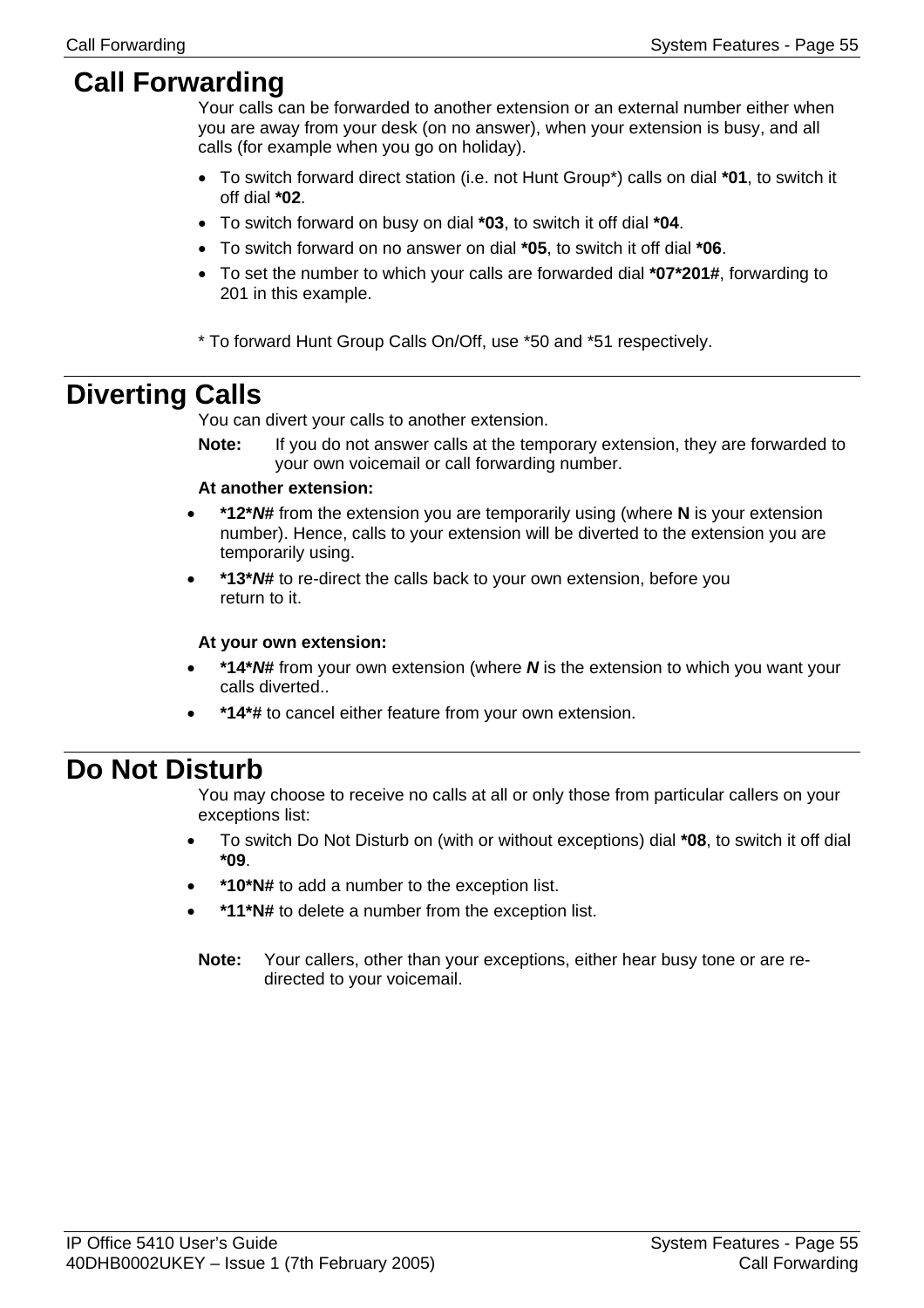# **Voicemail**

Where your system has voicemail support and has been installed:

- [To switch voicemail on dial](#page-45-3) **\*18**, to swit[ch i](#page-45-3)t off dial **\*19**.
- To retrieve your voicemail, use the code **\*17**.

Your voicemail may be set up to deliver your messages by calling you whenever you hang up: this feature is known as Voicemail Ringback.

• To turn Voicemail Ringback on dial **\*48**; to turn it off dial **\*49**.

Dialing a number while listening to your messages invokes further facilities:

Once messages have been delivered, they are held on the system for 54 hours (this is fixed for Voicemail Lite, but can be varied by your System Administrator if your IP Office is equipped with VoicemailPro).

You can collect your voicemail from another extension by using the PIN your System Administrator has set up for you. You can collect your messages if you are out of the office, by either dialing from a number that has been registered for the purpose or by dialing your extension number and PIN when prompted. If validation is successful, then dial **1** to retrieve your mail.

The System Administrator also specifies the reception number, to which the call is diverted if the caller dials **0**, and your email address if your voicemail and email are integrated.

## **Default Feature Codes**

The following are the normal default feature codes available to all users. Your System Administrator may add additional codes for other features and for speed dials.

The **N** where shown, should be replaced by the appropriate number. For example, with **\*07\*N#**, replace **N** with the extension to which you want your calls forwarded when you have forwarding switched on.

| $*00*$    | <b>Cancel All Forwarding</b>    | *32*N# | Call Pick Up Extension       |
|-----------|---------------------------------|--------|------------------------------|
| $*01$     | Forward Unconditionally On      | *33*N# | Call Queue                   |
| $*02$     | Forward Unconditionally Off     | $*34$  | <b>Hold Music</b>            |
| $*03$     | Forward on Busy On              | *35*N# | Extn Login                   |
| $*04$     | Forward on Busy Off             | *36*N# | Extn Logout                  |
| $*05$     | Forward on No Answer On         | *37*N# | Park Call                    |
| $*06$     | Forward on No Answer Off        | *38*N# | Ride Call                    |
| *07*N#    | Forward to number               | *39    | Relay On                     |
| $*08$     | Do Not Disturb On               | $*40$  | <b>Relay Off</b>             |
| $*09$     | Do Not Disturb Off              | $*41$  | <b>Relay Pulse</b>           |
| *10*N#    | Do Not Disturb Exception Add    | $*42$  | Relay On                     |
| $*11*$ N# | Do Not Disturb Exception Delete | $*43$  | Relay Off                    |
| $*12*$ N# | Follow Me Here                  | *44    | <b>Relay Pulse</b>           |
| $*13*$ N# | <b>Follow Me Here Cancel</b>    | *45*N# | Call Steel                   |
| *14*N#    | Follow Me To                    | $*46$  | Call Steel                   |
| $*15$     | Call Waiting On                 | $*47$  | Conference Add               |
| $*16$     | Call Waiting Off                | $*48$  | Voicemail Ringback On        |
| $*17$     | Voicemail Collect               | $*49$  | Voicemail Ringback Off       |
| $*18$     | Voicemail On                    | $*50$  | Forward Hunt Group Calls On  |
| $*19$     | Voicemail Off                   | $*51$  | Forward Hunt Group Calls Off |
| *20*N#    | Set Hunt Group Night Service    | $*52$  | Clear Call                   |
| *21*N#    | Clear Hunt Group Night Service  | *53*N# | Call Pickup Members          |
| $*29$     | <b>Toggle Calls</b>             | *57*N# | Forward on busy number       |
| $*30$     | Call Pick Up Any                | *70*N# | Dial Physical Extn by Number |
| $*31$     | Call Pick Up Group              | *71*N# | Dial Physical Extn by ID     |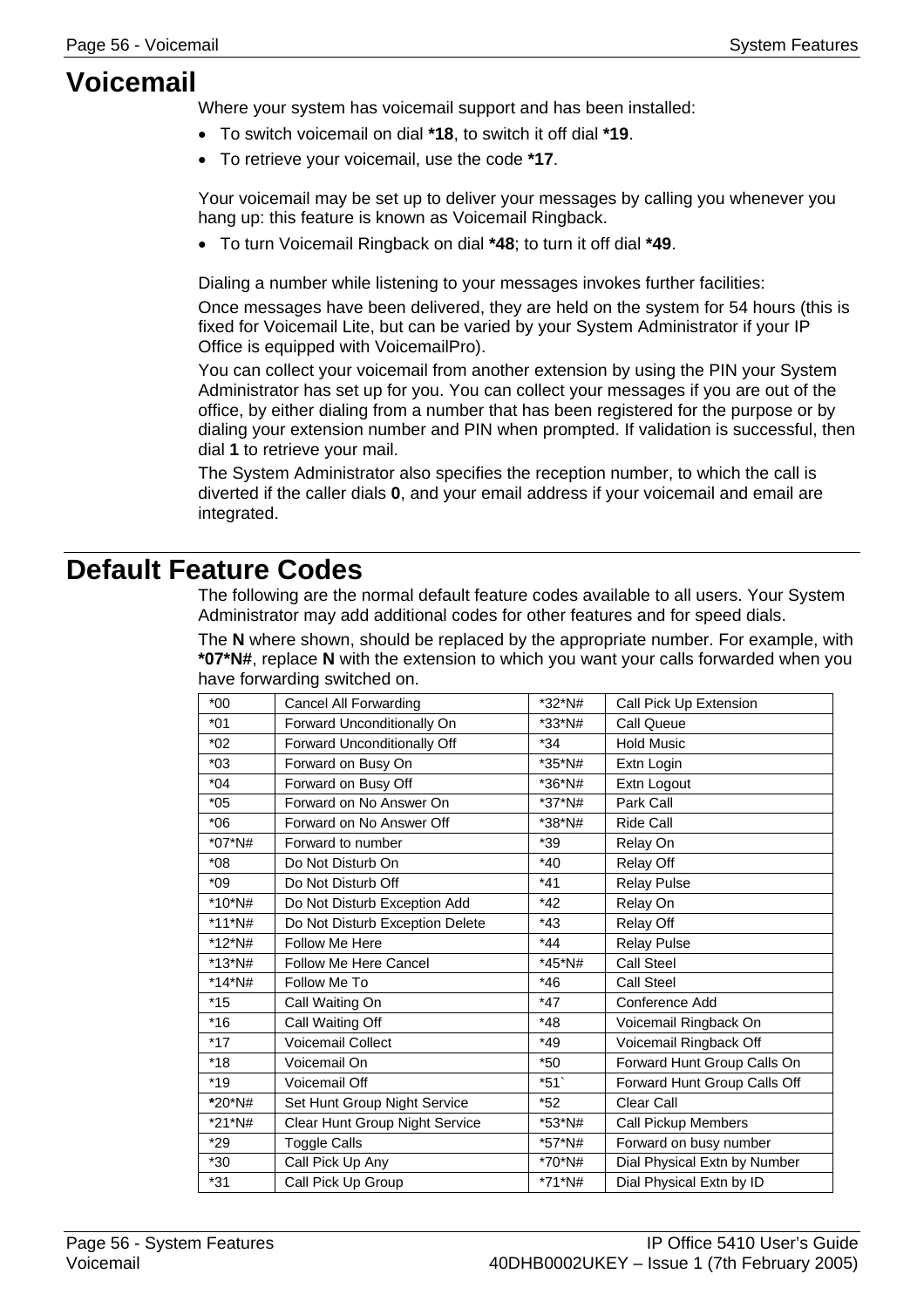# <span id="page-56-0"></span>**Index**

<span id="page-56-3"></span><span id="page-56-2"></span><span id="page-56-1"></span>

| Abbreviated Dial                                             | 29 |
|--------------------------------------------------------------|----|
| Program 47                                                   |    |
| Absent Text                                                  | 29 |
|                                                              | 29 |
| Account Code Entry                                           | 29 |
|                                                              | 29 |
|                                                              | 29 |
| AD Suppress                                                  | 51 |
|                                                              | 29 |
|                                                              | 30 |
| Appearance                                                   | 30 |
|                                                              | 28 |
|                                                              | 30 |
|                                                              |    |
| Auto-Answer  40                                              |    |
| Automatic                                                    |    |
| Callback                                                     | 30 |
| Intercom                                                     | 42 |
|                                                              | 30 |
| Forward Calls                                                | 37 |
| On Held                                                      | 30 |
|                                                              | 30 |
| Call                                                         |    |
| Appearance                                                   | 30 |
| Forwarding All                                               | 31 |
|                                                              | 42 |
| Intrude                                                      | 43 |
|                                                              | 43 |
| Park 32, 45                                                  |    |
| Park to Other Extension                                      | 45 |
|                                                              | 32 |
|                                                              | 45 |
|                                                              |    |
|                                                              |    |
|                                                              | 47 |
| Record                                                       | 48 |
| Resume                                                       | 49 |
| Retrieve  49                                                 |    |
|                                                              |    |
|                                                              | 51 |
| Suspend                                                      | 52 |
|                                                              | 52 |
| Toggle                                                       |    |
| Call Pickup                                                  |    |
|                                                              |    |
|                                                              |    |
|                                                              |    |
|                                                              |    |
| Members  46                                                  |    |
| Call Waiting                                                 |    |
|                                                              | 31 |
|                                                              | 33 |
|                                                              |    |
|                                                              |    |
|                                                              | 33 |
| Suspend  33, 51                                              |    |
| Callback                                                     | 30 |
| Cancel                                                       |    |
| All Forwarding                                               | 38 |
| Ringback When Free  48                                       |    |
|                                                              | 31 |
| Clear                                                        |    |
|                                                              | 31 |
| Hunt Group Night Service  41<br>Hunt Group Out of Service 41 |    |

| Clear Quota                   | 47 |
|-------------------------------|----|
|                               | 31 |
|                               | 31 |
|                               | 31 |
| Conference                    |    |
|                               | 31 |
| Rendezvous                    | 31 |
|                               | 32 |
|                               | 32 |
|                               |    |
|                               | 32 |
|                               | 33 |
|                               | 33 |
|                               | 33 |
|                               | 28 |
|                               | 33 |
|                               | 34 |
| Emergency                     | 36 |
| Inclusion                     | 42 |
|                               | 42 |
| Intercom                      |    |
| Physical Extension            | 46 |
| Dial Tone                     | 36 |
|                               | 33 |
|                               | 34 |
| Directed Call Pickup          | 35 |
| Directory                     | 33 |
| Display Key                   |    |
|                               | 28 |
|                               | 28 |
|                               |    |
|                               | 28 |
|                               | 35 |
|                               |    |
|                               |    |
|                               |    |
| Do Not Disturb                |    |
| Exception Add                 | 35 |
| Exception Delete              | 35 |
|                               | 35 |
|                               |    |
|                               | 34 |
|                               | 35 |
|                               | 28 |
|                               |    |
| Emergency Dial                | 36 |
|                               | 36 |
| Extn                          |    |
| Login 44, 48                  |    |
|                               |    |
|                               |    |
|                               |    |
| <b>Follow Me</b>              |    |
|                               | 40 |
| Here Cancel                   | 40 |
|                               | 36 |
| To Number  40                 |    |
|                               | 36 |
| Forward                       |    |
|                               |    |
| Cancel All                    |    |
|                               | 31 |
|                               | 38 |
| Forward Number                | 38 |
| Hunt Group Calls Off          | 38 |
| Hunt Group Calls On           | 38 |
|                               | 36 |
| On Busy Number<br>On Busy Off | 37 |

| On Busy On           | 37 |
|----------------------|----|
| On No Answer Off     | 39 |
| On No Answer On      | 38 |
| Unconditional Off    | 39 |
| Unconditional On     | 39 |
| FwBNo                | 36 |
|                      | 37 |
|                      | 37 |
|                      | 38 |
|                      | 38 |
|                      | 38 |
|                      | 39 |
| FwNOn                | 38 |
|                      | 39 |
|                      | 39 |
|                      | 28 |
|                      | 41 |
| Disable              |    |
| Enable               | 40 |
| Forward Calls        | 38 |
| Night Service        | 41 |
| Out of Service       | 41 |
|                      | 39 |
|                      | 46 |
|                      | 39 |
|                      | 39 |
| Headset Toggle       | 39 |
|                      | 40 |
|                      | 40 |
|                      | 40 |
|                      | 41 |
|                      | 40 |
|                      | 41 |
|                      | 41 |
|                      | 41 |
|                      | 41 |
|                      |    |
|                      | 42 |
| Call Waiting         | 42 |
| Hold Music           | 44 |
| HoldCW               | 42 |
| Hook Flash           | 36 |
| Hunt Group           | 28 |
| Disable              | 41 |
| Enable               | 40 |
| Forward Calls        | 38 |
| Night Service        | 41 |
| Out of Service       | 41 |
|                      | 39 |
|                      | 46 |
|                      | 42 |
|                      | 42 |
|                      | 42 |
|                      | 42 |
| Inclusion            | 42 |
| Inside Call Sequence | 42 |
|                      |    |
|                      | 42 |
| Internal Auto-Answer | 40 |
|                      | 43 |
|                      | 43 |
|                      | 43 |
| Listn  28, 43        |    |
| Login  44, 48        |    |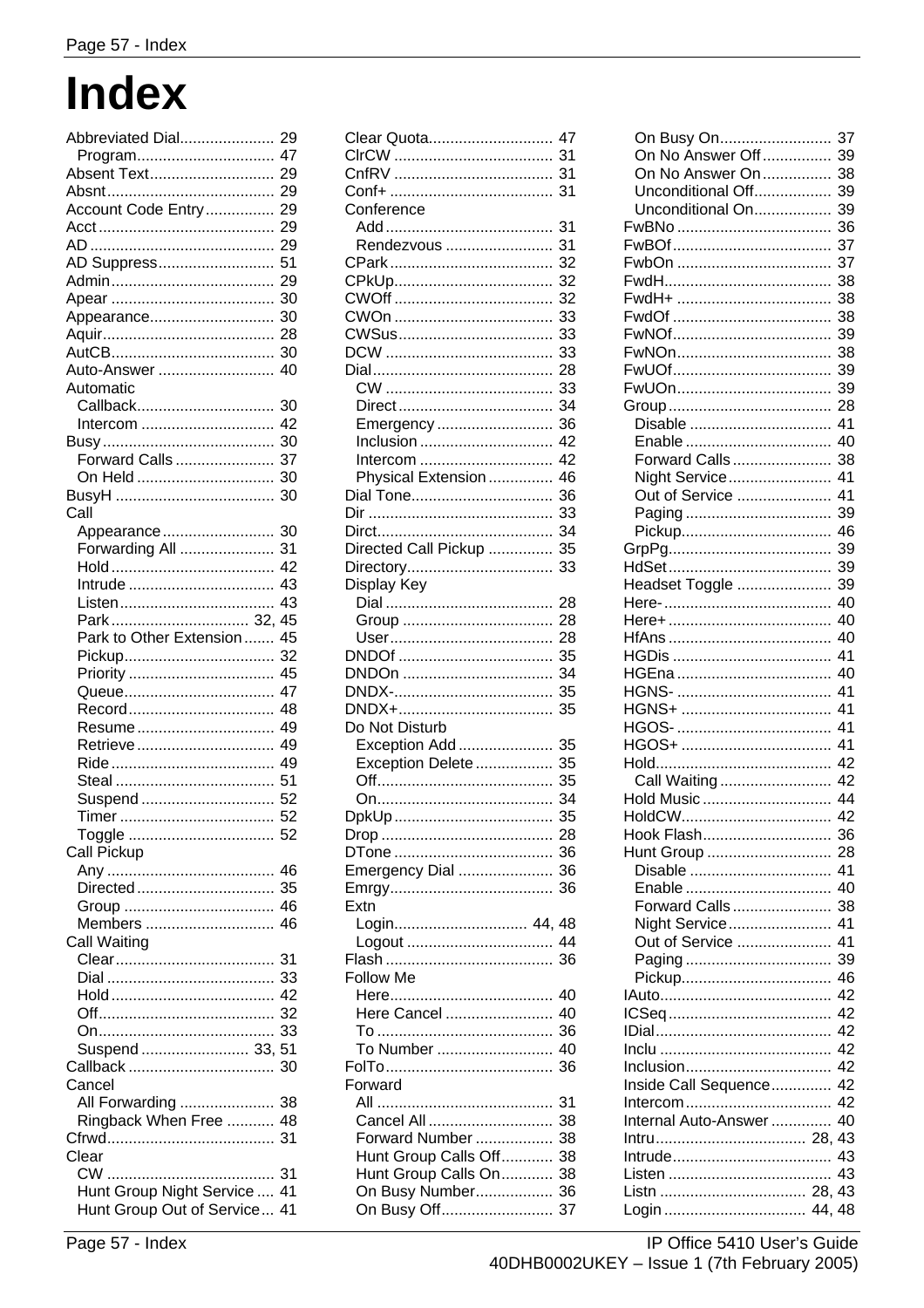#### Page 58 - Index

<span id="page-57-2"></span><span id="page-57-1"></span><span id="page-57-0"></span>

|                               | 44 |
|-------------------------------|----|
|                               |    |
|                               |    |
| Night Service                 | 41 |
| No Answer                     |    |
| Forward Calls                 | 38 |
|                               | 44 |
| Number                        |    |
| Follow Me To                  | 36 |
| Forward Number                | 38 |
| Forward On Busy  36           |    |
|                               |    |
| On Busy                       |    |
| Forward Calls 37              |    |
| On No Answer                  |    |
| Forward Calls                 | 38 |
| Out of Service                | 41 |
| Outside Call Sequence         | 44 |
|                               | 39 |
|                               | 45 |
| Park to Other Extension       | 45 |
|                               | 45 |
|                               | 46 |
|                               | 46 |
|                               | 46 |
|                               |    |
|                               | 46 |
| Pickup                        |    |
|                               | 46 |
|                               | 32 |
| Directed                      | 35 |
|                               | 46 |
| Members                       | 46 |
| Priority Call                 | 45 |
|                               | 47 |
|                               | 47 |
|                               | 47 |
|                               | 48 |
|                               | 47 |
|                               | 48 |
|                               | 48 |
| Record Call                   | 48 |
|                               | 48 |
|                               | 49 |
|                               | 48 |
|                               | 48 |
|                               | 49 |
|                               | 48 |
|                               | 49 |
|                               |    |
|                               |    |
| Resume Call                   | 49 |
| Retrieve Call                 | 49 |
|                               | 49 |
| Ringback                      |    |
| Cancel                        | 48 |
| Sequence                      | 48 |
| When Free                     | 47 |
| Ringback Off                  | 52 |
| Ringback On                   | 53 |
| Ringer Off                    | 50 |
|                               | 50 |
|                               | 49 |
|                               | 51 |
| Secondary Dial Tone  36       |    |
| Self-Administer 29            |    |
| Send All Calls 51<br>Sequence |    |

| Outside Call<br>Ringback<br>Set | 44<br>48 |
|---------------------------------|----------|
| Absent Text                     | 29       |
| Hunt Group Night Service        | 41       |
| Hunt Group Out of Service       | 41       |
| Inside Call Sequence            | 42       |
| No Answer Time                  | 44       |
| Outside Call Sequence           | 44       |
| Ringback Sequence               | 48       |
| Wrap Up Time                    | 53       |
|                                 | 51       |
|                                 | 51       |
|                                 | 51       |
|                                 | 51       |
|                                 | 52       |
| Suspend                         |          |
|                                 | 52       |
| Call Waiting Suspend            | 33       |
|                                 | 51       |
| Time                            |          |
| No Answer                       | 44       |
| Wrap Up                         | 53       |
| Time of Day                     | 52       |
|                                 | 52       |
|                                 | 52       |
|                                 | 52       |
| Toggle Calls                    | 52       |
| Toggle Headset                  | 39       |
|                                 | 28       |
|                                 | 53       |
|                                 | 53       |
|                                 | 53       |
|                                 | 52       |
| VMRB+                           | 53       |
| Voicemail                       |          |
|                                 | 53       |
|                                 | 53       |
|                                 | 53       |
| Ringback Off                    | 52       |
| Ringback On                     | 53       |
| Wrap Up Time                    | 53       |
|                                 | 53       |